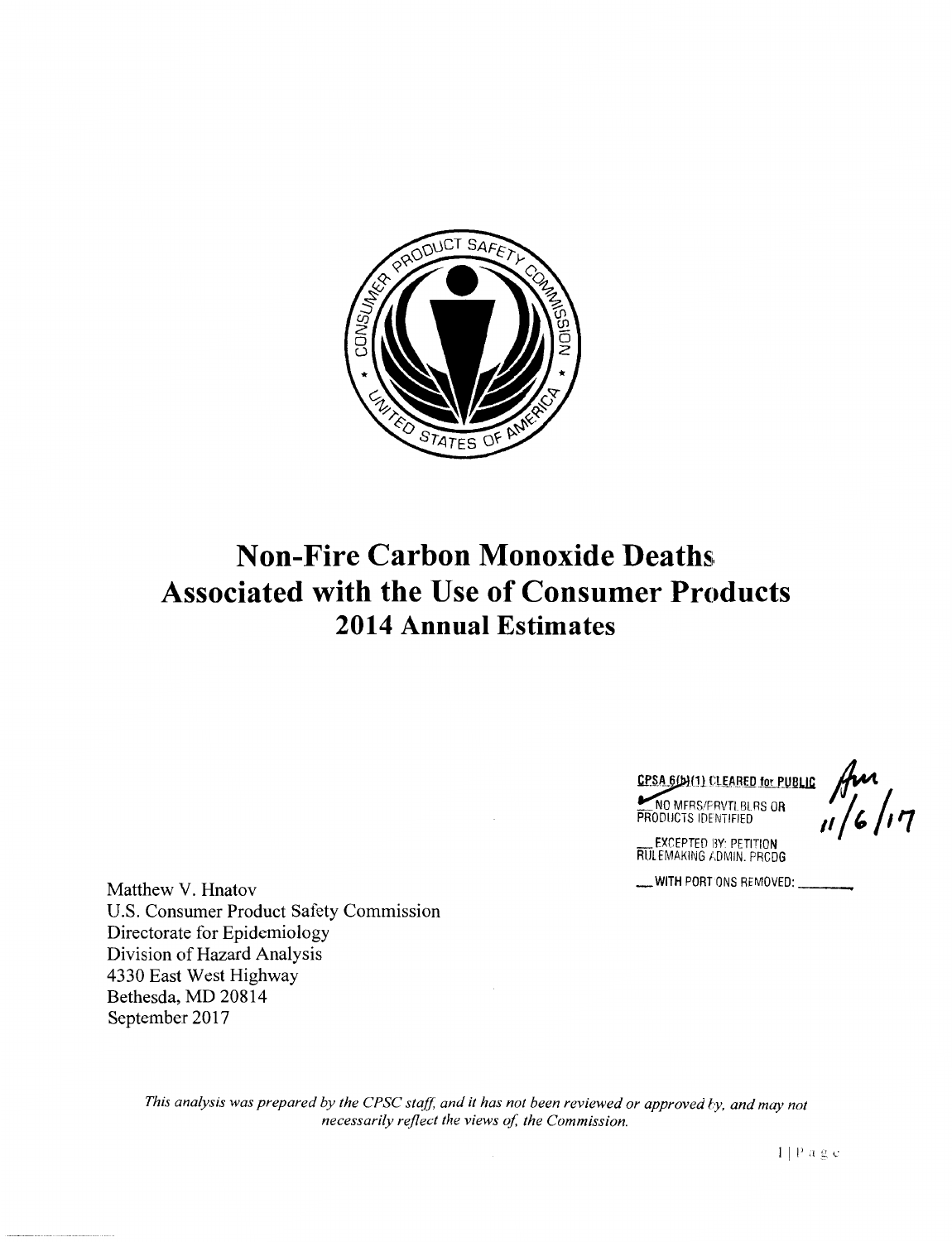# **Table of Contents**

| Table 1: Estimated Non-Fire Carbon Monoxide Poisoning Deaths by Associated Fuel-Burning Consumer              |
|---------------------------------------------------------------------------------------------------------------|
|                                                                                                               |
| Table 2: Estimated Non-Fire Carbon Monoxide Poisoning Deaths Associated with Consumer Products Organized      |
|                                                                                                               |
| Table 3: Estimated Non-Fire Carbon Monoxide Poisoning Deaths Associated with Engine-Driven Tools, 2004–       |
|                                                                                                               |
| Figure 1: Comparison of Trends in Consumer Product-Related Carbon Monoxide Deaths-2004 to 2014 18             |
| Table 4: Number of Carbon Monoxide Poisoning Incidents Reported to CPSC by Number of Deaths per Incident,     |
|                                                                                                               |
| Table 5: Estimated Non-Fire Carbon Monoxide Poisoning Deaths by Location of Death, 2004-201420                |
| Table 6: Estimated Non-Fire Carbon Monoxide Poisoning Deaths by Month and Year of the Fatality, 2004–2014     |
|                                                                                                               |
| Figure 2: Estimated Number of Consumer Product-Related Carbon Monoxide Deaths by Month of Death, 2004-        |
| Demographics of Fatalities from Non-Fire Carbon Monoxide Poisoning Associated with the Use of Consumer        |
|                                                                                                               |
| Table 7: Estimated Non-Fire Carbon Monoxide Poisoning Deaths by Age of Victim, 2004–201423                    |
| Table 8: Estimated Non-Fire Carbon Monoxide Poisoning Deaths by Gender of Victim, 2004-2014 24                |
| Table 9: Estimated Non-Fire Carbon Monoxide Poisoning Deaths by Race/Ethnicity, 2004–201425                   |
| Table 10: Estimated Non-Fire Carbon Monoxide Poisoning Deaths by Population Density of Place of Death,        |
|                                                                                                               |
| Table 11: Estimated Non-Fire Carbon Monoxide Poisoning Deaths by Geographical Region of Incident, 2004-       |
|                                                                                                               |
|                                                                                                               |
|                                                                                                               |
|                                                                                                               |
| Table A.2.a: Calculation Detail of the Final Computed 2013 Estimate of Non-Fire CO Poisoning Deaths           |
|                                                                                                               |
| Table A.2.b: Calculation Detail of the Final Computed 2014 Estimate of Non-Fire CO Poisoning Deaths           |
|                                                                                                               |
| Table A.3: CO Fatality Cases and Weighting Factors Used to Calculate the Estimates for the Years 2004–2014 34 |
| Appendix B: National Estimates of Consumer Product-Related CO Poisoning Deaths, 1980 to 201436                |
| Figure B.1: Estimated Non-Fire CO Poisoning Deaths Associated with Consumer Products: 1980-201436             |
| Table B.1: Estimated Non-Fire Carbon Monoxide Poisoning Deaths Associated with Consumer Products,             |
|                                                                                                               |
| Table B.2: Estimated Non-Fire Carbon Monoxide Poisoning Deaths Associated with Generators*, 1999-2014.38      |
| Table B.3: Estimated Non-Fire Carbon Monoxide Poisoning Deaths Associated with Consumer Products, 1999–       |
|                                                                                                               |
| Table B.4: Estimated Non-Fire Carbon Monoxide Poisoning Deaths Associated with Generators and Other           |
|                                                                                                               |
| Table B.5: Estimated Non-Fire Carbon Monoxide Poisoning Deaths Associated with Consumer Products,             |
|                                                                                                               |
|                                                                                                               |
|                                                                                                               |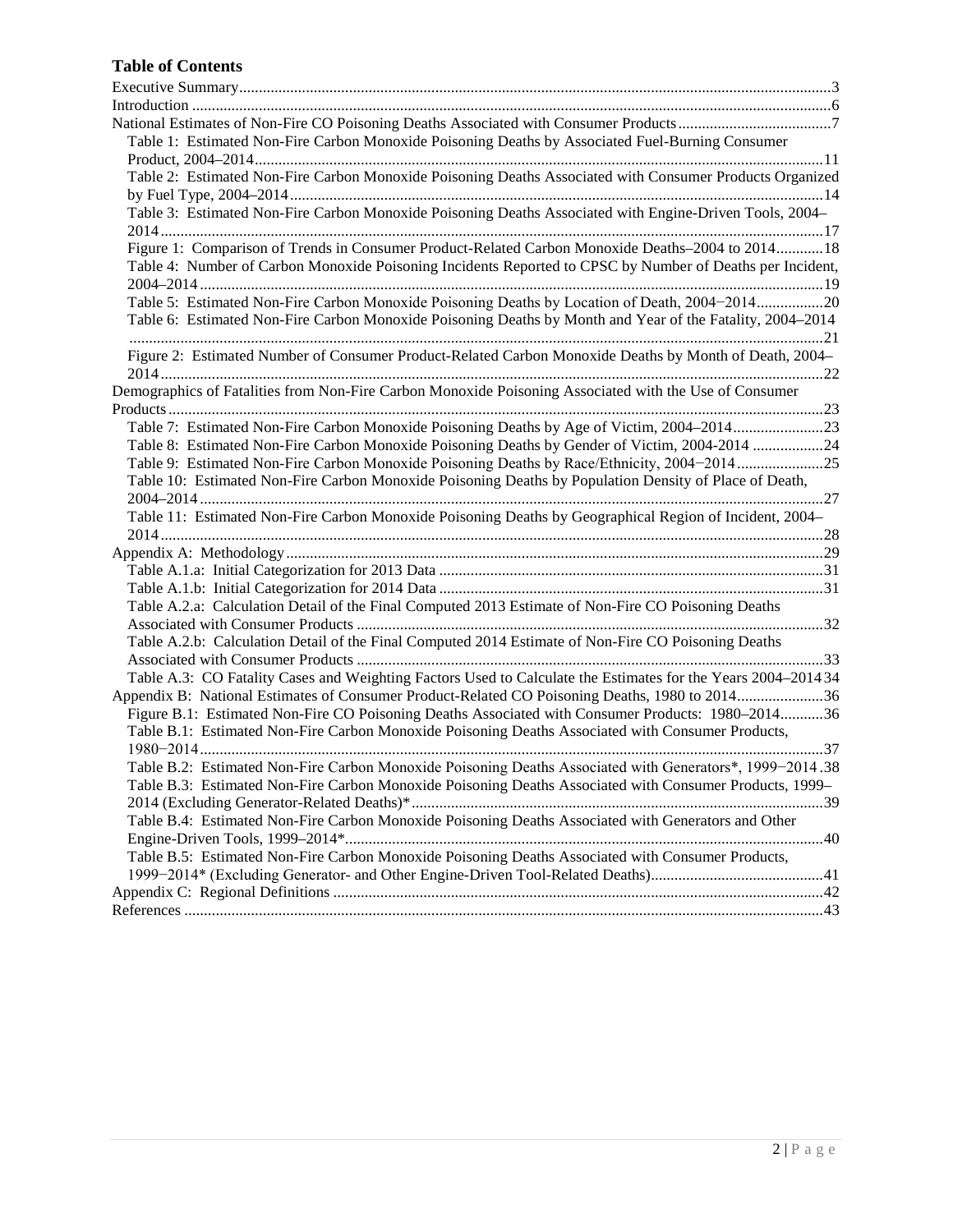# <span id="page-2-0"></span>**Executive Summary**

This report provides information about the estimated number of unintentional non-fire deaths attributed to carbon monoxide (CO) poisoning that were associated with the use of consumer products in 2014, and companion statistics since 2004. Because U.S. Consumer Product Safety Commission (CPSC) staff continues to receive reports of CO poisoning fatalities for 2014, the  $2014$  $2014$  $2014$  estimates may change in subsequent reports.<sup>1</sup>

Some of the key findings in this report are:

For 2014:

- There were an estimated 165 unintentional non-fire CO poisoning deaths associated with consumer products under the CPSC's jurisdiction. The estimated annual average from [2](#page-2-2)012 to 2014 was 149 deaths.<sup>2</sup>
- *Heating Systems*-related CO fatalities were associated with the largest percentage of nonfire CO poisoning fatalities at 39 percent of non-fire CO poisoning fatalities (an estimated 64 deaths). Additionally, in all seven Multiple Product CO fatalities, at least one of the products involved was some type of heating appliance, increasing the estimated total fatalities associated with a Heating System to 71 deaths (43 percent).
- *Engine-Driven Tools (EDTs)* were associated with the second highest percentage of nonfire CO poisoning fatalities at 38 percent (estimated 62 deaths) for EDTs alone, or 39 percent (64 deaths), including EDTs involved in incidents with Multiple Products).
- Thirty-one CO fatalities (19%) in 2014 were attributed to product categories other than Heating Systems or Engine-Driven Tools.

Generators and Other  $EDTs^3$  $EDTs^3$ :

• There were an estimated 64 CO fatalities in 2014 associated with *EDTs,* including two of the seven *Multiple Product* deaths in which an EDT and another potential CO-producing product were also in use. Fifty-seven of the 64 EDT-related deaths, including both of the multiple-product deaths that involved an EDT, involved generators. Since 2004, portable generators have been associated with an estimated 696 non-fire CO poisoning fatalities, more than any other consumer product under CPSC's jurisdiction.

<span id="page-2-1"></span><sup>&</sup>lt;sup>1</sup> Note that the estimates for individual categories may not sum to that of the broader category due to rounding effects.

<span id="page-2-2"></span><sup>&</sup>lt;sup>2</sup> Not all of these fatalities are addressable by an action the CPSC could take; however, the purpose of this report was not to evaluate the addressability of the incidents, but rather, to update the estimates of the number of consumer products associated with CO poisoning deaths.

<span id="page-2-3"></span><sup>&</sup>lt;sup>3</sup> Numbers presented in this document represent national estimates of unintentional non-fire deaths attributed to CO poisoning that were associated with the use of consumer products and not observed counts as presented in the CPSC report *Incidents, Deaths, and In-Depth Investigations Associated with Non-Fire Carbon Monoxide from Engine-Driven Generators and Other Engine-Driven Tools, 2005–2016*.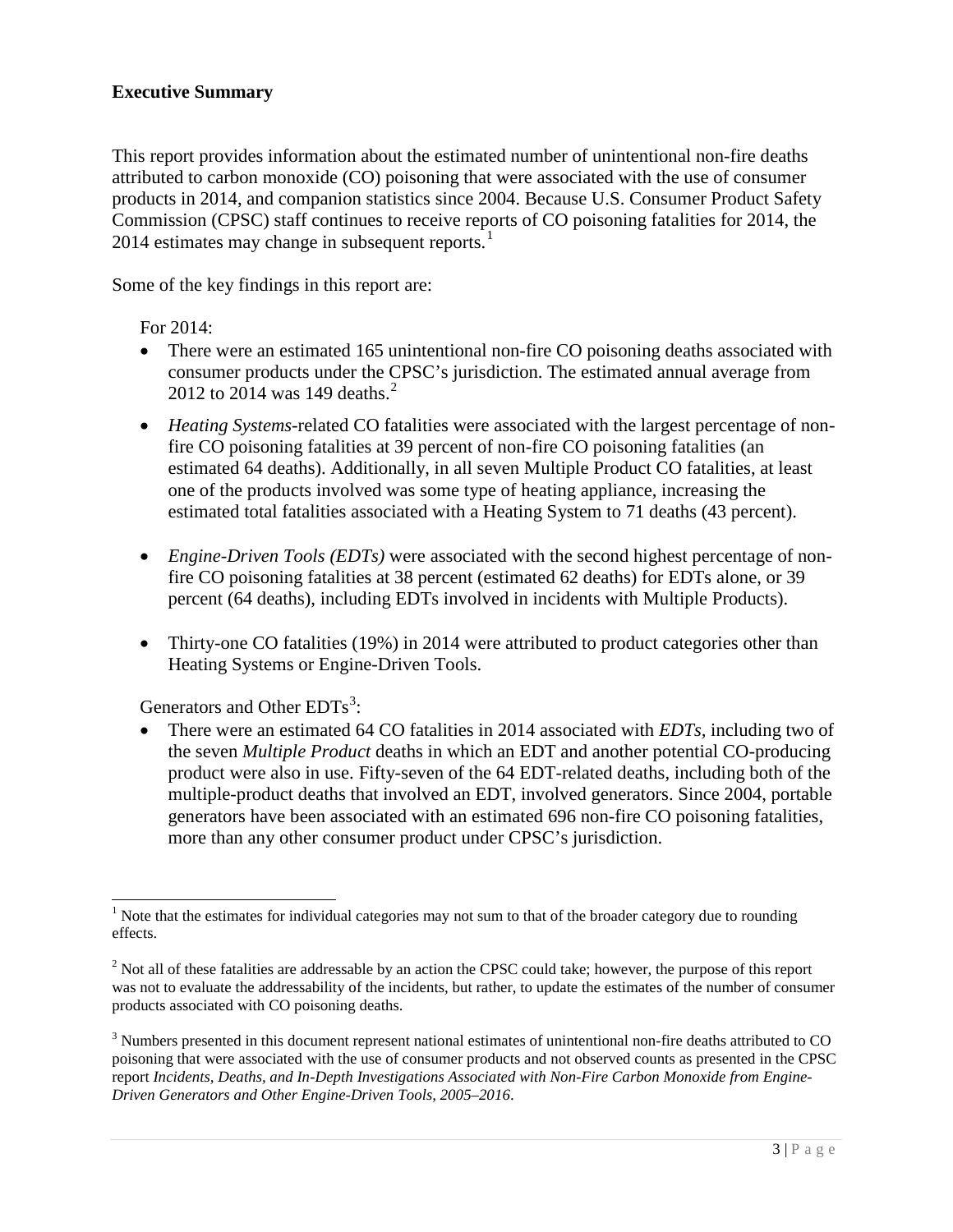Heating Systems:

- Of the estimated 64 *Heating System*-related fatalities in 2014, 88 percent (56 deaths) involved gas-heating equipment. Liquefied petroleum (LP or propane) gas heating equipment accounted for 70 percent of all fuel types of gas heating system-related fatalities (39 deaths); natural gas heating equipment accounted for 16 percent (9 deaths); and an additional 14 percent of the incidents (8 deaths) were identified as unspecified gas heating. Other heating system fuel sources associated with CO fatalities reported in 2014 included oil, coal, and kerosene. There was also a fatality reported associated with a heater where the fuel source was not reported.
- Additionally, a heating system was involved in all of the estimated seven Multiple Product-associated CO fatalities, primarily natural gas heating equipment.

Location/Demographics:

- CPSC staff is aware of 107 fatal non-fire CO incidents involving consumer products in 2014. Seventy-eight percent of these incidents involved a single fatality.
- Seventy-nine percent (estimated 130 deaths) of the estimated 165 CO deaths in 2014 occurred in a home location. Of these 130 estimated fatalities, 15 occurred in an external structure at a residence, such as a shed or detached garage; and 12 occurred in a nonfixed location domicile (*e.g.*, camper trailers or boats used as homes) used as a permanent home, or a structure not designed for habitation used as a home (*e.g.*, sea-land shipping container, metal shed). Additionally, an estimated 22 deaths occurred in tents, camper trailers, and other temporary shelters.
- A plurality of CO fatalities occurred in the cold months of the year. In 2014, almost half of the fatalities (82 of 165 estimated deaths) occurred during the 4 cold months of November, December, January, and February.
- In the 3 most recent years of this report  $(2012-2014)$ , adults 45 years and older comprised about two-thirds (an annual average of 66 percent) of all non-fire, consumer product-related CO deaths, although this age group makes up only about 39 percent of the U.S. population. Conversely, children younger than 15 years of age accounted for an annual average of only 4 percent of the yearly CO poisoning deaths, although this age group makes up about 19 percent of the U.S. population.
- In 2014, 78 percent (an estimated 128 deaths) of CO poisoning victims were males. This percentage is slightly higher than any of the previous 10 years of the report, in which an average of 75 percent of the fatalities were males.
- There is some statistical evidence that the proportion of fatalities by race/ethnicity differs from the proportions of race/ethnicity in the U.S. population in the 2012 through 2014 period. The proportion of Hispanic victims (irrespective of race) is significantly lower than the proportion of Hispanic Americans in the U.S. population (9% versus 17%); while the proportion of Black or African American victims was significantly greater than the percentage of Black or African Americans in the U.S. population (21% versus 12%) during this time period.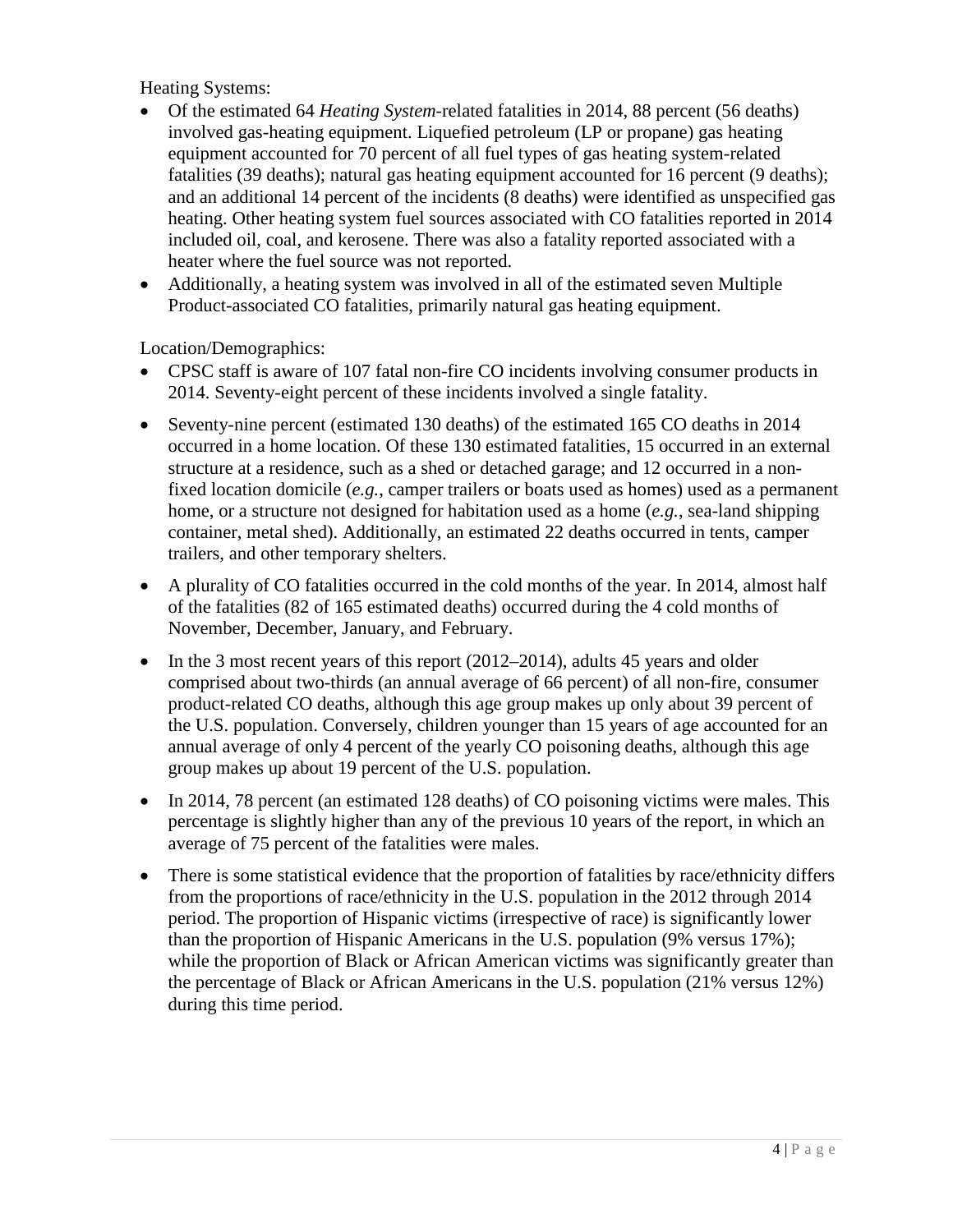• An estimated 46 percent of all CO poisoning fatalities occurred in non-urban locations in 2012 through 2014, when the location was known. This is larger than the proportion of the U.S. population living in these areas (27%). The disparity is even greater in non-home locations, where deaths at non-urban locations accounted for 65 percent of all CO fatalities occurring at non-home locations, when the location was known.

# Historical Data:

- Regression models, the statistical test of trend in non-fire CO fatalities from 2004 to 2014, indicate that there is significant evidence of a downward trend. However, it should be noted that the estimated number of consumer product-related CO fatalities in 2014 is greater than any of the previous 5 years. The CO poisoning 3-year average mortality rate for 2012 through 2014 associated with consumer products (4.72 per 10 million population) is approximately 9 percent greater than the 3-year average for 2000 (expressed as the midpoint year of the 3-year period 1999 to 2001) of 4.34 per 10 million population. The mortality rate has dropped from a post-2000 high of 6.21 per 10 million around 2006. However, for all consumer products, excluding generators and other EDT products, the 3-year average mortality rate has decreased by 27 percent from 3.44 (the 2000 3-year average) down to a 2.50 3-year average mortality rate in 2013 (the average rate for 2012 through 2014). Conversely, the 3-year average mortality rate of CO poisoning from generators and engine-driven tools during the same time period nearly tripled, increasing from 0.72 per 10 million population for 2000, up to 2.15 per 10 million population for 2013. Details are given in Appendix B of this report.
- The data indicate that EDTs and generators, in particular, have had a substantial impact on the CO poisoning mortality rate involving consumer products. While non-EDTrelated CO fatalities have dropped by 27 percent from 3.44 per 10 million in 2000 to 2.50 in 2013, EDT-related CO fatalities have increase by 299 percent per 10 million.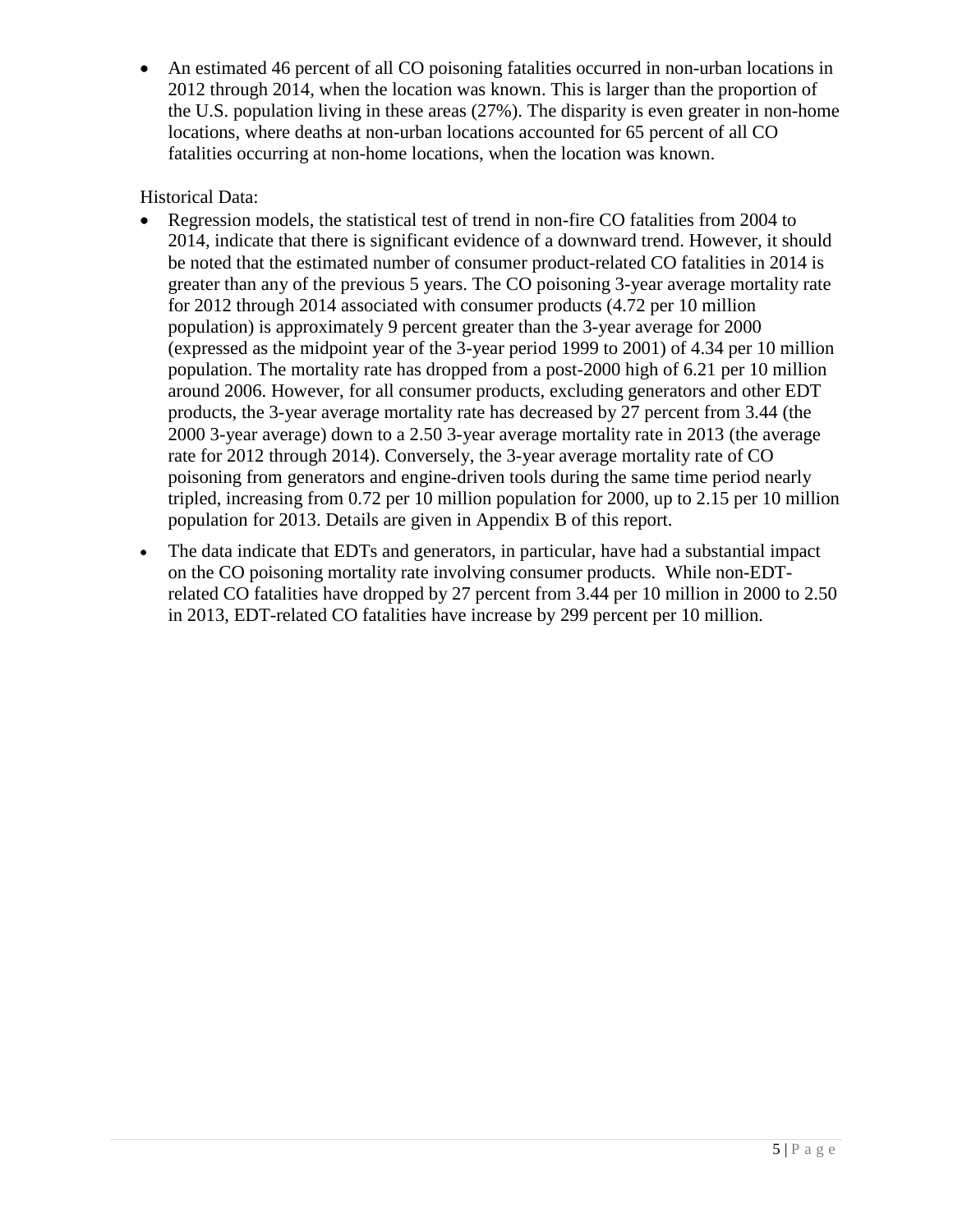# <span id="page-5-0"></span>**Introduction**

Carbon monoxide (CO) is a colorless, odorless, and poisonous gas that results from the incomplete combustion of fuels, such as natural or liquefied petroleum (LP) gas, gasoline, oil, wood, coal, and other fuels. The health effects related to CO depend upon its concentration in blood, which, in turn, depends upon its concentration in air, an individual's duration of exposure, and an individual's general health. Carbon monoxide combines with the body's hemoglobin (Hb) with an affinity about 250 times that of oxygen, forming carboxyhemoglobin (COHb) and interfering with oxygen transport, delivery, and use. Generally, there are no perceptible health effects or symptoms in healthy individuals at COHb levels below 10 percent. Symptoms associated with blood levels at or above 10 percent COHb include headache, fatigue, nausea, and cognitive impairment. Loss of consciousness, coma, and death can occur at COHb levels greater than 20 percent; but for healthy adults, CO fatalities typically require levels above 50 percent COHb. [4](#page-5-1)

Some symptoms of CO poisoning may mimic common illnesses, such as influenza or colds. Thus, there likely is a high incidence of initial misdiagnosis by physicians and victims (Long and Saltzman, 1995). Frequently, patients are unaware of exposures, and health care providers may not always consider CO poisoning as a cause of such nonspecific symptoms. COHb formation is reversible, as are some clinical symptoms of CO poisoning. However, some delayed neurological effects that develop after severe poisonings, especially those involving prolonged unconsciousness, may not be reversible. Prompt medical attention is important to reduce the risk of permanent damage.

Any fuel-burning appliance can be a potential source of fatal or hazardous CO levels. Fuels, such as natural and LP gas, kerosene, oil, coal, and wood can produce large amounts of CO when there is insufficient oxygen available for combustion. Consumer products that burn kerosene, oil, coal, or wood (such as wood stoves, oil boilers, and kerosene heaters) often produce an irritating smoke that can alert the victim to a potentially hazardous situation. EDTs powered by gasoline engines produce large amounts of CO, even when they are run where there is sufficient oxygen available for combustion; yet, EDTs may not emit an irritating exhaust smoke. Other fuels, such as charcoal briquettes and pressed wood-chip logs produce relatively smokeless fires, even at times of inefficient combustion. In these cases, victims receive no obvious sensory warning that high CO levels are present. Another hazard scenario is present when gas appliances are not vented properly or are malfunctioning. Natural and LP gas burn more efficiently and cleanly, compared to other forms of fuel. However, in circumstances of poor maintenance, inadequate ventilation, or faulty exhaust pathways, natural and LP gas appliances may emit potentially lethal amounts of CO without any irritating fumes. Again, many victims may be unaware of a potential problem.

<span id="page-5-1"></span> <sup>4</sup> Inkster S.E. *Health hazard assessment of CO poisoning associated with emissions from a portable, 5.5 kilowatt, gasoline-powered generator*. Washington, D.C.: U.S. Consumer Product Safety Commission, 2004.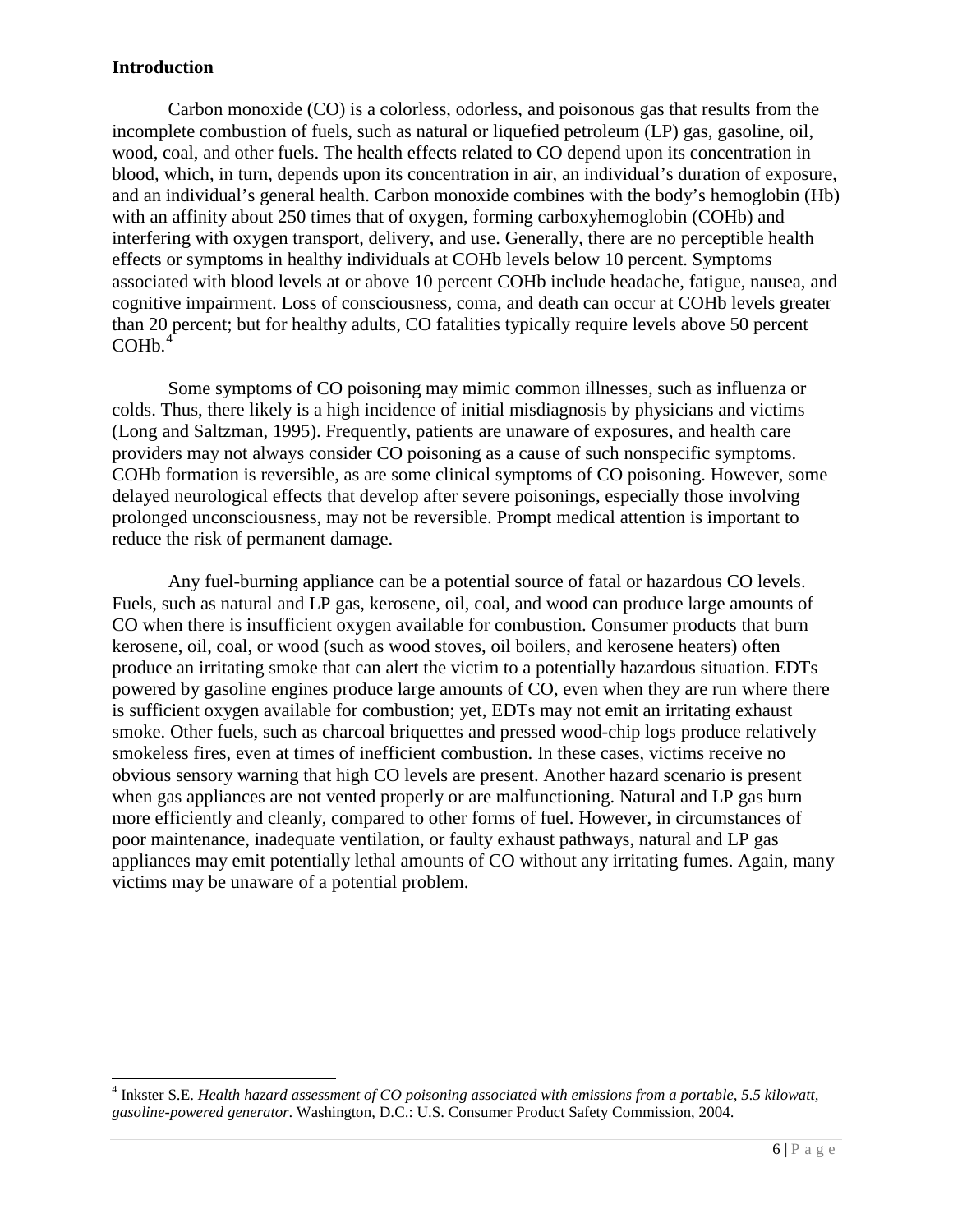## <span id="page-6-0"></span>**National Estimates of Non-Fire CO Poisoning Deaths Associated with Consumer Products**

The national estimates presented in this report are based on death certificate records obtained from 50 states and the District of Columbia directly, augmented by information collected in CPSC's In-Depth Investigations (IDIs), and to a lesser extent, news articles, and medical examiners' reports contained in the CPSC Injury or Potential Injury Incident (IPII) database. Death certificate data from some states, for a partial year or even an entire year, can lag for months, or even years, and may not be available in time for use in this report.

The estimates presented in this report are based on reporting as of August 1, 2017, of consumer product-related CO poisoning fatalities that occurred through 2014. The National Center for Health Statistics (NCHS) has records of every death certificate filed in the United States and its territories. A comparison of CPSC records to NCHS records indicates that CPSC records have data on approximately only about 83 percent of all the fatal CO poisoning deaths that occurred in the United States in 2014. By comparison, for the 10 years covered in this report before 2014, CPSC records contain approximately 93 percent of all the fatal CO poisoning deaths that occurred in the United States reported to NCHS. From this comparison, CPSC anticipates that lagged reporting for incidents that occurred in 2014 will continue. Appendix A of this report describes the process used to generate the national estimates presented in this report.

During 2014, an estimated 165 CO poisoning deaths were associated with the use of a consumer product under the jurisdiction of the CPSC. CO poisoning deaths referred to in this report do not include incidents where the CO gas resulted from a fire or a motor vehicle, were intentional in nature, or were directly work related. Over the prior 10 years, the annual average was 166 estimated non-fire CO deaths from consumer products.

Although multiple factors may contribute to a CO poisoning fatality, the source of CO is virtually always a fuel-burning product. As mentioned, poor product maintenance by professionals or consumers, inadequate ventilation, faulty exhaust pathways, and poor user understanding of the hazard or judgment in operating these products can result in fatal scenarios. CPSC staff produces the CO estimates by associated consumer products to identify product groups involved in fatal CO scenarios and to monitor this distribution over time. Within the individual, product-specific CPSC projects, additional analysis is done to consider whether improvements are warranted in the areas of product design, ventilation safeguards, or user information and education.

The annual CO estimates for the years 2004 through 2014 are presented in two formats: by product category (Table 1) and by product within fuel type (Table 2). The data are presented as yearly estimates for each of the 11 years covered by this report and as an average of the most recent 3-year period (2012 through 2014). As noted, data collection was only partially complete for 2014, and estimates for this year may change in the future when additional data become available. Therefore, data for 2014 are reported using italic font in the tables.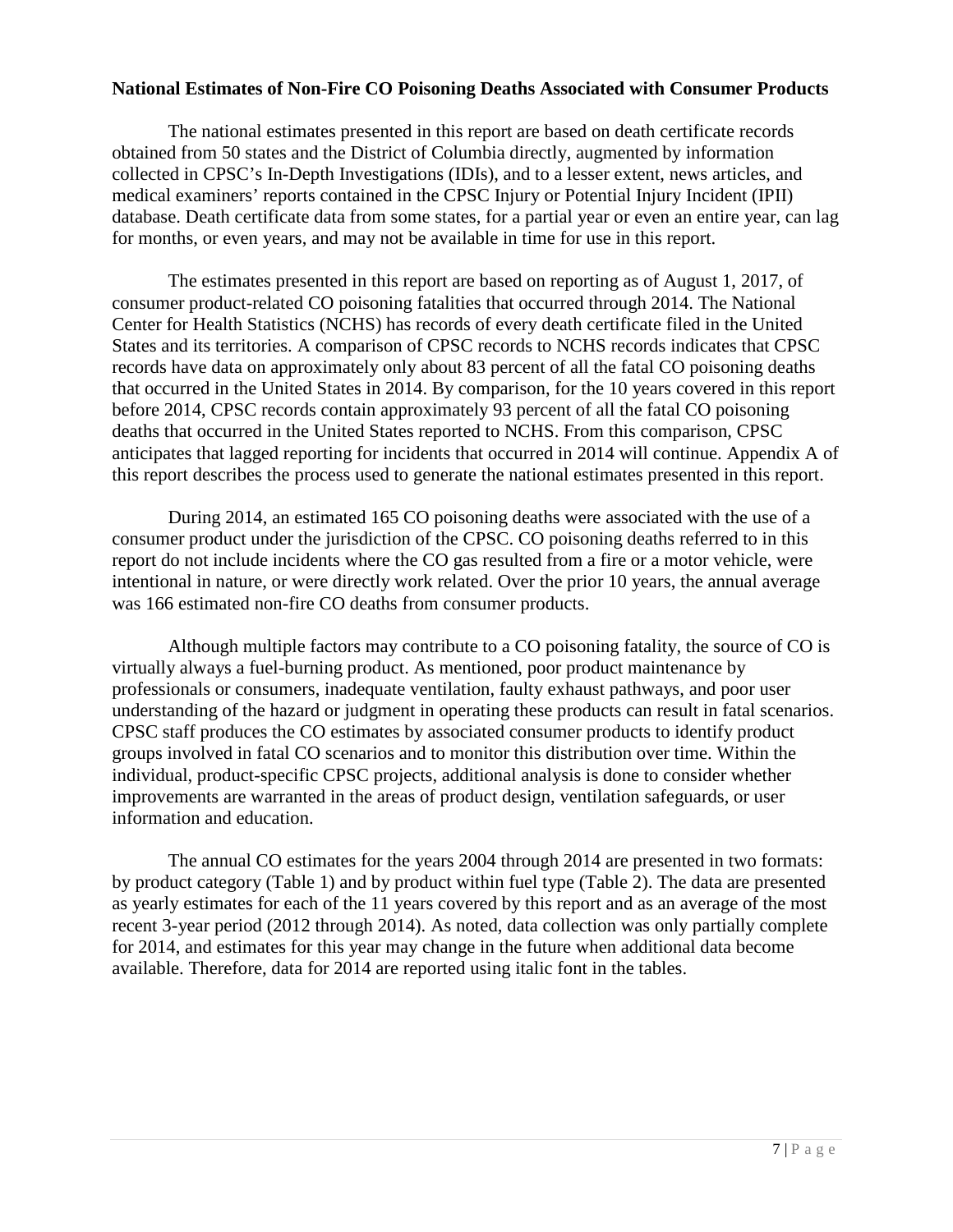Numbers presented in this document represent national estimates of unintentional nonfire deaths attributed to CO poisoning associated with the use of consumer products. Generator and other EDT death estimates would not be expected to match *observed* fatality counts presented in this report or in the CPSC report, "Incidents, Deaths, and In-Depth Investigations Associated with Non-Fire Carbon Monoxide from Engine-Driven Generators and Other Engine-Driven Tools, 2006–2016."

Table 1 (pages 11−12) presents the consumer product distribution of CO poisoning deaths. The estimate for *Heating Systems*, historically a large percentage of the consumer product estimate, is broken down into heater system subcategories and is further distributed among the various fuel types. Fatality estimates for the *Engine-Driven Tools* category were further distributed between generators and other engine-driven tools. The consumer product estimate and product distributions were derived using the methodology described in Appendix A.

Of the estimated 165 CO poisoning deaths associated with a consumer product that occurred between January 2014 and December 2014, *Heating Systems* were associated with an estimated 64 deaths (39% of the total consumer product estimate). Of the 64 estimated deaths associated with heating systems, the majority (88% or 56 fatalities) involved gas heating systems. Natural gas heating systems were associated with an estimated nine deaths (14% of all heating system-related deaths). LP gas<sup>[5](#page-7-0)</sup> heating was associated with an estimated 39 deaths (61%) of heating system-related deaths); and unspecified gas heating was associated with an estimated eight deaths (13% of heating system-related deaths). It should be noted that the proportion of heating system-related deaths associated with LP gas appliances in 2014 (61%) is significantly greater than 37 percent observed over the previous ten years covered in this report. The estimated LP Furnace-related CO fatalities in 2014 were higher than any of the previous 10 years (11 versus an average of 3.4), as were the estimates for Room/Space Heaters (7 versus 2.1) and Unspecified Heater/System (8 versus 0.9).

There was also an estimated one death (2% of heating system-related deaths) associated with oil-burning heaters; one death (2%) associated with coal-burning heaters and two from kerosene-burning heaters (3%). In 2014, there were no reported wood- or diesel-fueled heating system fatalities. Additionally, in 2014, there was an estimated one CO death (2% of heating system-related deaths) associated with heating systems with unspecified fuel sources. *Note that the estimates for individual categories may not sum to that of the broader category, due to rounding effects.*

Of the estimated nine deaths in 2014 that were associated with natural gas heating systems, six involved installed freestanding furnaces, and two involved wall- or floor-mounted furnaces and heaters. Of the estimated 39 deaths in 2014 that were associated with LP gas heating systems, 13 (33%) involved unvented portable propane heaters. These unvented portable propane heaters were fueled by a propane tank and were not a component of an installed heating system. Unvented portable propane heaters were camping heaters that used disposable propane tanks, 1-pound propane bottles, or tank top heaters that used bulk tanks larger than 1 pound.

In 2014, an estimated seven CO deaths (4% of the 165 total consumer product estimate) were associated with charcoal or charcoal grills. Additionally, in 2014, an estimated five deaths (3%) were associated with water heaters; an estimated five deaths (3%) were associated with

<span id="page-7-0"></span><sup>&</sup>lt;sup>5</sup> In this document, references to LP gas also include propane and butane gases, the two primary components of LP gas.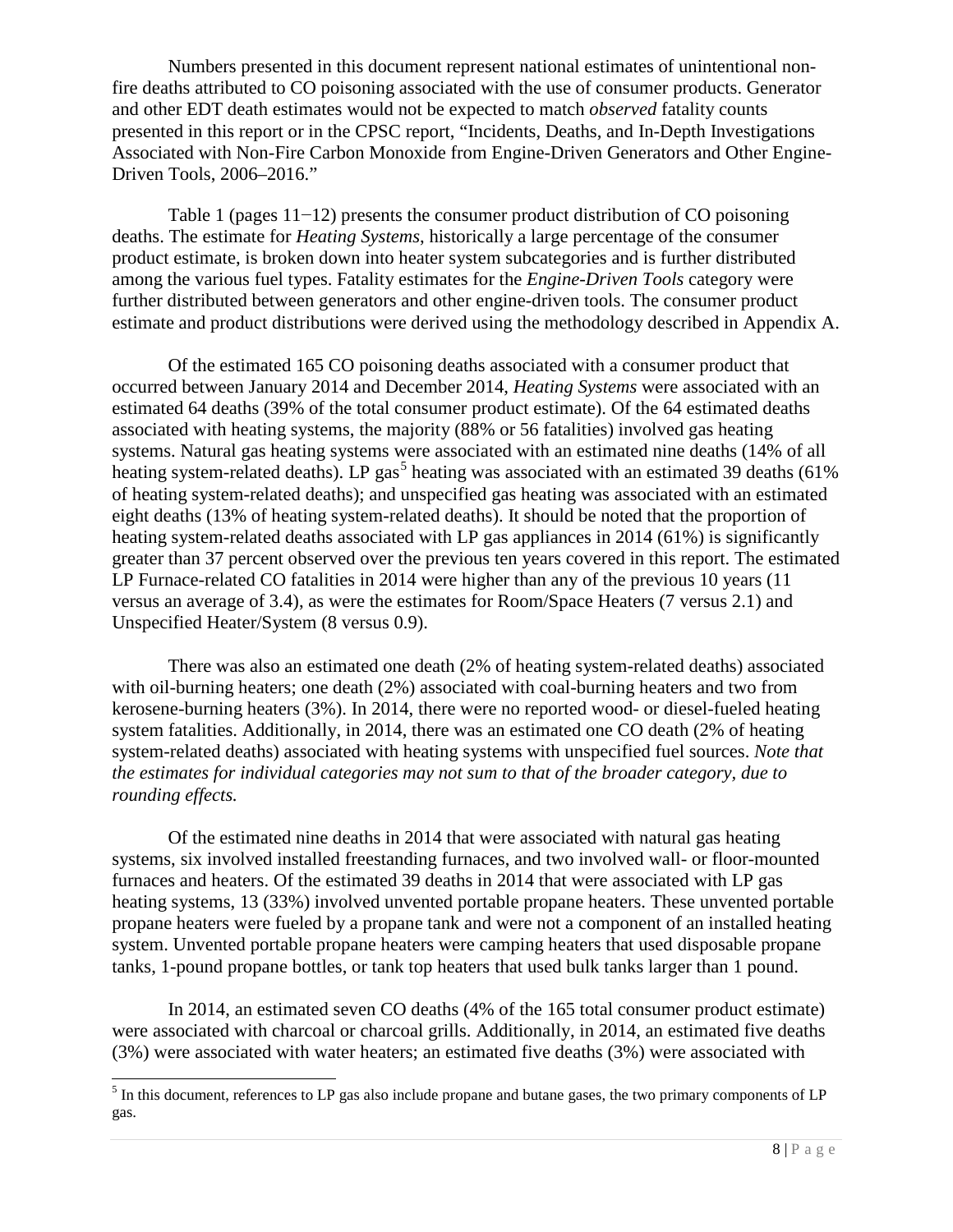lanterns; and an estimated six death (4%) was associated with a grill or camp stove. In 2014, there were an estimated six fatalities associated with more uncommon appliances specified in Table 1 as *Other Products*. In 2014, these products included pool heaters, LP-fueled refrigerators and an outdoor fish cooker used indoors. In 2014, there were an estimated two deaths associated with an unidentified appliance – one was LP-fueled, while the fuel type of the other appliance was not reported. Additionally, in 2014, an estimated seven deaths were associated with multiple appliances (4% of the total consumer product estimate). The *Multiple Products* category includes all incidents where multiple fuel-burning products were used simultaneously, such that a single source of the CO could not be determined**.** In all seven deaths, one of the products involved was some type of heating system.

An estimated 62 CO poisoning deaths (38% of the estimated total for 2014) were associated with the category of *Engine-Driven Tools*, which includes generators, riding mowers or garden tractors, snow blowers/throwers, and other engine-driven equipment. Additionally, two of the estimated seven *Multiple Product* fatalities were associated with an engine-driven tool being used in conjunction with another fuel-burning product for an estimated total of 64 CO fatalities (39% of the estimated total for 2014). Generator-associated deaths comprised the majority of deaths in this category. An estimated 57 CO poisoning deaths were associated with a generator, including two of the seven *Multiple Product* fatalities involving an engine-driven tool in 2014 (89% of all engine-driven tool fatalities and 35% of the total consumer product estimate).

In recent years, the *Engine-Driven Tools* category has been associated with more CO fatalities than any other category. The estimated average number of CO fatalities associated with engine-driven tools (65, not including multiple product incidents) for 2012 through 2014, is greater than the average number associated with heating systems (51 deaths). Over the 11 years covered in this report, the total number of estimated CO fatalities associated with engine-driven tools (822) exceeds the estimates for heating systems (610). Estimated generator-related CO fatalities alone exceed those for heating systems over these 11 years (696 generator-related deaths versus 610 heating system-related deaths). Generator-related deaths comprise the majority of engine-driven tool-related CO fatalities accounting for 85 percent of all engine-drive toolrelated fatalities.

Table 1 shows the estimated average annual number of CO poisoning deaths associated with various consumer products for 2012 to 2014. The average yearly total number of CO deaths for this 3-year period is estimated to be 149 (with a standard error of approximately 8.3). The 95 percent confidence interval<sup>[6](#page-8-0)</sup> for this estimated average ranged from 114 to 185 deaths. Appendix B contains a graph and the data point values for the annual estimates of CO poisoning deaths associated with a consumer product for 1980 through 2014.

The availability of detailed information regarding the condition of products associated with CO fatalities varies widely. However, information collected often describes conditions indicative of compromised vent systems, flue passageways, and chimneys for furnaces, boilers, and other heating systems. Vent systems include the portion of piping that either connects the flue outlet of the appliance and exhausts air to the outside through a ceiling or sidewall, or connects to a chimney. Some products had vents that became detached or were installed or maintained improperly. Vents were also sometimes blocked by soot caused by inefficient

<span id="page-8-0"></span> $6$  The confidence interval is based on a t-distribution with two degrees of freedom.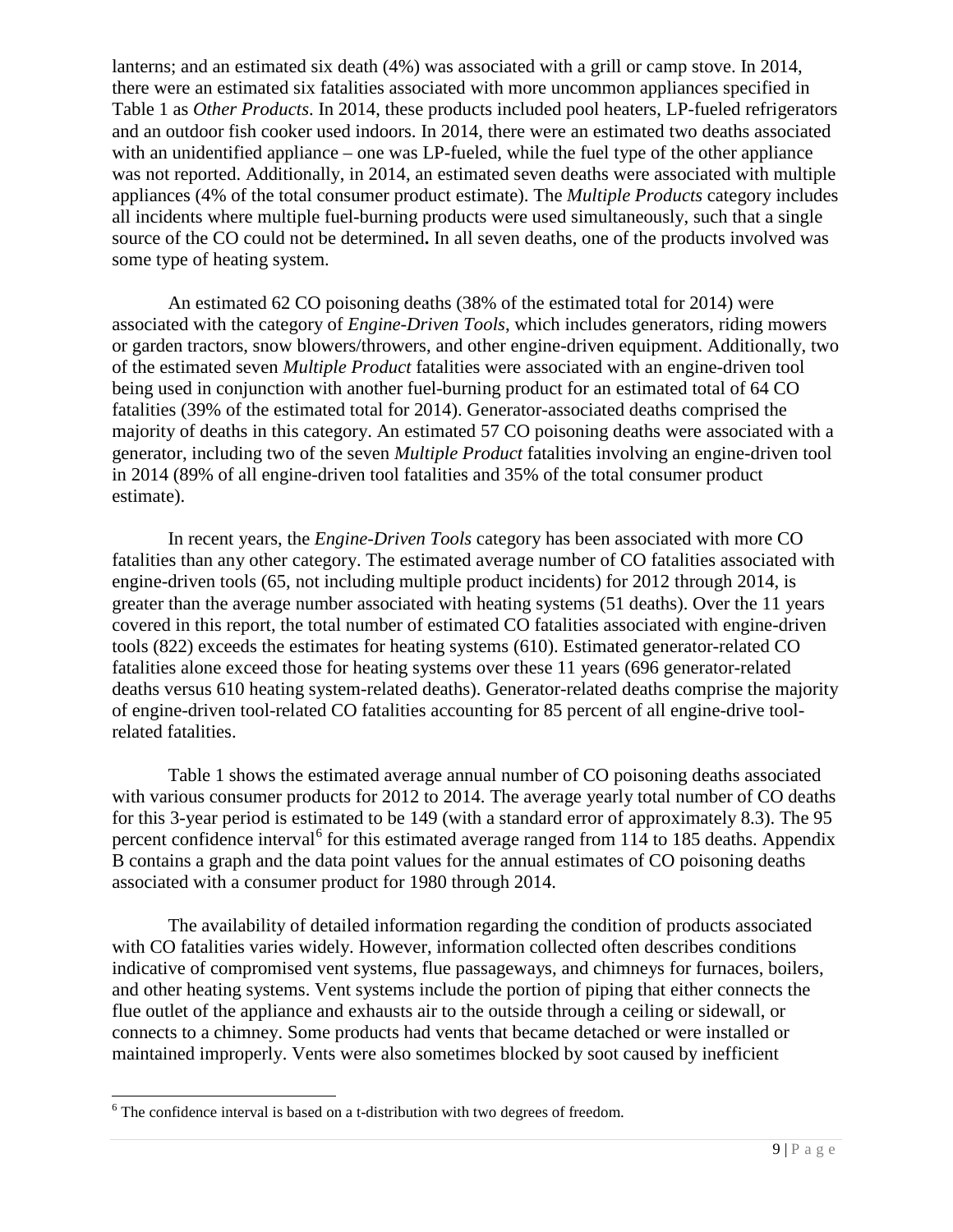combustion, which, in turn, may have been caused by several factors, such as leaky or clogged burners, an over-firing condition, or inadequate combustion air.

Other furnace-related conditions included compromised heat exchangers or filter doors or covers that were removed or not sealed. Some products were old and apparently not well maintained, such that there were several factors involved in generating and exacerbating the amount of CO produced. Other incidents mentioned a backdraft condition, large amounts of debris in the chimney, and the use of a product that was later red-tagged by the utility company (taken out of commission by the utility company and designated not to be turned on until repaired).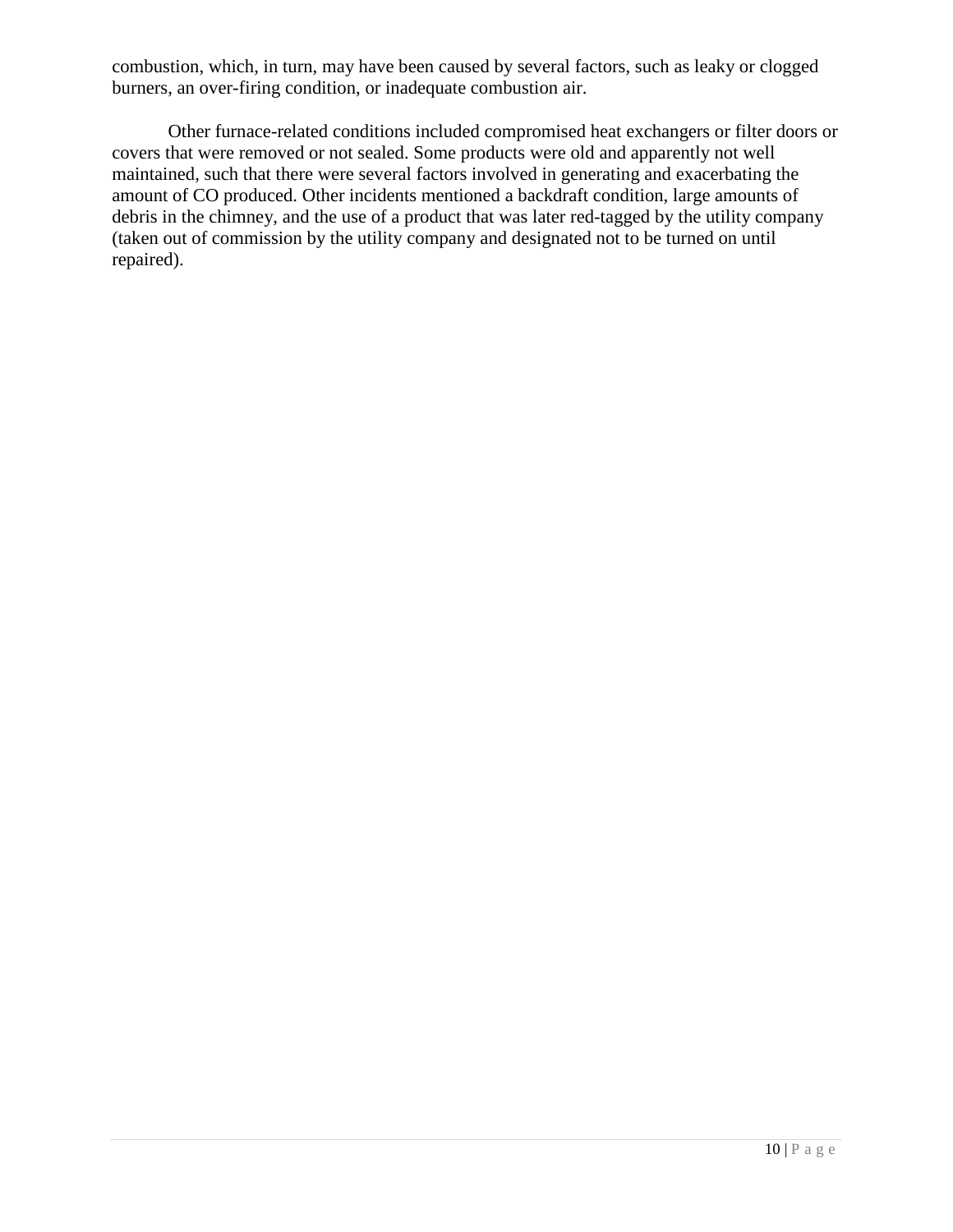<span id="page-10-0"></span>

|                                  | $2012 - 2014$ <sup>+</sup> |                           |                |                |                  |                |                | <b>Annual Estimates</b> |                |              |                  |                |                |
|----------------------------------|----------------------------|---------------------------|----------------|----------------|------------------|----------------|----------------|-------------------------|----------------|--------------|------------------|----------------|----------------|
| <b>Consumer Product</b>          | Average<br><b>Estimate</b> | <b>Average</b><br>Percent | 2004           | 2005           | 2006             | 2007           | 2008           | 2009                    | 2010           | 2011         | 2012             | 2013           | $2014^+$       |
| <b>Total</b>                     | 149                        | 100%                      | 168            | 190            | 180              | 186            | 178            | 148                     | 159            | 163          | 137              | 146            | 165            |
| <b>Heating Systems</b>           | 51                         | 34%                       | 85             | 51             | 49               | 66             | 58             | 41                      | 58             | 49           | 46               | 43             | 64             |
| <b>Furnaces (incl. Boilers)</b>  | 24                         | 16%                       | 43             | 14             | 30               | 29             | 29             | 16                      | 30             | 22           | 27               | 21             | 24             |
| Coal                             | $\ast$                     | $\ast$                    | 1              | $\ast$         | $\ast$           | $\ast$         | $\ast$         | $\ast$                  | $\ast$         | 1            | $\ast$           | $\ast$         | $\ast$         |
| Liquid Petroleum (LP) Gas        | 5                          | 3%                        | 8              | -1             | 9                | $\ast$         | 3              | 1                       | 7              | $\ast$       | 4                | $\overline{I}$ | II             |
| <b>Natural Gas</b>               | 9                          | 6%                        | 23             | 6              | 19               | 20             | 18             | 10                      | 15             | 6            | 15               | 5              | 6              |
| Oil                              | $\overline{c}$             | 1%                        | $\ast$         | $\overline{2}$ | $\ast$           | 5              | $\mathbf{1}$   | 3                       | $\mathbf{1}$   | $\mathbf{2}$ | $\ast$           | 5              | $\mathcal{I}$  |
| <b>Unspecified Gas</b>           | $\boldsymbol{7}$           | 5%                        | $\overline{4}$ | $\sqrt{2}$     | $\ast$           | $\overline{4}$ | $\sqrt{2}$     | $\mathbf{1}$            | $\overline{4}$ | 10           | 4                | 10             | 6              |
| <b>Unspecified Fuel</b>          | 2                          | 1%                        | 8              | 3              | 2                | $\ast$         | 5              |                         | $\overline{2}$ | $\mathbf{2}$ | 5                | $\ast$         | $\mathbf{x}$   |
| <b>Portable Heaters</b>          | 13                         | 9%                        | 20             | 23             | 14               | 17             | 13             | 8                       | 19             | 13           | 11               | 12             | 17             |
| Diesel                           | $\ast$                     | $\ast$                    | $\ast$         | $\ast$         | $\ast$           | $\ast$         | $\ast$         | $\ast$                  | $\ast$         | $\ast$       | $\ast$           | $\ast$         | $\ast$         |
| Kerosene                         | 1                          | 1%                        | $\overline{4}$ | $\overline{2}$ | 3                | 3              | $\overline{4}$ | $\ast$                  | $\mathbf{1}$   | $\sqrt{2}$   | $\mathbf{1}$     | $\ast$         | 2              |
| Liquid Petroleum (LP) Gas        | 12                         | 8%                        | 15             | 19             | 10               | 14             | 9              | 8                       | 18             | 11           | 10               | 12             | 13             |
| Natural Gas                      | < 1                        | $<1\%$                    | $\ast$         | $\ast$         | $\ast$           | $\ast$         | $\ast$         | $\ast$                  | $\ast$         | $\ast$       | $\ast$           | $\ast$         | $\mathcal{I}$  |
| <b>Unspecified Gas</b>           | $\ast$                     | $\ast$                    | 1              |                | $\ast$           | $\ast$         | $\ast$         | $\ast$                  | $\ast$         | $\ast$       | $\ast$           | $\ast$         | $\mathbf{R}$   |
| <b>Unspecified Fuel</b>          | $\ast$                     | $\ast$                    | $\ast$         | $\overline{1}$ | 1                | $\ast$         | $\ast$         | $\ast$                  | $\ast$         | $\ast$       | $\ast$           | $\mathbf{R}$   | $\ast$         |
| <b>Wall/Floor Furnaces</b>       | $\boldsymbol{2}$           | $1\%$                     | 6              | $\overline{2}$ | $\boldsymbol{2}$ | 9              | 3              | 6                       | 5              | 1            | $\ast$           | $\ast$         | 5              |
| Liquid Petroleum (LP) Gas        | $\ast$                     | $\ast$                    | 5              | $\ast$         | $\ast$           | $\overline{4}$ | $\mathbf{1}$   | 5                       | $\mathbf{1}$   | $\ast$       | $\ast$           | $\ast$         | $\star$        |
| Natural Gas                      | 1                          | 1%                        | 1              | $\overline{2}$ | $\overline{2}$   | 5              | $\mathbf{2}$   | $\mathbf{1}$            | $\sqrt{2}$     | $\ast$       | $\ast$           | $\ast$         | $\overline{2}$ |
| <b>Unspecified Gas</b>           | $\mathbf{1}$               | 1%                        | $\ast$         | $\ast$         | $\ast$           | $\ast$         | $\ast$         | $\ast$                  | $\ast$         | $\ast$       | $\ast$           | $\ast$         | $\overline{c}$ |
| <b>Unspecified Fuel</b>          | $\ast$                     | $\ast$                    | $\ast$         | $\ast$         | $\ast$           | $\ast$         | $\ast$         | $\ast$                  | $\mathbf{1}$   | 1            | $\ast$           | $\frac{1}{2}$  | $\mathbf{A}$   |
| <b>Room/Space Heaters</b>        | 7                          | 5%                        | 12             | 8              | 1                | 6              | 5              | $\boldsymbol{9}$        | 1              | 5            | 5                | 9              | 8              |
| Coal                             |                            | 1%                        | -1             | $\mathbf{1}$   | $\ast$           | $\ast$         | $\ast$         | $\ast$                  | $\ast$         | $\mathbf{2}$ | $\ast$           | $\overline{I}$ | $\mathcal I$   |
| Liquid Petroleum (LP) Gas        | 5                          | 3%                        | $\ast$         | $\ast$         | $\ast$           | $\overline{4}$ | $\overline{2}$ | 5                       | $\mathbf{1}$   | $\mathbf{1}$ | $\overline{4}$   | 3              | 7              |
| Natural Gas                      |                            | 1%                        | 6              | $\ast$         |                  | $\ast$         | $\sqrt{2}$     | $\sqrt{2}$              | $\ast$         | $\ast$       | $\ast$           | 2              | $\mathbf{x}$   |
| Wood                             |                            | 1%                        | $\ast$         | 2              | $\ast$           | $\ast$         | $\mathbf{1}$   | $\mathfrak{2}$          | $\ast$         |              | $\ast$           | $\overline{c}$ | 水              |
| <b>Unspecified Gas</b>           | $\ast$                     | $\ast$                    | $\overline{4}$ | $\mathbf{1}$   | $\ast$           | $\overline{2}$ | $\ast$         | $\ast$                  | $\ast$         |              | $\ast$           | $\ast$         | $\ast$         |
| <b>Unspecified Fuel</b>          | < 1                        | $<1\%$                    | $\ast$         | 3              | $\ast$           | $\ast$         | $\ast$         | $\ast$                  | $\ast$         | $\ast$       | $\mathbf{1}$     | $\frac{1}{2}$  | sk.            |
| <b>Unspecified Heater/System</b> | 4                          | 3%                        | 3              | 3              | 1                | 5              | 8              | $\boldsymbol{2}$        | 4              | 8            | $\boldsymbol{2}$ | 1              | 10             |
| Liquid Petroleum (LP) Gas        | 3                          | 2%                        | $\ast$         | $\ast$         | $\ast$           | $\mathbf{1}$   | $\overline{2}$ | $\ast$                  | $\mathbf{1}$   | 3            | $\mathbf{1}$     | $\ast$         | 8              |
| Natural Gas                      | $\ast$                     | $\ast$                    | *              | $\ast$         | $\ast$           | 3              | $\ast$         | $\ast$                  | $\ast$         |              | $\ast$           | $\ast$         | $\mathbf{R}$   |
| <b>Unspecified Gas</b>           | < 1                        | $< 1\%$                   | $\overline{2}$ | $\ast$         | $\ast$           | $\ast$         | $\overline{2}$ | -1                      | -1             | 1            | 1                | $\mathbf{k}$   | $\ast$         |
| <b>Unspecified Fuel</b>          | $\mathbf{1}$               | 1%                        | $\mathbf{1}$   | 3              |                  | $\mathbf{1}$   | $\overline{4}$ | $\mathbf{1}$            | $\mathbf{1}$   | $\mathbf{2}$ | $\ast$           | $\overline{I}$ |                |
| <b>Charcoal Grills, Charcoal</b> | 8                          | 5%                        | $\mathbf{3}$   | 6              | 10               | 8              | $\overline{7}$ | 7                       | 17             | 10           | 6                | 11             | $\overline{7}$ |

# **Table 1: Estimated Non-Fire Carbon Monoxide Poisoning Deaths by Associated Fuel-Burning Consumer Product, 2004–2014**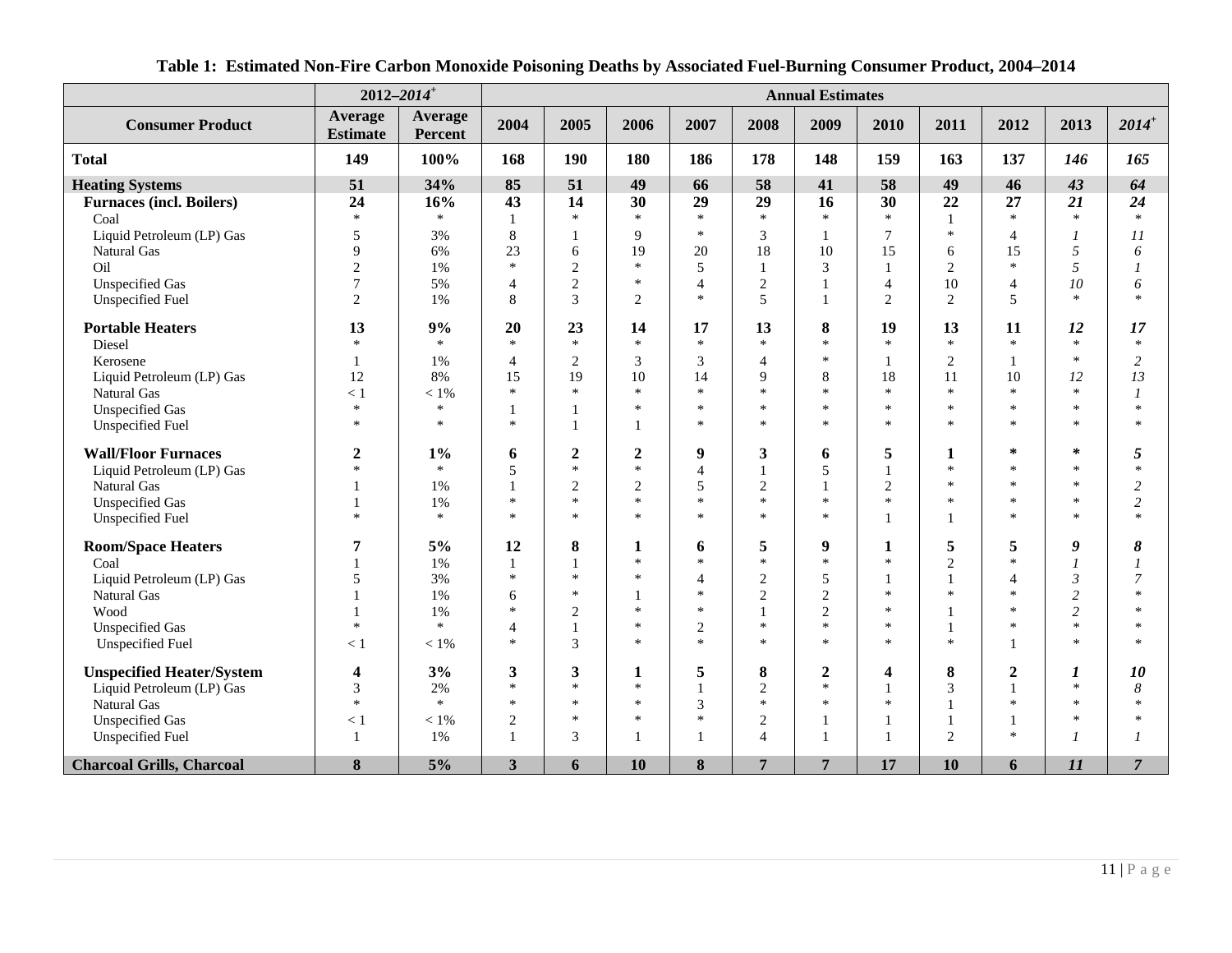|  | <b>Table 1 (continued)</b> |
|--|----------------------------|
|--|----------------------------|

|                                   | $2012 - 2014$ <sup>+</sup> |                    |                         |                |                |                |                         | <b>Annual Estimates</b> |                          |                |                         |                  |                |
|-----------------------------------|----------------------------|--------------------|-------------------------|----------------|----------------|----------------|-------------------------|-------------------------|--------------------------|----------------|-------------------------|------------------|----------------|
| <b>Consumer Product</b>           | Average<br><b>Estimate</b> | Average<br>Percent | 2004                    | 2005           | 2006           | 2007           | 2008                    | 2009                    | 2010                     | 2011           | 2012                    | 2013             | $2014^{+}$     |
| <b>Engine-Driven Tools</b>        | 65                         | 44%                | 56                      | 102            | 104            | 79             | 82                      | 76                      | 56                       | 73             | 64                      | 68               | 62             |
| Generators                        | 56                         | 38%                | 41                      | $88\,$         | 85             | 68             | 76                      | 64                      | 42                       | 64             | 57                      | 56               | 55             |
| Other Engine-Driven Tools         | 9                          | 6%                 | 15                      | 13             | 18             | 11             | 6                       | 12                      | 14                       | 10             | 6                       | 13               | $\overline{7}$ |
| <b>Gas Ranges or Ovens</b>        | 5                          | 3%                 | $\overline{\mathbf{4}}$ | 6              | $\ast$         | 6              | $\ast$                  | $\overline{\mathbf{4}}$ | 5                        | 8              | $\overline{\mathbf{4}}$ | 10               | ∗              |
| Liquid Petroleum (LP) Gas         |                            | 1%                 | $\mathbf{1}$            |                | $*$            |                | $\ast$                  | $\ast$                  |                          |                |                         | $\overline{I}$   | $\mathbf{x}$   |
| Natural Gas                       |                            | 1%                 | $\overline{2}$          | $\mathbf{1}$   | $\ast$         | $\overline{c}$ | $\ast$                  | $\overline{c}$          | 2                        | 3              | $\ast$                  | $\overline{c}$   | $\ast$         |
| <b>Unspecified Gas</b>            |                            | 1%                 | -1                      | 3              | $\ast$         | 3              | $\ast$                  | $\mathbf{2}$            | $\mathbf{1}$             | 3              | $\overline{2}$          | $\overline{c}$   | $\ast$         |
| <b>Unspecified Fuel</b>           | $\mathbf{2}$               | 1%                 | $\ast$                  | $\ast$         | $\ast$         | $\ast$         | $\ast$                  | $\ast$                  | $\ast$                   | $\ast$         | $\ast$                  | 5                | $\ast$         |
| <b>Gas Water Heaters</b>          | $\overline{\mathbf{4}}$    | 3%                 | $\overline{2}$          | 6              | 4              | $\overline{2}$ | 6                       | 5                       | $\overline{2}$           | 8              | 5                       | $\overline{2}$   | 5              |
| Liquid Petroleum (LP) Gas         |                            | 1%                 | $\mathbf{1}$            | $\overline{2}$ | $\ast$         | 1              | $\mathbf{1}$            | $\overline{2}$          | $\ast$                   |                | $\ast$                  | $\overline{I}$   | $\overline{I}$ |
| Natural Gas                       | $\ast$                     | $\ast$             | $\ast$                  | $\ast$         | 3              | $\ast$         | $\mathbf{1}$            | 1                       | $\overline{2}$           | $\overline{4}$ | $\ast$                  | $\mathbf{x}$     | $\ast$         |
| Oil                               | $\ast$                     | $\ast$             | $\ast$                  | $\ast$         | $\ast$         | $\ast$         | $\mathbf{1}$            | $\ast$                  | $\ast$                   | $\ast$         | $\ast$                  | $\mathbf{k}$     | $\ast$         |
| <b>Unspecified Gas</b>            |                            | 1%                 |                         | 3              | -1             | 1              | $\mathbf{1}$            |                         | $\ast$                   |                | $\overline{2}$          | $\ast$           | $\overline{c}$ |
| <b>Unspecified Fuel</b>           |                            | 1%                 | $\ast$                  | $\ast$         | $\ast$         | $\ast$         | $\overline{2}$          |                         | $\ast$                   |                | $\overline{2}$          | $\overline{I}$   | $\mathcal I$   |
| Lanterns                          | $\boldsymbol{2}$           | $1\%$              | $\overline{\mathbf{4}}$ | 6              | 3              | ∗              | $\overline{\mathbf{4}}$ | $\mathbf{1}$            | $\ast$                   | $\overline{2}$ | $\mathbf{2}$            | $\ast$           | 5              |
| Liquid Petroleum (LP) Gas         | 2                          | 1%                 | $\overline{4}$          | 6              | 3              | $\ast$         | $\overline{4}$          | $\mathbf{1}$            | $\ast$                   |                | $\mathbf{2}$            | $\ast$           | $\overline{4}$ |
| Kerosene                          | < 1                        | $< 1\%$            | $\ast$                  | $\ast$         | $\ast$         | $\ast$         | $\ast$                  | $\ast$                  | $\ast$                   | $\ast$         | $\ast$                  | $\ast$           | $\overline{I}$ |
| <b>Unspecified Fuel</b>           | $\ast$                     | $\ast$             | $\ast$                  | $\ast$         | $\ast$         | $\ast$         | $\ast$                  | $\ast$                  | $\ast$                   |                | $\ast$                  | $\ast$           | $\ast$         |
| <b>Grills, Camp Stoves</b>        | $\overline{2}$             | $1\%$              | $\mathbf{3}$            | $\ast$         | $\overline{2}$ | $\overline{2}$ | $\ast$                  | $\ast$                  | $\ast$                   | $\overline{2}$ | $\ast$                  | $\boldsymbol{l}$ | 6              |
| Kerosene                          | $\ast$                     | $\ast$             | 1                       | $\ast$         | $\ast$         | $\ast$         | $\ast$                  | *                       | $\ast$                   | $\ast$         | $\ast$                  | $\ast$           | $\ast$         |
| Liquid Petroleum (LP) Gas         | $\mathbf{1}$               | 1%                 | $\sqrt{2}$              | $\ast$         | 1              | 1              | $\ast$                  | $\ast$                  | $\ast$                   | $\overline{2}$ | $\ast$                  | $\ast$           | 2              |
| Wood                              | < 1                        | $< 1\%$            | $\ast$                  | $\ast$         | $\ast$         | $\ast$         | $\ast$                  | *                       | $\ast$                   | $\ast$         | $\ast$                  | $\star$          | $\mathfrak{1}$ |
| <b>Unspecified Fuel</b>           | $\mathbf{1}$               | 1%                 | $\ast$                  | $\ast$         | $\mathbf{1}$   | $\mathbf{1}$   | $\ast$                  | $\ast$                  | $\ast$                   | $\ast$         | $\ast$                  | $\overline{I}$   | $\overline{c}$ |
| <b>Other Products</b>             | 5                          | 3%                 | 3                       | 3              | $\ast$         | $\mathbf{2}$   | 5                       | $\boldsymbol{2}$        | 6                        | 4              | $\mathbf{2}$            | 6                | 8              |
| Chimney - Unspecified Fuel        |                            | 1%                 | $\ast$                  | -1             | $\ast$         | $\ast$         | $\ast$                  | $\ast$                  | $\ast$                   | $\ast$         | $\mathbf{1}$            | $\overline{I}$   | $\ast$         |
| Fireplace - Unspecified Gas       | $\ast$                     | $\ast$             | $\ast$                  | $\ast$         | $\ast$         |                | $\ast$                  | $\ast$                  | $\ast$                   | $\ast$         | $\ast$                  | $\mathbf{k}$     | $\ast$         |
| Fireplace - Wood                  | $\ast$                     | $\ast$             | $\overline{2}$          | $\ast$         | $\ast$         | $\mathbf{1}$   | $\ast$                  | $\ast$                  | $\ast$                   | $\ast$         | $\ast$                  | $\mathbf{k}$     | $\ast$         |
| Fireplace - Coal                  | $\ast$                     | $\ast$             | $\ast$                  | $\ast$         | $\ast$         | $\ast$         | $\ast$                  | $\ast$                  |                          | $\ast$         | $\ast$                  | $\star$          | $\ast$         |
| Other Products - LP Gas           | 2                          | 1%                 | 宋                       |                | $\ast$         | $\ast$         | 3                       |                         | $\overline{2}$           | $\overline{2}$ | $\ast$                  |                  | $\overline{4}$ |
| Other Products - Natural Gas      |                            | $1\%$              | ż                       |                | $\ast$         | $\ast$         | $\ast$                  |                         | $\ast$                   | $\ast$         | $\ast$                  | $\overline{3}$   |                |
| Other Products - Unspecified Gas  | $\ast$                     | $\ast$             | $\ast$                  | $\ast$         | $\ast$         | $\ast$         | $\ast$                  | $\ast$                  | $\ast$                   |                | $\ast$                  | $\star$          | $\ast$         |
| Other Products - Unspecified Fuel | < 1                        | $< 1\%$            | $\ast$                  | $\ast$         | $\ast$         | $\ast$         | $\ast$                  | $\ast$                  | $\ast$                   | $\ast$         | $\ast$                  | $\mathbf{k}$     |                |
| <b>Unidentified Product</b>       | -1                         | 1%                 |                         | $\ast$         | $\ast$         | $\ast$         | $\ast$                  | *                       | $\overline{2}$<br>$\ast$ |                |                         | $\star$          | 1              |
| Unidentified Product - LP Gas     | < 1                        | $< 1\%$            | $\ast$                  | $\ast$         | $\ast$         | $\ast$         | $\overline{2}$          | $\ast$                  |                          | $\ast$         | $\ast$                  | $\star$          | $\mathcal I$   |
| <b>Multiple Products</b>          | 6                          | 4%                 | 7                       | 12             | 8              | 20             | 12                      | 11                      | 15                       | 8              | 5                       | 5                | $\overline{7}$ |

+ Data collection for 2014 is only partially complete and data are shown in italics. Italicized estimates may change in the future if more reports of fatalities are received.

\* No reports received by CPSC staff.

Source: U.S. Consumer Product Safety Commission/EPHA.

CPSC Death Certificate File, CPSC Injury or Potential Injury Incident File, CPSC In-Depth Investigation File,

National Center for Health Statistics Mortality File, 2004–2014.

Note: Reported annual estimates and estimated averages and percentages may not add to subtotals or totals due to rounding.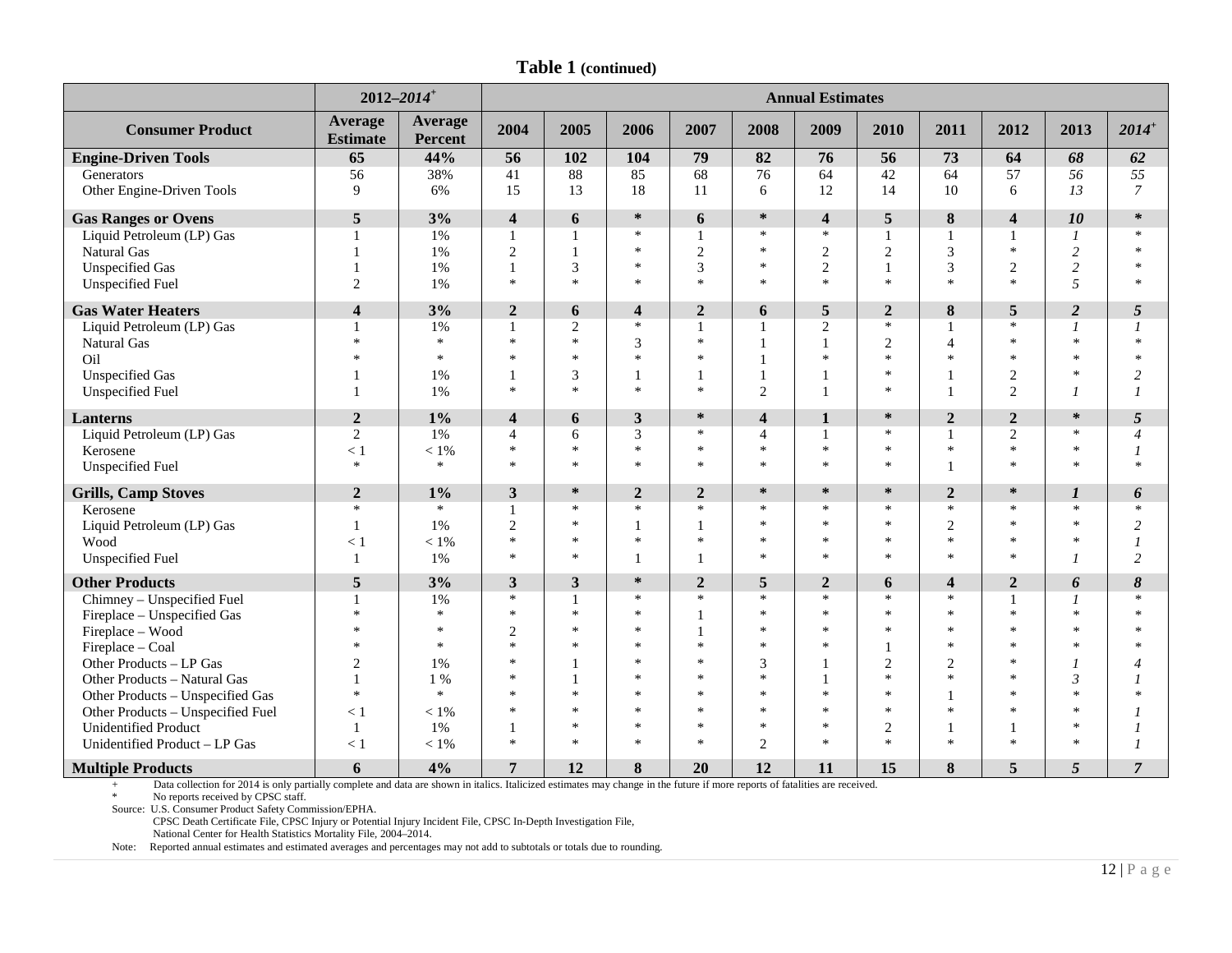Table 2 (beginning on page 14) organizes the estimates by product within fuel type. The three major fuel types include *Gas-Fueled Products* (natural gas and liquid petroleum [LP including propane and butane] gas); *Solid-Fueled Products* (charcoal, coal, and wood); and *Liquid-Fueled Products* (gasoline, kerosene, and oil). Of these fuel types, *Gas-Fueled Products* were associated with 79 of the 165 (48%) estimated CO fatalities in 2014. *Liquid-Fueled Products* were associated with 67 (41%) estimated fatalities, and *Solid-Fueled Products* were associated with 10 (6%) estimated fatalities in the same time period. An additional one (1%) fatality was associated with multiple products, where there were two or more different types of fuel used. Eight (5%) fatalities in 2014 were associated with consumer products where the fuel type was unknown. It should be noted that in multiproduct cases where the fuel types were the same for all involved products, the incident is counted in the respective category summary. For example, if an incident involved both a gasoline-fueled generator and a gasoline-fueled lawn mower, this incident would be included in the *Liquid-Fueled Products* category.

In the *Gas-Fueled Products* category, the majority of CO fatalities in 2014 were associated with heating-related products. Of the estimated 79 gas-fueled appliance fatalities in 2014, 58 (73%) were associated with heating systems or heaters, including furnaces, portable heaters, and room or space heaters. Additionally, all estimated five of the Multiple Gas-Fueled Products fatalities were associated with a heating-related products and some other product raising the total involving heating-related products to 63 of the 79 *Gas-Fueled Products* category (80%).

All but six of the estimated 67 liquid-fueled appliance-related fatalities in 2014 were associated with engine-driven tools (*e.g.*, generators, lawn mowers/garden tractors). Generators accounted for 54 of the estimated 67 fatalities (81%) in the *Liquid- Fueled Products* category for 2013. Additionally, an estimated one CO fatality was associated with portable generators and portable kerosene heater in an enclosed space.

In 2014, an estimated 10 fatalities occurred in the *Solid-Fueled Products* category. Seven of the estimated 10 fatalities were associated with charcoal or charcoal grills.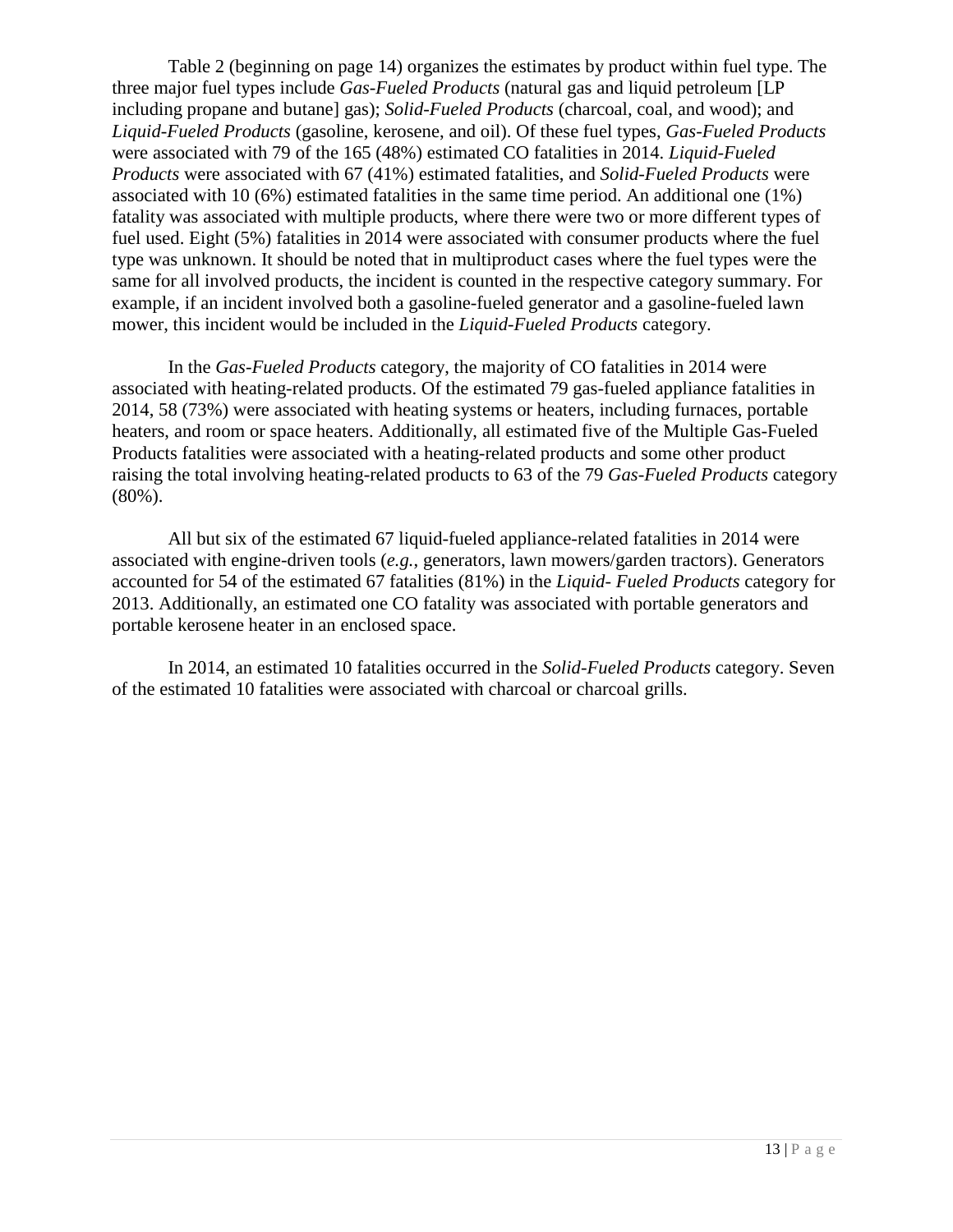<span id="page-13-0"></span>

|                            | $2013 - 2014$ <sup>+</sup> |                    |                |                |                |                |                | <b>Annual Estimates</b> |                  |                |                |                |                  |
|----------------------------|----------------------------|--------------------|----------------|----------------|----------------|----------------|----------------|-------------------------|------------------|----------------|----------------|----------------|------------------|
| <b>Consumer Product</b>    | Average<br><b>Estimate</b> | Average<br>Percent | 2004           | 2005           | 2006           | 2007           | 2008           | 2009                    | 2010             | 2011           | 2012           | 2013           | $2014^+$         |
| <b>Total</b>               | 149                        | 100%               | 168            | 190            | 180            | 186            | 178            | 148                     | 159              | 163            | 137            | 146            | 165              |
| <b>Gas-Fueled Products</b> | 58                         | 39%                | 87             | 53             | 51             | 80             | 58             | 53                      | 70               | 58             | 51             | 45             | 79               |
| <b>Natural Gas</b>         | 13                         | 9%                 | 32             | 10             | 26             | 30             | 28             | 17                      | 23               | 15             | 15             | 13             | 11               |
| Furnace (incl. Boilers)    | 9                          | 6%                 | 23             | 6              | 19             | 20             | 18             | 10                      | 15               | 6              | 15             | 5              | $\boldsymbol{6}$ |
| Pool Heater                | $\mathbf{1}$               | 1%                 | $\ast$         | 1              | $\ast$         | $\ast$         | $\ast$         | $\ast$                  | $\ast$           | $\ast$         | $\ast$         | $\mathfrak{Z}$ | 1                |
| Portable Heater            | < 1                        | $<1\%$             | $\ast$         | $\ast$         | $\ast$         | $\ast$         | $\ast$         | *                       | *                | $\ast$         | $\ast$         | $\ast$         | 1                |
| Range/Oven                 | $\mathbf{1}$               | 1%                 | $\overline{2}$ | 1              | $\ast$         | $\overline{2}$ | $\ast$         | $\overline{2}$          | $\overline{2}$   | 3              | $\ast$         | 2              | $\ast$           |
| Room/Space Heater          | $\mathbf{1}$               | 1%                 | 6              | $\ast$         | 1              | $\ast$         | 3              | $\overline{2}$          | $\ast$           | $\ast$         | $\ast$         | $\overline{c}$ | $\ast$           |
| Wall/Floor Furnace         | 1                          | $1\%$              | $\mathbf{1}$   | $\overline{2}$ | $\overline{2}$ | 5              | 3              | 1                       | $\overline{2}$   | $\ast$         | $\ast$         | $\ast$         | $\overline{c}$   |
| Water Heater               | $\ast$                     | $\ast$             | $\ast$         | $\ast$         | 3              | $\ast$         | 1              | 1                       | $\overline{2}$   | $\overline{4}$ | $\ast$         | $\ast$         | $\ast$           |
| <b>Unspecified Heater</b>  | $\ast$                     | $\ast$             | $\ast$         | $\ast$         | $\ast$         | 3              | $\ast$         | $\ast$                  | $\ast$           | 1              | $\ast$         | $\ast$         | $\ast$           |
| Other Appliance            | $\ast$                     | $\ast$             | $\ast$         | $\ast$         | $\ast$         | $\ast$         | $\ast$         | 1                       | $\ast$           | $\ast$         | $\ast$         | $\ast$         | $\ast$           |
| Liquid Petroleum (LP) Gas  | 31                         | 21%                | 37             | 30             | 23             | 26             | 31             | 23                      | 35               | 23             | 22             | 20             | 52               |
| Furnace (incl. Boilers)    | 5                          | 3%                 | $\,8\,$        | 1              | 9              | $\ast$         | 3              | $\mathbf{1}$            | $\boldsymbol{7}$ | $\ast$         | $\overline{4}$ | $\overline{1}$ | 11               |
| Generator                  | $\ast$                     | $\ast$             | $\ast$         | $\ast$         | $\ast$         | $\ast$         | $\ast$         | $\ast$                  | $\overline{2}$   | $\ast$         | $\ast$         | $\ast$         | $\ast$           |
| Grill/Camp Stove           | $\mathbf{1}$               | 1%                 | $\overline{2}$ | $\ast$         | 1              | 1              | $\ast$         | $\ast$                  | $\ast$           | $\mathfrak{2}$ | $\ast$         | $\ast$         | $\overline{c}$   |
| Lantern                    | $\overline{2}$             | 1%                 | $\overline{4}$ | 6              | 3              | $\ast$         | 4              |                         | $\ast$           | $\mathbf{1}$   | $\overline{2}$ | $\ast$         | $\overline{4}$   |
| <b>Other Products</b>      |                            | 1%                 | $\ast$         | $\ast$         | $\ast$         | $\ast$         | 3              |                         | $\ast$           | $\ast$         | $\ast$         | $\ast$         | $\overline{c}$   |
| Pool Heater                | $\ast$                     | $\ast$             | $\ast$         | $\ast$         | $\ast$         | $\ast$         | $\ast$         | $\ast$                  | $\mathbf{1}$     | $\ast$         | $\ast$         | $\ast$         | $\ast$           |
| Portable Heater            | 12                         | 8%                 | 15             | 19             | 10             | 14             | 9              | 8                       | 18               | 11             | 10             | 12             | 13               |
| Range/Oven                 | $\mathbf{1}$               | 1%                 | $\mathbf{1}$   | $\mathbf{1}$   | $\ast$         | $\mathbf{1}$   | $\ast$         | $\ast$                  | $\mathbf{1}$     | $\mathbf{1}$   | $\mathbf{1}$   |                | $\ast$           |
| Refrigerator               | $\mathbf{1}$               | 1%                 | $\ast$         | 1              | $\ast$         | $\ast$         | $\ast$         | $\ast$                  | $\mathbf{1}$     | $\overline{2}$ | $\ast$         |                | $\overline{c}$   |
| Room/Space Heater          | 5                          | 3%                 | $\ast$         | $\ast$         | $\ast$         | 4              | 3              | 5                       | $\mathbf{1}$     | $\mathbf{1}$   | $\overline{4}$ | $\mathfrak{Z}$ | $\overline{7}$   |
| Unspecified Heater/System  | 3                          | 2%                 | $\ast$         | $\ast$         | $\ast$         | $\mathbf{1}$   | 3              | $\ast$                  | $\mathbf{1}$     | 3              | $\mathbf{1}$   | $\ast$         | 8                |
| Wall/Floor Furnace         | $\ast$                     | $\ast$             | $\mathfrak s$  | $\ast$         | $\ast$         | $\overline{4}$ | 1              | 5                       | 1                | $\ast$         | $\ast$         | $\ast$         | $\ast$           |
| Water Heater               | $\mathbf{1}$               | 1%                 | $\mathbf{1}$   | $\overline{2}$ | $\ast$         | $\mathbf{1}$   | $\mathbf{1}$   | $\overline{2}$          | $\ast$           | 1              | $\ast$         |                | $\mathcal{I}$    |
| <b>Unspecified Gas</b>     | 11                         | 7%                 | 15             | 11             | $\mathbf{1}$   | 11             | 3              | 5                       | 6                | 17             | <b>10</b>      | 13             | 11               |
| Furnace (incl. Boilers)    | $\overline{7}$             | 5%                 | 5              | $\overline{2}$ | $\ast$         | $\overline{4}$ | $\overline{2}$ | 1                       | 4                | 10             | $\overline{4}$ | 10             | 6                |
| Pool Heater                | $\ast$                     | $\ast$             | $\ast$         | $\ast$         | $\ast$         | $\ast$         | $\ast$         | $\ast$                  | $\ast$           | $\mathbf{1}$   | $\ast$         | $\ast$         | $\ast$           |
| Portable Heater            | $\ast$                     | $\ast$             | $\mathbf{1}$   | 1              | $\ast$         | $\ast$         | $\ast$         | $\ast$                  | $\ast$           | $\ast$         | $\ast$         | $\ast$         | $\ast$           |
| Range/Oven                 | $\mathbf{1}$               | 1%                 | $\mathbf{1}$   | 3              | $\ast$         | 3              | $\ast$         | $\overline{2}$          | 1                | 3              | $\overline{2}$ | 2              | $\ast$           |
| Room/Space Heater          | $\ast$                     | $\ast$             | $\overline{4}$ | 1              | $\ast$         | $\overline{2}$ | $\ast$         | $\ast$                  | $\ast$           |                | $\ast$         | $\ast$         | $\ast$           |
| Fireplace                  | $\ast$                     | $\ast$             | $\ast$         | $\ast$         | $\ast$         | $\mathbf{1}$   | $\ast$         | $\ast$                  | $\ast$           | $\ast$         | $\ast$         | $\ast$         | $\ast$           |
| Wall/Floor Furnace         | 1                          | 1%                 | $\ast$         | $\ast$         | $\ast$         | $\ast$         | $\ast$         | $\ast$                  | $\ast$           | $\ast$         | $\ast$         | $\ast$         | $\overline{c}$   |
| Water Heater               | $\mathbf{1}$               | 1%                 | 1              | 3              | 1              | 1              | $\overline{c}$ |                         | $\ast$           | 1              | $\overline{2}$ | $\ast$         | $\overline{c}$   |
| Unspecified Heater         | < 1                        | $< 1\%$            | $\overline{2}$ | $\ast$         | $\ast$         | $\ast$         |                | 1                       |                  | 1              | $\mathbf{1}$   | $\ast$         | $\ast$           |

**Table 2: Estimated Non-Fire Carbon Monoxide Poisoning Deaths Associated with Consumer Products Organized by Fuel Type, 2004–2014**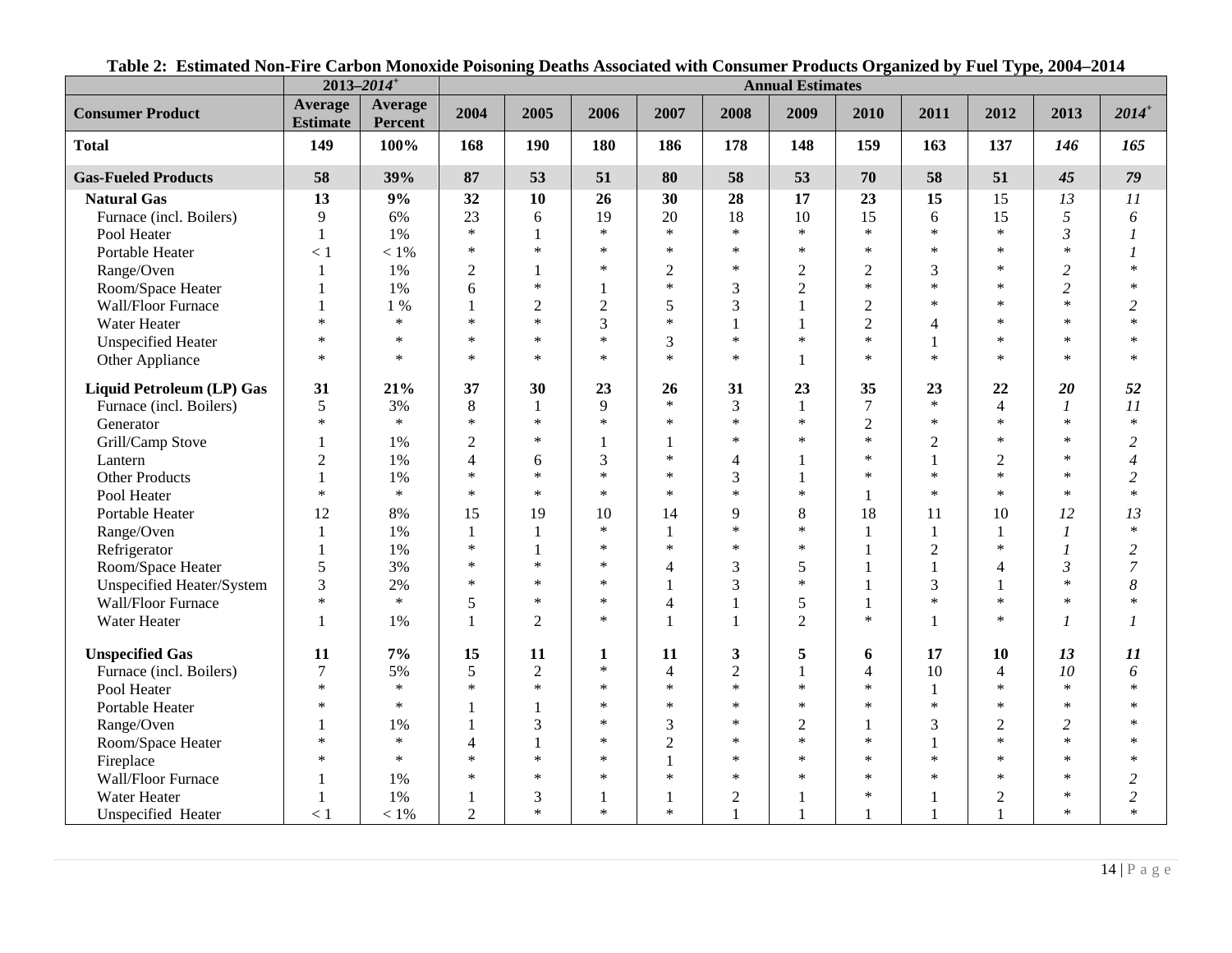|                                        |                                   | $2012 - 2014$ <sup>+</sup> | <b>Annual Estimates</b><br>2004<br>2009<br>$2014^+$<br>2005<br>2006<br>2007<br>2008<br>2010<br>2011<br>2012<br>2013 |                  |              |                  |                         |                  |              |                  |                         |                  |                  |
|----------------------------------------|-----------------------------------|----------------------------|---------------------------------------------------------------------------------------------------------------------|------------------|--------------|------------------|-------------------------|------------------|--------------|------------------|-------------------------|------------------|------------------|
| <b>Consumer Product</b>                | <b>Average</b><br><b>Estimate</b> | Average<br>Percent         |                                                                                                                     |                  |              |                  |                         |                  |              |                  |                         |                  |                  |
| <b>Multiple Gas-Fueled Products</b>    | 3                                 | 2%                         | 3                                                                                                                   | $\overline{2}$   | $\mathbf{1}$ | 13               | $\overline{2}$          | 8                | 6            | 3                | $\overline{\mathbf{4}}$ | $\ast$           | 5                |
| <b>Liquid-Fueled Products</b>          | 68                                | 46%                        | 61                                                                                                                  | 108              | 108          | 89               | 95                      | 81               | 60           | 79               | 65                      | 73               | 67               |
| <b>Gasoline-Fueled</b>                 | 64                                | 43%                        | 56                                                                                                                  | 102              | 104          | 78               | 82                      | 77               | 53           | 73               | 64                      | 67               | 61               |
| Generator                              | 55                                | 37%                        | 41                                                                                                                  | 88               | 85           | 68               | 76                      | 64               | 40           | 64               | 57                      | 55               | 54               |
| Other Engine-Driven Tools              | 9                                 | 6%                         | 15                                                                                                                  | 13               | 18           | 11               | 6                       | 12               | 14           | 10               | 6                       | 13               | $\overline{7}$   |
| <b>Kerosene-Fueled</b>                 | $\overline{2}$                    | $1\%$                      | 5                                                                                                                   | $\boldsymbol{2}$ | $\mathbf{3}$ | 3                | $\overline{\mathbf{4}}$ | $\ast$           | 1            | $\overline{2}$   | 1                       | $\ast$           | 4                |
| Grill/Camp Stove                       | $\ast$                            | $\ast$                     |                                                                                                                     | $\ast$           | $\ast$       | $\ast$           | $\ast$                  | $\ast$           | $*$          | $\ast$           | $\ast$                  | $\ast$           | $\ast$           |
| Portable Heater                        | $\mathbf{1}$                      | 1%                         | $\overline{4}$                                                                                                      | $\mathfrak{2}$   | 3            | 3                | $\overline{4}$          | $\ast$           | $\mathbf{1}$ | $\overline{2}$   |                         | $\ast$           | $\overline{c}$   |
| Lantern                                | $<1\%$                            | $<1\%$                     | $\ast$                                                                                                              | $\ast$           | $\ast$       | $\ast$           | $\ast$                  | $\ast$           | $\ast$       | $\ast$           | $\ast$                  | $\ast$           | $\boldsymbol{l}$ |
| Oil-Fueled                             | $\boldsymbol{2}$                  | $1\%$                      | $\ast$                                                                                                              | $\boldsymbol{2}$ | $\ast$       | 5                | $\boldsymbol{2}$        | $\mathbf{3}$     | $\mathbf{1}$ | $\boldsymbol{2}$ | $\ast$                  | 5                | $\boldsymbol{l}$ |
| Furnace (incl. Boilers)                | $\sqrt{2}$                        | 1%                         | $\ast$                                                                                                              | $\overline{2}$   | $\ast$       | 5                |                         | 3                | 1            | $\overline{2}$   | $\ast$                  | 5                | 1                |
| Water Heater                           | $\ast$                            | $\ast$                     | $\ast$                                                                                                              | $\ast$           | $\ast$       | $\ast$           | 1                       | $\ast$           | $*$          | $\ast$           | $\ast$                  | $\ast$           | $\ast$           |
| Wall/Floor Furnace                     | $\ast$                            | $\ast$                     | $\ast$                                                                                                              | $\ast$           | $\ast$       | $\ast$           | $\ast$                  | $\ast$           | $\ast$       | $\ast$           | $\ast$                  | $\ast$           | $\ast$           |
| <b>Diesel-Fueled</b>                   | $\ast$                            | $\ast$                     | ∗                                                                                                                   | $\ast$           | $\ast$       | ∗                | $\mathbf{1}$            | $\ast$           | $\approx$    | $\ast$           | $\ast$                  | $\ast$           | $\ast$           |
| Water Heater                           | $\ast$                            | $\ast$                     | $\ast$                                                                                                              | $\ast$           | $\ast$       | $\ast$           |                         | $\ast$           | $\ast$       | $\ast$           | $\ast$                  | $\ast$           | $\ast$           |
| <b>Multiple Liquid-Fueled Products</b> | 1                                 | 1%                         | $\ast$                                                                                                              | $\boldsymbol{2}$ | 1            | $\boldsymbol{2}$ | 5                       | 1                | 5            | 1                | $\ast$                  | 1                | 1                |
| <b>Solid-Fueled Products</b>           | <b>10</b>                         | 7%                         | 8                                                                                                                   | 9                | 10           | 9                | 8                       | 9                | 18           | 14               | 5                       | 14               | 10               |
| <b>Charcoal-Fueled</b>                 | $\,8\,$                           | 5%                         | 3                                                                                                                   | 6                | 10           | $\bf{8}$         | 7                       | $\overline{7}$   | 17           | 10               | 5                       | 11               | 7                |
| Charcoal / Charcoal Grills             | 8                                 | 5%                         | $\overline{3}$                                                                                                      | 6                | 10           | 8                | $\tau$                  | $\overline{7}$   | 17           | 10               | 5                       | 11               | $\overline{7}$   |
| <b>Coal-Fueled</b>                     | $\mathbf{1}$                      | $1\%$                      | $\boldsymbol{2}$                                                                                                    | $\mathbf{1}$     | $\ast$       | $\ast$           | $\ast$                  | $\ast$           | $\mathbf{1}$ | $\mathbf{3}$     | $\ast$                  | $\boldsymbol{l}$ | $\boldsymbol{l}$ |
| Furnace (incl. Boilers)                | $\ast$                            | $\ast$                     |                                                                                                                     | $\ast$           | $\ast$       | $\ast$           | $\ast$                  | $\ast$           | $\ast$       | $\mathbf{1}$     | $\ast$                  | $\ast$           | $\ast$           |
| Room/Space Heater                      | $\mathbf{1}$                      | 1%                         |                                                                                                                     | $\mathbf{1}$     | $\ast$       | $\ast$           | $\ast$                  | $\ast$           | $*$          | $\overline{2}$   | $\ast$                  | 1                | $\mathcal I$     |
| Chimney / Fireplace                    | $\ast$                            | $\ast$                     | $\ast$                                                                                                              | $\ast$           | $\ast$       | $\ast$           | $\ast$                  | $\ast$           |              | $\ast$           | $\ast$                  | $\ast$           | $\ast$           |
| <b>Wood-Fueled</b>                     | $\mathbf{1}$                      | $1\%$                      | $\boldsymbol{2}$                                                                                                    | $\boldsymbol{2}$ | $\ast$       | 1                | 1                       | $\boldsymbol{2}$ | ∗            | $\mathbf{1}$     | $\ast$                  | $\boldsymbol{2}$ | 1                |
| Chimney/Fireplace                      | $\ast$                            | $\ast$                     | $\sqrt{2}$                                                                                                          | $\ast$           | $\ast$       | $\mathbf{1}$     | $\ast$                  | $\ast$           | $\ast$       | $\ast$           | $\ast$                  | $\ast$           | $\ast$           |
| Grill/Stove                            | < 1                               | $<1\%$                     | $\ast$                                                                                                              | $\ast$           | $\ast$       | $\ast$           | $\ast$                  | $\ast$           | $\ast$       | $\ast$           | $\ast$                  | $\ast$           | 1                |
| Room/Space Heater                      | $\mathbf{1}$                      | 1%                         | $\ast$                                                                                                              | $\overline{2}$   | $\ast$       | $\ast$           |                         | $\overline{2}$   | $\ast$       |                  | $\ast$                  | $\overline{c}$   | $\ast$           |

**Table 2 (continued)**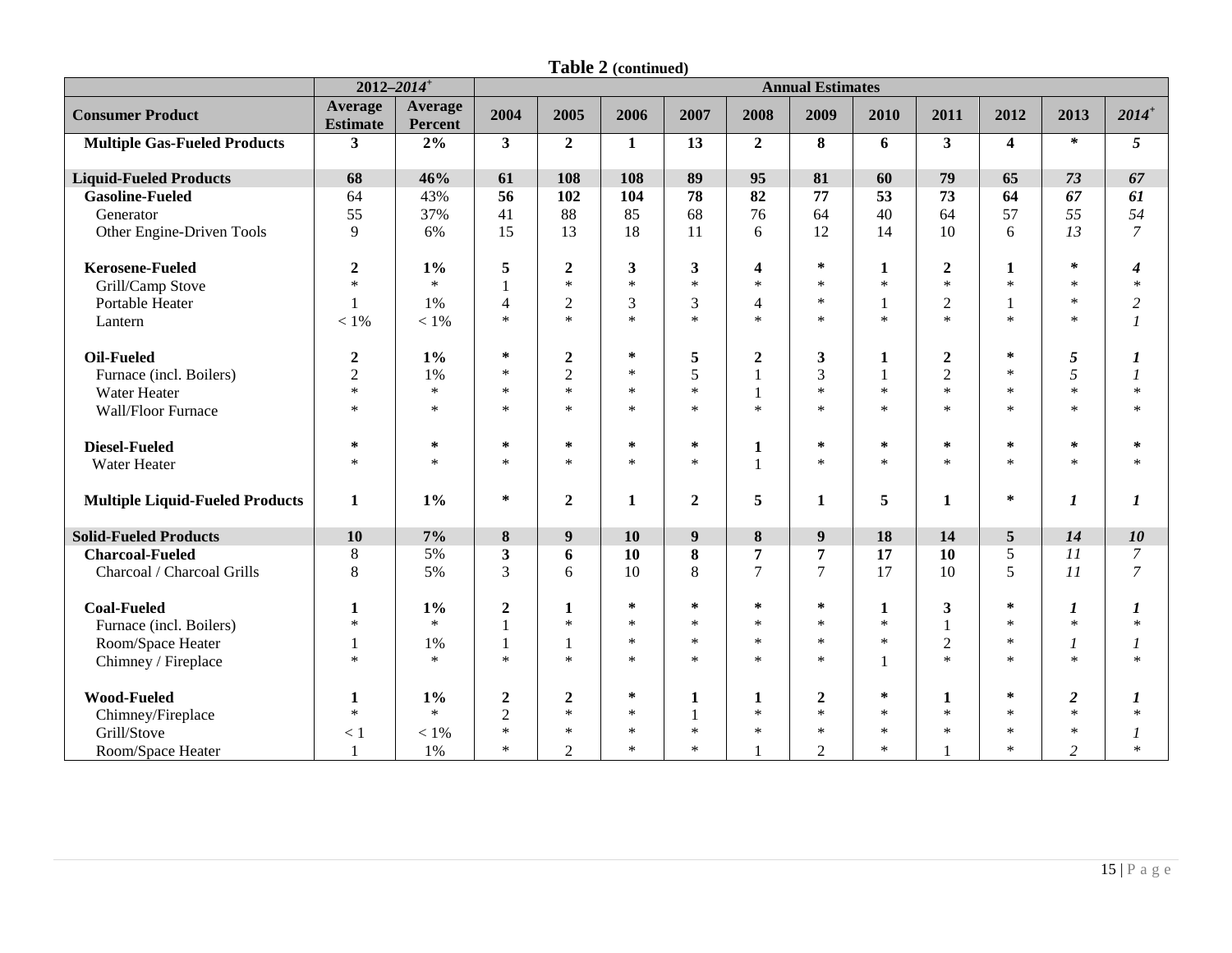|                                     | $2012 - 2014$ <sup>+</sup> |                           | <b>Annual Estimates</b><br>2004<br>2007<br>2012<br>2013<br>2005<br>2006<br>2008<br>2009<br>2010<br>2011<br>$\mathbf{3}$<br>12<br>$\overline{7}$<br>9<br>11<br>10<br>$\pmb{8}$<br>9<br>$\overline{2}$<br>11<br>6<br>$\ast$<br>$\ast$<br>$\ast$<br>$\ast$<br>*<br>$\ast$<br>$\ast$<br>$\ast$<br>$\ast$<br>3<br>$\overline{c}$<br>$\overline{2}$<br>$\overline{2}$<br>5<br>$\ast$<br>6<br>$\ast$ |        |        |        |                |                |                         |                |                         |                |          |
|-------------------------------------|----------------------------|---------------------------|-----------------------------------------------------------------------------------------------------------------------------------------------------------------------------------------------------------------------------------------------------------------------------------------------------------------------------------------------------------------------------------------------|--------|--------|--------|----------------|----------------|-------------------------|----------------|-------------------------|----------------|----------|
| <b>Consumer Product</b>             | Average<br><b>Estimate</b> | Average<br><b>Percent</b> |                                                                                                                                                                                                                                                                                                                                                                                               |        |        |        |                |                |                         |                |                         |                | $2014^+$ |
| <b>Unspecified Fuel Products</b>    | 10                         | $7\%$                     |                                                                                                                                                                                                                                                                                                                                                                                               |        |        |        |                |                |                         |                |                         |                |          |
| Chimney                             |                            | 1%                        |                                                                                                                                                                                                                                                                                                                                                                                               |        |        |        |                |                |                         |                |                         |                |          |
| Furnace (incl. Boilers)             | ◠                          | 1%                        |                                                                                                                                                                                                                                                                                                                                                                                               |        |        |        |                |                |                         |                |                         |                |          |
| Generator                           |                            | 1%                        | $\ast$                                                                                                                                                                                                                                                                                                                                                                                        | $\ast$ | $\ast$ | $\ast$ | $\ast$         | $\ast$         | $\ast$                  | $\ast$         | $\ast$                  |                |          |
| Grill/Camp Stove                    |                            | 1%                        | *                                                                                                                                                                                                                                                                                                                                                                                             | $\ast$ |        |        | $\ast$         | $\ast$         | $\ast$                  | $\ast$         | $\ast$                  |                | ↑        |
| Lantern                             | $\ast$                     | $\ast$                    | $\ast$                                                                                                                                                                                                                                                                                                                                                                                        | $\ast$ | $\ast$ | $\ast$ | $\ast$         | $\ast$         | $\ast$                  |                | $\ast$                  | $\ast$         |          |
| Pool Heater                         | $\lt 1$                    | $<1\%$                    | $\ast$                                                                                                                                                                                                                                                                                                                                                                                        | $\ast$ | $\ast$ | $\ast$ | $\ast$         | $\ast$         | $\ast$                  | $\ast$         | $\ast$                  | $\ast$         |          |
| Portable Heater                     | $\ast$                     | $\ast$                    | *                                                                                                                                                                                                                                                                                                                                                                                             |        |        | $\ast$ | $\ast$         | $\ast$         | $\ast$                  | $\ast$         | $\ast$                  | $\ast$         |          |
| Range/Oven                          | 2                          | 1%                        | *                                                                                                                                                                                                                                                                                                                                                                                             | $\ast$ | $\ast$ | $\ast$ | $\ast$         | $\ast$         | $\ast$                  | $\ast$         | $\ast$                  | 5              |          |
| Room/Space Heater                   | $\lt 1$                    | $<1\%$                    | *                                                                                                                                                                                                                                                                                                                                                                                             | 3      | *      | $\ast$ | $\ast$         | $\ast$         | $\ast$                  | $\ast$         |                         | $\ast$         |          |
| <b>Unspecified Heater</b>           |                            | 1%                        |                                                                                                                                                                                                                                                                                                                                                                                               | 3      |        |        | 4              |                |                         | $\mathfrak{D}$ | $\ast$                  |                |          |
| Wall/Floor Furnace                  | $\ast$                     | $\ast$                    | $\ast$                                                                                                                                                                                                                                                                                                                                                                                        | *      | $\ast$ | $\ast$ | $\ast$         | $\ast$         |                         |                | $\ast$                  | $\ast$         |          |
| <b>Unidentified Product</b>         |                            | 1%                        |                                                                                                                                                                                                                                                                                                                                                                                               | $\ast$ | $\ast$ | $\ast$ | $\ast$         | $\ast$         | $\overline{c}$          |                |                         | $\ast$         |          |
| Water Heater                        |                            | 1%                        | *                                                                                                                                                                                                                                                                                                                                                                                             | $\ast$ | *      | $\ast$ | $\overline{2}$ | H              | $\ast$                  |                | $\overline{c}$          |                |          |
|                                     |                            |                           |                                                                                                                                                                                                                                                                                                                                                                                               |        |        |        |                |                |                         |                |                         |                |          |
| <b>Multiple Product - Different</b> | $\mathbf{3}$               | 2%                        | $\overline{2}$                                                                                                                                                                                                                                                                                                                                                                                | 8      |        | 5      | 5              | $\overline{2}$ | $\overline{\mathbf{4}}$ | 3              | $\overline{\mathbf{4}}$ |                |          |
| <b>Fuels</b>                        |                            |                           |                                                                                                                                                                                                                                                                                                                                                                                               |        | 6      |        |                |                |                         |                |                         | 3              |          |
| Gas & Liquid                        | $\mathfrak{2}$             | 1%                        | $\overline{c}$                                                                                                                                                                                                                                                                                                                                                                                | $\tau$ | 6      | 5      | 3              |                |                         | $\mathfrak{2}$ | $\overline{2}$          | $\mathfrak{Z}$ |          |
| Gas & Solid                         | $\lt 1$                    | $< 1\%$                   | *                                                                                                                                                                                                                                                                                                                                                                                             |        | $\ast$ | $\ast$ | $\ast$         |                | $\ast$                  | $\ast$         |                         | $\ast$         |          |
| Liquid & Solid                      | $\ast$                     | $\ast$                    | $\ast$                                                                                                                                                                                                                                                                                                                                                                                        | *      | $\ast$ | $\ast$ |                | $\ast$         | $\overline{2}$          |                | $\ast$                  | $\ast$         |          |
| Gas & Liquid & Unspecified          | $\ast$                     | $\ast$                    | $\ast$                                                                                                                                                                                                                                                                                                                                                                                        | $\ast$ | $\ast$ | *      | ◠              | *              | $\ast$                  | $\ast$         | $\ast$                  | $\ast$         |          |

**Table 2 (continued)**

+ Data collection for 2014 is only partially complete. Italicized estimates may change in the future if more reports of fatalities are received.<br>No reports received by CPSC steff.

\* No reports received by CPSC staff.<br>
# In 2011, there were an estimated three

In 2011, there were an estimated three CO fatalities associated with an LP-fueled welder/generator being used as a generator.

Source: U.S. Consumer Product Safety Commission/EPHA.

 CPSC Death Certificate File, CPSC Injury or Potential Injury Incident File, CPSC In-Depth Investigation File, National Center for Health Statistics Mortality File, 2004–2014.

Note: Reported annual estimates and estimated averages and percentages may not add to subtotals or totals due to rounding.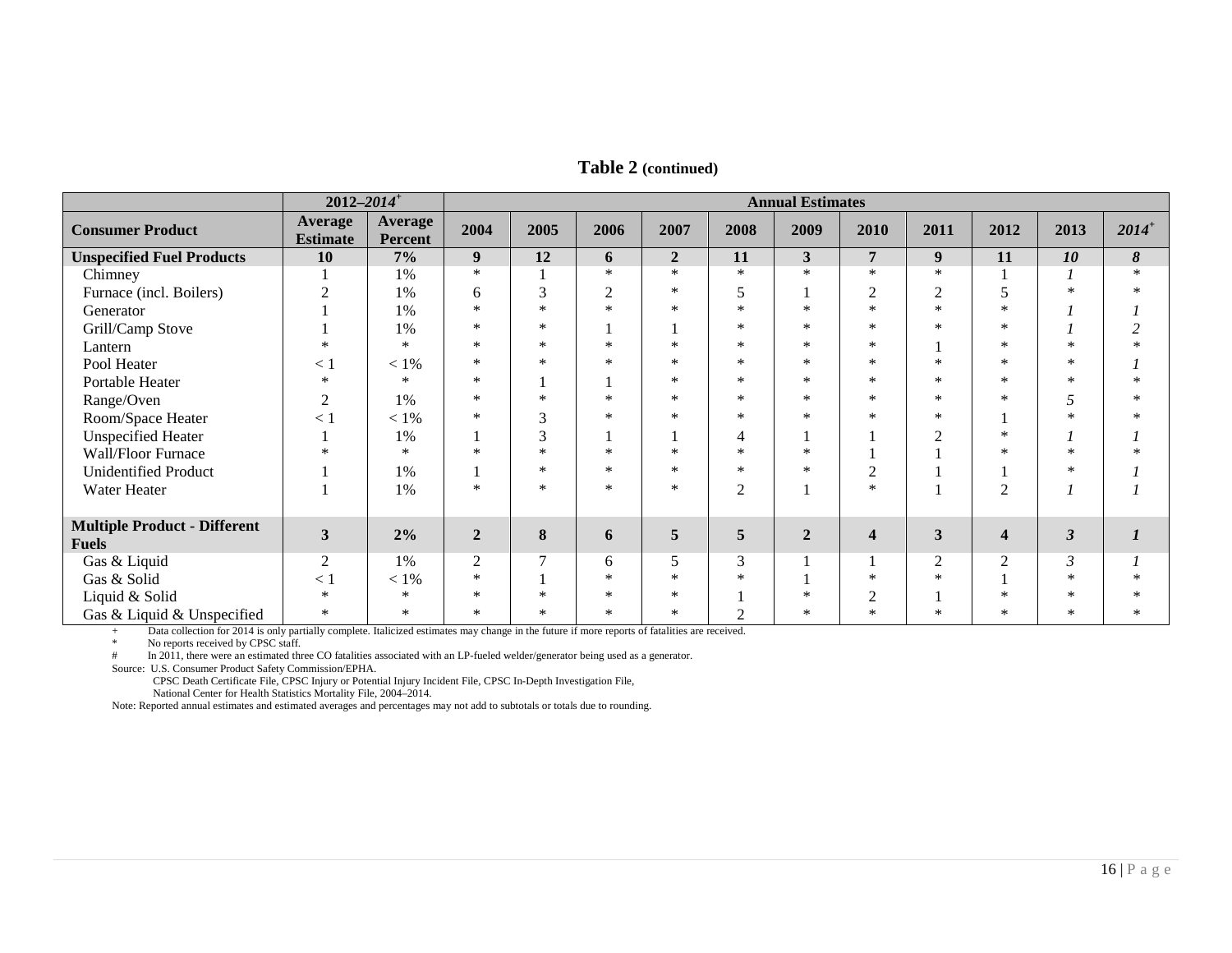Table 3 shows a breakdown of the fatality estimates for the 11-year period from 2004 through 2014 in the *Engine-Driven Tools* category. During 2014, engine-driven tools were associated with an estimated 64 carbon monoxide poisoning deaths (39% of the 165 total consumer product estimate). Table 3 totals differ from those in Tables 1 and 2 in that they also includes the fatalities associated with multiple potential CO-producing products, where at least one product was an engine-driven tool. In 2014, there were an estimated two deaths associated with an engine-driven tool and some other fuel-burning product. An estimated 56 of the 64 engine-driven tool-related CO poisoning deaths (88%) were associated with generators, or generators in conjunction with another fuel-burning product.

|                                                                  | 2012-2014 <sup>+</sup><br>Average | Average                           |                |                  |                                   |                                   |                                   | <b>Annual Estimate</b> |                |                         |                                   |                                   |                                   |
|------------------------------------------------------------------|-----------------------------------|-----------------------------------|----------------|------------------|-----------------------------------|-----------------------------------|-----------------------------------|------------------------|----------------|-------------------------|-----------------------------------|-----------------------------------|-----------------------------------|
| <b>Engine-Driven Tools</b>                                       | <b>Estimate</b>                   | Percentage                        | 2004           | 2005             | 2006                              | 2007                              | $2008^+$                          | 2009                   | 2010           | 2011                    | 2012                              | 2013                              | $2014^{+}$                        |
| <b>Total</b>                                                     | 68                                | 100%                              | 59             | 110              | 106                               | 85                                | 93                                | 78                     | 61             | 78                      | 66                                | 73                                | 64                                |
| <b>Generators</b>                                                | 56                                | 82%                               | 41             | 88               | 85                                | 68                                | 76                                | 64                     | 42             | 64                      | 57                                | 56                                | 54                                |
| Gasoline-fueled                                                  | 55                                | 82%                               | 41             | 88               | 85                                | 68                                | 76                                | 64                     | 40             | 64                      | 57                                | 55                                | 53                                |
| LP-fueled                                                        | $\ast$                            | $\ast$                            | $\ast$         | $\ast$           | $\ast$                            | $\ast$                            | $\star$                           | $\ast$                 | $\mathbf{2}$   | $\ast$                  | $\ast$                            | $\ast$                            | $\ast$                            |
| <b>Unspecified Fuel</b>                                          | $\mathbf{1}$                      | 1%                                | $\ast$         | $\star$          | $\approx$                         | $\approx$                         | $\approx$                         | $\star$                | $\star$        | $\ast$                  | $\approx$                         | $\mathbf{1}$                      | $\mathcal{I}$                     |
| <b>Other Engine-Driven</b><br><b>Tools (OEDTs)</b>               | $\boldsymbol{9}$                  | 13%                               | 15             | 13               | 17                                | 11                                | 6                                 | 12                     | 14             | 10                      | 6                                 | 13                                | $\overline{7}$                    |
| <b>Lawn Mowers</b>                                               | $\overline{\mathbf{4}}$           | 6%                                | 8              | 9                | 11                                | 5                                 | $\boldsymbol{2}$                  | 6                      | $\overline{7}$ | 3                       | 4                                 | $\overline{7}$                    | 1                                 |
| <b>Riding Mowers</b>                                             | 3                                 | 4%                                | 5              | 9                | 8                                 | $\overline{4}$                    | $\overline{2}$                    | 6                      | 5              | 3                       | $\overline{c}$                    | 6                                 | $\ast$                            |
| <b>Walk Behind Mowers</b>                                        | $\ast$                            | $\frac{d\mathbf{x}}{d\mathbf{x}}$ | $\mathbf{1}$   | $\ast$           | $\frac{d\mathbf{r}}{dt}$          | $\frac{1}{2}$                     | $\frac{1}{2}$                     | $\ast$                 | $\mathbf{k}$   | $*$                     | $\frac{1}{2}$                     | $\frac{d\mathbf{r}}{d\mathbf{r}}$ | $\ast$                            |
| <b>Unspecified Mowers</b>                                        | $\mathbf{1}$                      | 1%                                | 1              | $\ast$           | 3                                 | 1                                 | $\frac{1}{2}$                     | $\frac{1}{2}$          | $\overline{2}$ | $\ast$                  | 1                                 | 1                                 | $\mathcal{I}$                     |
| Paint Sprayer                                                    | $\ast$                            | $\frac{d\mathbf{x}}{d\mathbf{x}}$ | $\ast$         | $\ast$           | $\frac{1}{2}$                     | $\frac{d\mathbf{x}}{d\mathbf{x}}$ | $\frac{1}{2}$                     | $\ast$                 | $\ast$         | $\mathbf{1}$            | $\frac{1}{2}$                     | $\frac{1}{2}$                     | $\ast$                            |
| Power Washer                                                     | 1                                 | 1%                                | $\mathbf{2}$   | 3                | 1                                 | $\mathbf{1}$                      | $\ast$                            | 1                      | $\ast$         | $\overline{2}$          | $\frac{1}{2}$                     | $\ast$                            | $\overline{c}$                    |
| Snow Blower/Thrower                                              | 1                                 | 1%                                | 1              | $\ast$           | 1                                 | $\overline{2}$                    | $\frac{1}{2}$                     | 3                      | 1              | $\mathbf{1}$            | $\frac{1}{2}$                     | $\overline{c}$                    | 1                                 |
| <b>ATV</b>                                                       | 1                                 | 1%                                | 1              | 1                | $\frac{1}{2}$                     | $\frac{d\mathbf{x}}{d\mathbf{x}}$ | $\overline{2}$                    | $\ast$                 | $\overline{4}$ | $\overline{c}$          | 1                                 | 1                                 | $\mathcal{I}$                     |
| Water Pump                                                       | < 1                               | $< 1\%$                           | 1              | $\ast$           | 1                                 | 1                                 | $\frac{1}{2}$                     | $\ast$                 | 1              | $*$                     | $\frac{1}{2}$                     | 1                                 | $\frac{d\mathbf{r}}{d\mathbf{r}}$ |
| Welder                                                           | $\ast$                            | $\frac{1}{2}$                     | $\ast$         | $\ast$           | $\frac{1}{2}$                     | $\mathbf{1}$                      | -1                                | $\ast$                 | $\ast$         | $*$                     | $\frac{1}{2}$                     | $\ast$                            | $\ast$                            |
| Air Compressor                                                   | $\ast$                            | $\frac{1}{20}$                    | 1              | $\ast$           |                                   | \$                                | $\frac{1}{2}$                     | $\ast$                 | $\ast$         | $\ast$                  | $\frac{1}{2}$                     | $\ast$                            | ×.                                |
| Concrete Saw                                                     | $\ast$                            | $\frac{1}{2}$                     | 1              | $\ast$           | $\frac{1}{2}$                     | $\frac{d\mathbf{x}}{d\mathbf{x}}$ | $\mathbf{1}$                      | $\frac{1}{2}$          | $\ast$         | $*$                     | $\frac{1}{2}$                     | $\ast$                            | $\ast$                            |
| Tiller                                                           | $\ast$                            | $\frac{1}{2}$                     | $\ast$         | $\ast$           | $\frac{d\mathbf{r}}{d\mathbf{r}}$ | $\frac{1}{2}$                     | $\frac{1}{2}$                     | 1                      | $\ast$         | $\ast$                  | $\frac{1}{2}$                     | $\frac{1}{2}$                     | $\frac{d\mathbf{r}}{d\mathbf{r}}$ |
| Go-Cart                                                          | $\ast$                            | $\frac{1}{2}$                     | $\frac{1}{2}$  | $\ast$           | $\frac{1}{2}$                     | $\frac{d\mathbf{x}}{dt}$          | $\frac{1}{2}$                     | 1                      | $\ast$         | $*$                     | $\frac{1}{2}$                     | $\ast$                            | $\frac{d\mathbf{x}}{d\mathbf{x}}$ |
| Small Engine                                                     | $\ast$                            | $\frac{1}{2}$                     | $\ast$         | $\ast$           | 1                                 | *                                 | $\frac{1}{2}$                     | $\ast$                 | $\ast$         | $\ast$                  | $\frac{1}{2}$                     | $\frac{1}{2}$                     | *.                                |
| Snowmobile                                                       | $\ast$                            | $\frac{1}{2}$                     | $\ast$         | $\ast$           | 1                                 | $\frac{1}{2}$                     | $\frac{d\mathbf{r}}{d\mathbf{r}}$ | $\ast$                 | $\ast$         | $*$                     | $\frac{d\mathbf{r}}{d\mathbf{r}}$ | $\ast$                            | $\frac{d\mathbf{r}}{d\mathbf{r}}$ |
| Stump Grinder                                                    | < 1                               | $< 1\%$                           | $\ast$         | $\ast$           | $\ast$                            | $\frac{1}{2}$                     | $\ast$                            | $\ast$                 | $\ast$         | $\ast$                  | $\ast$                            | 1                                 | $\approx$                         |
| Wood Splitter                                                    | $\mathbf{1}$                      | 1%                                | $\ast$         | $\ast$           | $\frac{1}{2}$                     | $\frac{d\mathbf{x}}{d\mathbf{x}}$ | $\frac{1}{2}$                     | $\ast$                 | $\ast$         | $*$                     | $\mathbf{1}$                      | $\ast$                            | 1                                 |
| <b>Multiple Product: Engine-</b><br><b>Driven Tools Involved</b> | 3                                 | 4%                                | 3              | $\boldsymbol{9}$ | 3                                 | 6                                 | 10                                | $\overline{2}$         | 6              | $\overline{\mathbf{4}}$ | $\overline{2}$                    | 5                                 | $\overline{2}$                    |
| Generator + OEDT                                                 | $\ast$                            | $\frac{1}{2}$                     | $\ast$         | $\ast$           | $\frac{d\mathbf{r}}{d\mathbf{r}}$ | $\ast$                            | $\frac{1}{2}$                     | $\ast$                 | $\ast$         | $\ast$                  | $\frac{d\mathbf{x}}{d\mathbf{x}}$ | $\ast$                            | $\ast$                            |
| Generator + other Product                                        | $\mathfrak{2}$                    | 3%                                | $\overline{2}$ | 9                | 3                                 | 6                                 | 8                                 | $\mathfrak{2}$         | 6              | 3                       | $\mathfrak{2}$                    | 3                                 | $\overline{c}$                    |
| Multiple OEDT                                                    | $\ast$                            | $\frac{1}{2}$                     | $\ast$         | $\ast$           | $\frac{1}{2}$                     | $\ast$                            | $\overline{2}$                    | $\ast$                 | $\ast$         | 1                       | $\frac{1}{2}$                     | $\frac{1}{2}$                     | $\frac{1}{2}$                     |
| $OEDT + other product$                                           | < 1                               | $< 1\%$                           |                | $\ast$           | $\frac{1}{2}$                     | $\frac{d\mathbf{x}}{d\mathbf{x}}$ | $\frac{1}{2}$                     | $\frac{1}{2}$          | $\ast$         | $*$                     | $\frac{1}{2}$                     | 1                                 | *                                 |

<span id="page-16-0"></span>**Table 3: Estimated Non-Fire Carbon Monoxide Poisoning Deaths Associated with Engine-Driven Tools, 2004–2014**

+ Data collection for 2014 is only partially complete, and data are shown in italics. Italicized estimates may change in the future if more reports of fatalities are received.

\* No reports received by CPSC staff.

Source: U.S. Consumer Product Safety Commission/EPHA.

CPSC Death Certificate File, CPSC Injury or Potential Injury Incident File, CPSC In-Depth Investigation File,

National Center for Health Statistics Mortality File, 2004–2014.

Note: Reported annual estimates and estimated averages and percentages may not add to subtotals or totals due to rounding.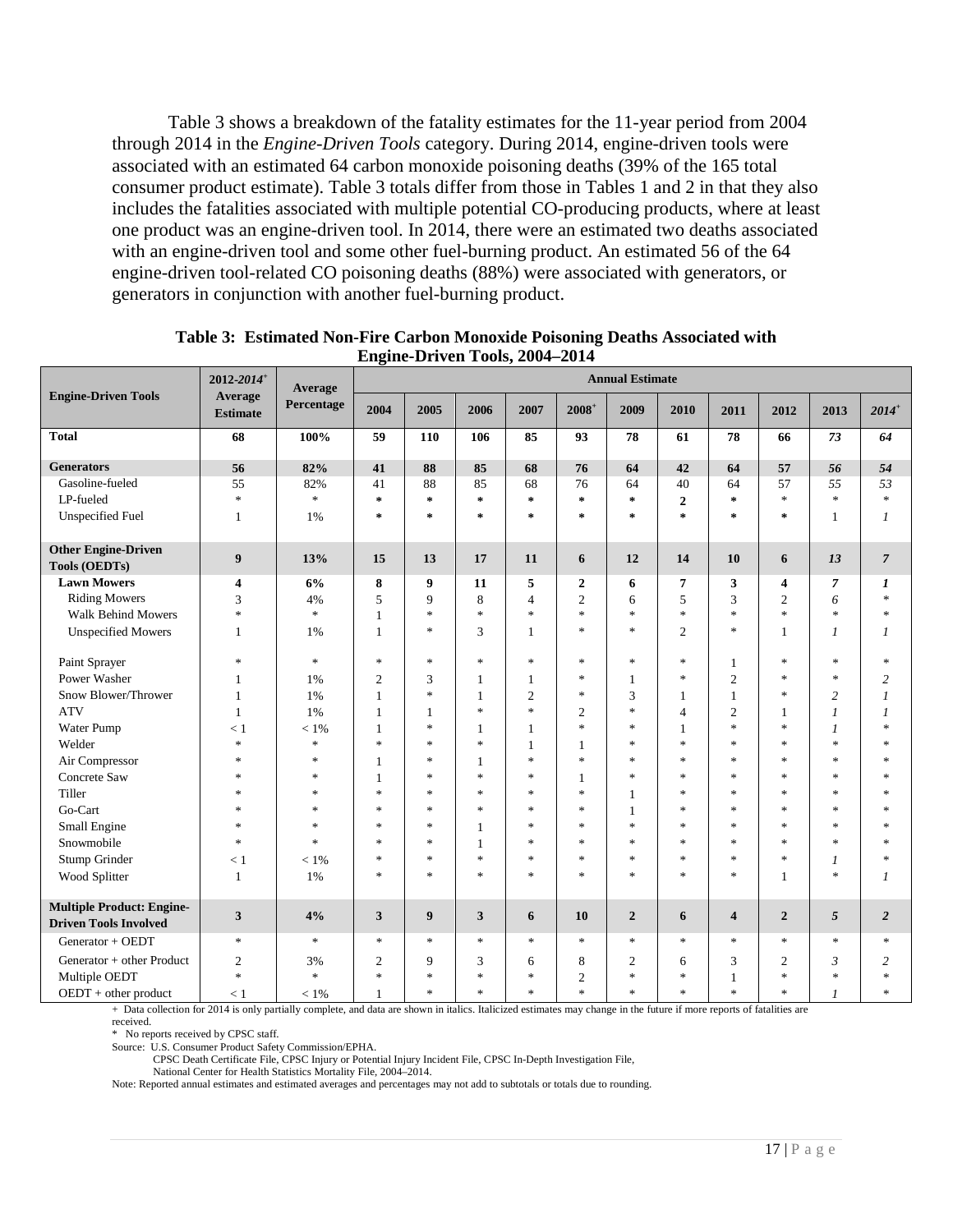Figure 1 provides a graphic representation of the CO fatality trends related to: (1) all consumer products; (2) engine-driven tools; and (3) non-generator products. A regression analysis of the estimated number of all non-fire, consumer product-related CO poisoning fatalities from 2004 to 2014 indicates that there is statistically significant evidence of a downward trend (p-value  $= 0.0221$ ). However, it should be noted that the estimated number of consumer product-related CO fatalities in the most current year (2014) was greater than any of the previous five years. In addition, due to reporting delays, national estimates for recent years, especially 2014, most likely will likely change (usually upward) by a small amount in subsequent reports. For example, the estimated fatalities, based on new additional data, for 2013 were revised up from the estimated 144 deaths in last year's report to 146 in this year's report.

<span id="page-17-0"></span>

**Figure 1: Comparison of Trends in Consumer Product-Related Carbon Monoxide Deaths–2004 to 2014**

Lawnmowers were associated with 51 percent (63 of 124) of the deaths in the *Other Engine-Driven Tools* category for the 11-year period. There were five other fatalities associated with a lawnmower and another product in this period. There was an estimated average of four lawnmower-related CO fatalities per year from 2012 to 2014 (12 deaths, excluding multi-product deaths). CO fatalities related to ATV exhaust were in the next largest subcategory, with an estimated 13 deaths from 2004 to 2014 and nine occurring during the five most recent years of this report (between 2010 through 2014). Additionally, snow blowers/throwers and power washers were each associated with 12 CO fatalities over the 11-year period.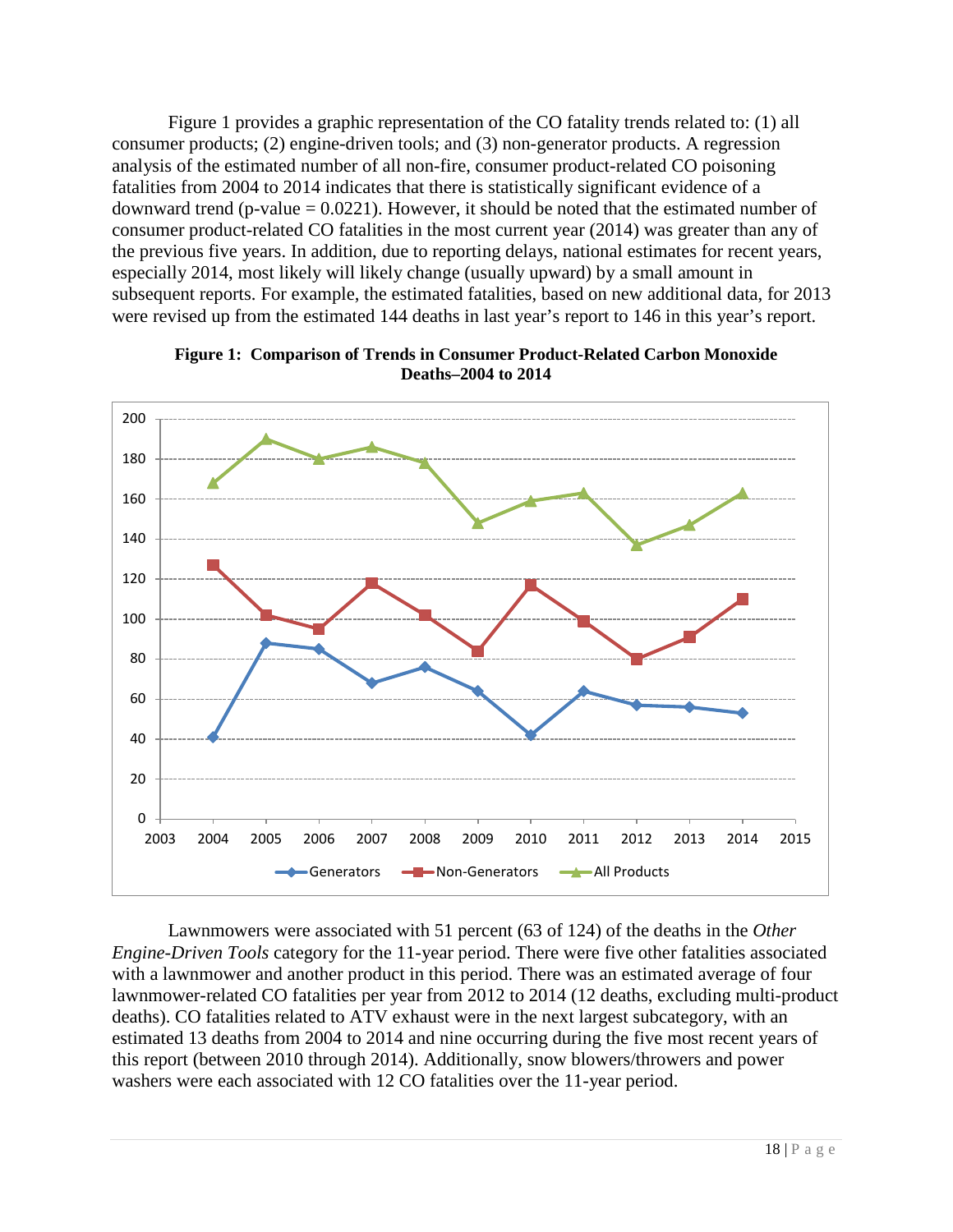Table 4 shows that in 2014, 83 of the 107 fatal CO incidents (78% of fatal CO incidents reported to the CPSC) involved a single death. Table 4 accounts for only the fatally injured victims in each CO poisoning incident. It is not uncommon for CO incidents involving one or more fatalities to also result in one or more nonfatal CO poisoning injuries. However, the breakdown of these incidents was not quantified for analysis in this report. It should be noted that these are counts of incidents reported in CPSC databases and do not represent the national estimates of fatalities per CO incident. The estimates presented elsewhere in this report are based on the number of death certificates for which CPSC has records, scaled to adjust for missing records. Therefore, the counts presented in Table 4 should not be expected to add up to the estimated fatalities in other tables. Additionally, note that occasionally, even though CPSC records indicate that there was more than one fatality in a specific incident, not all the fatalities are used in the estimation process. Fatalities for which CPSC does not have a death certificate are not used in the analyses, because the scaling estimation process accounts for missing records. Additionally, if an additional fatality that is work related is indicated in the record, that fatality was not counted in the estimation process, because work-related fatalities are out of scope for this report. However, both of these cases are included in Table 4 to highlight the danger of multiple fatalities in CO poisoning cases.

Death certificates do not include information about other fatalities for the same incident. The number of fatalities for a particular incident is based primarily on CPSC In-Depth Investigation (IDI) records. Some additional multiple-fatality incidents were identified by matching the date of death and location of death on death certificates, while others were identified from news articles contained in the CPSC Injury or Potential Injury Incident (IPII) database. Over the 11-year period covered by this report, CPSC records indicate that 18 percent (246 of 1,340 incidents) resulted in multiple fatalities, including 15 incidents resulting in four or more CO fatalities.

| Number of                             |                                  | $2012 - 2014$ <sup>+</sup>    | <b>Annual Incidents</b> |        |        |      |           |                        |                  |        |        |      |          |
|---------------------------------------|----------------------------------|-------------------------------|-------------------------|--------|--------|------|-----------|------------------------|------------------|--------|--------|------|----------|
| <b>Deaths Reported</b><br>in Incident | Annual<br>Average                | Average<br>Percent            | 2004                    | 2005   | 2006   | 2007 | 2008      | 2009                   | 2010             | 2011   | 2012   | 2013 | $2014^+$ |
| <b>Total Incidents</b>                | 105                              | 100%                          | 127                     | 146    | 123    | 147  | 141       | 117                    | 116              | 120    | 90     | 106  | 107      |
|                                       | 84                               | 80%                           | 105                     | 123    | 93     | 125  | 119       | 93                     | 100              | 95     | 74     | 84   | 83       |
|                                       | 19                               | 18%                           | 14                      | 17     | 22     | 13   | 15        | 19                     | 14               | 22     | 14     | 21   | 21       |
|                                       |                                  | 1%                            |                         | 5      | 6      | 8    |           | 4                      |                  |        |        | *    |          |
|                                       |                                  | 1%                            |                         | $\ast$ |        |      | $\bigcap$ |                        |                  |        | *      |      |          |
|                                       |                                  | 1%                            | $\ast$                  | *      |        | $*$  | $\ast$    | $\ast$                 | $\ast$           |        |        | *    |          |
| --                                    | *<br>$\sim$ $\sim$ $\sim$ $\sim$ | *<br>$\overline{\phantom{a}}$ | $*$                     | $\sim$ | $\ast$ | $*$  | *         | $*$<br>$\cdot$ $\cdot$ | $\ast$<br>$\sim$ | $\ast$ | $\ast$ | *    | $\ast$   |

<span id="page-18-0"></span>**Table 4: Number of Carbon Monoxide Poisoning Incidents Reported to CPSC by Number of Deaths per Incident, 2004–2014**

+ Data collection for 2014 is only partially complete, and data are shown in italics. Italicized counts may change in the future if more reports of

fatalities are received**.**

Note: Percentages do not add to 100% due to rounding.

 Numbers presented here are counts based on records available to CPSC staff. These do not represent national estimates and should not be expected to match estimates presented elsewhere in this document.

Source: U.S. Consumer Product Safety Commission/EPHA**.**

Table 5 shows that, in 2014, an estimated 130 CO poisoning deaths occurred in home locations, including an estimated fifteen deaths in detached structures at residential locations (*i.e.*, sheds, detached garages) and twelve in structures not intended originally as a permanent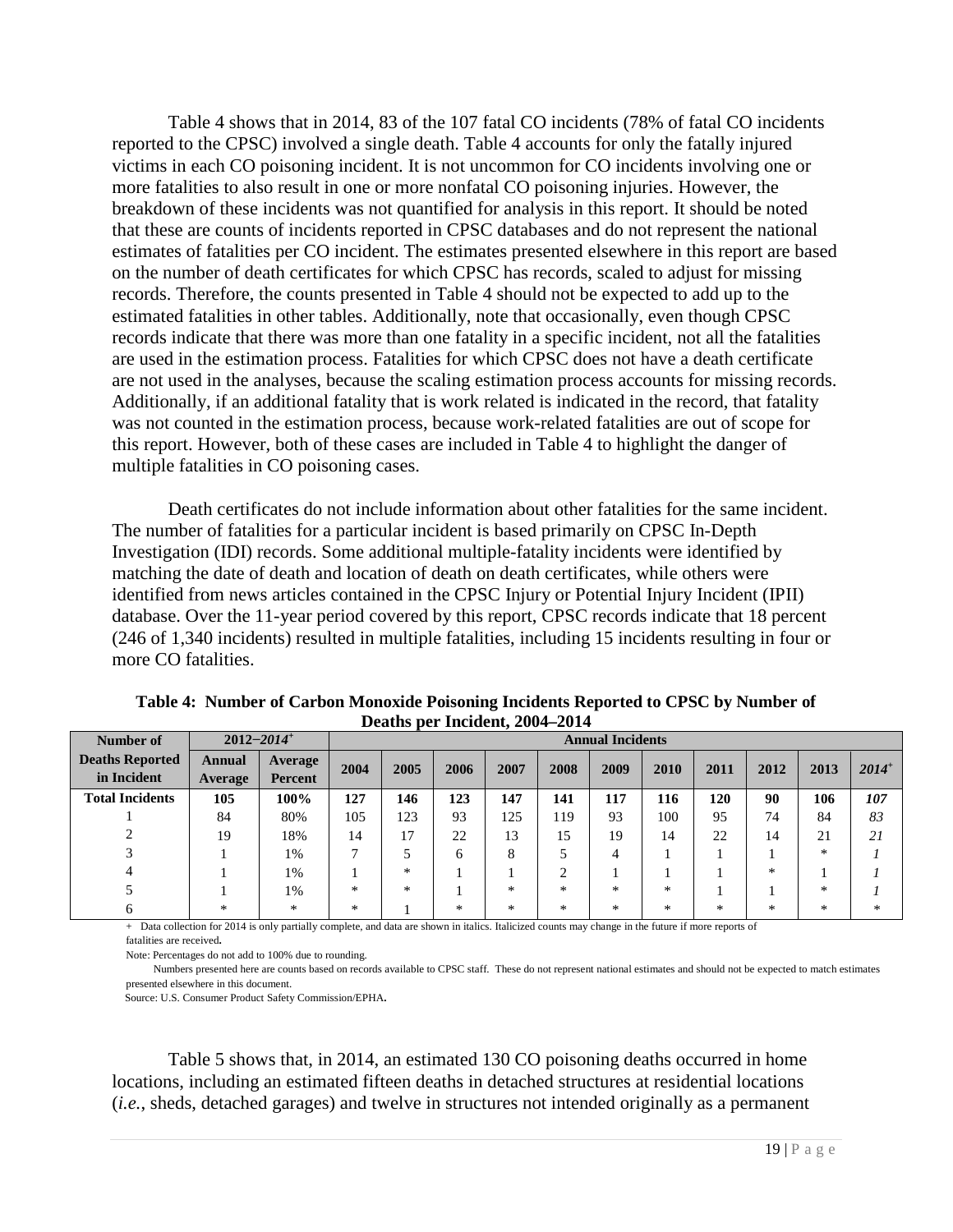residence (*i.e.*, camper trailers, sea-land shipping containers). From 2012 to 2014, an annual average of 121 CO poisoning deaths (81% of all CO fatalities) occurred at home locations. In 2014, an estimated 22 deaths took place in temporary shelters, such as campers, cabins, and trailers used for shelter. For 2012 to 2014, an annual average of 20 CO poisoning deaths (13%) took place in temporary shelters. Deaths due to CO poisoning in temporary shelters were most commonly associated with heating sources, generators, or lanterns.

A small percentage of deaths due to CO poisoning involving a consumer product occurred in vehicles, such as passenger vans, trucks, automobiles, or boats where a consumer product was the CO producing product in use. In 2014, there were an estimated five CO fatalities in this category. For the 3-year period 2012 to 2014, an annual average of four CO poisoning deaths (3%) took place in vehicles. All of the vehicle location incidents in this 3-year period involved a generator, LP heater, LP lantern, or the burning of charcoal inside the vehicle.

|                                           | $2012 - 2014$ <sup>+</sup> |                    |      | <b>Annual Estimate</b><br>2005<br>2009<br>2006<br>2007<br>2008<br>2010<br>2011<br>2012<br>148<br>159<br>180<br>186<br>178<br>137<br>190<br>163<br>120<br>119<br>138<br>109<br>125<br>122<br>107<br>124<br>7<br>5<br>13<br>5<br>10<br>14<br>10<br>16<br>11<br>$\ast$<br>5<br>6<br>4<br>5<br>6<br>4<br>32<br>22<br>20<br>18<br>22<br>36<br>17<br>15<br>21<br>$\ast$<br>8<br>14<br>8<br>9<br>9<br>12<br>6<br>6<br>8<br>3<br>$\ast$<br>$\ast$<br>2<br>2<br>$\ast$<br>$\ast$<br>$*$<br>* |  |        |                |  |   |                |      |          |
|-------------------------------------------|----------------------------|--------------------|------|-------------------------------------------------------------------------------------------------------------------------------------------------------------------------------------------------------------------------------------------------------------------------------------------------------------------------------------------------------------------------------------------------------------------------------------------------------------------------------------|--|--------|----------------|--|---|----------------|------|----------|
| <b>Location of Death</b>                  | Average<br><b>Estimate</b> | Average<br>Percent | 2004 |                                                                                                                                                                                                                                                                                                                                                                                                                                                                                     |  |        |                |  |   |                | 2013 | $2014^+$ |
| <b>Total</b>                              | 149                        | 100%               | 168  |                                                                                                                                                                                                                                                                                                                                                                                                                                                                                     |  |        |                |  |   |                | 146  | 165      |
| Home <sup>1</sup>                         | 105                        | 70%                | 121  |                                                                                                                                                                                                                                                                                                                                                                                                                                                                                     |  |        |                |  |   |                | 104  | 103      |
| Home - External<br>Structure <sup>2</sup> | 11                         | 7%                 |      |                                                                                                                                                                                                                                                                                                                                                                                                                                                                                     |  |        |                |  |   |                | 13   | 15       |
| Home – But Not<br>House <sup>3</sup>      | 5                          | 3%                 |      |                                                                                                                                                                                                                                                                                                                                                                                                                                                                                     |  |        |                |  |   |                | 3    | 12       |
| <b>Temporary Shelter</b>                  | 20                         | 13%                |      |                                                                                                                                                                                                                                                                                                                                                                                                                                                                                     |  |        |                |  |   |                | 16   | 22       |
| Vehicles (including<br>boats)             | $\overline{4}$             | 3%                 |      |                                                                                                                                                                                                                                                                                                                                                                                                                                                                                     |  |        |                |  |   |                | 7    | 5        |
| Other                                     | 3                          | 2%                 |      |                                                                                                                                                                                                                                                                                                                                                                                                                                                                                     |  |        |                |  |   |                | 2    | 7        |
| Unknown                                   |                            | 1%                 |      |                                                                                                                                                                                                                                                                                                                                                                                                                                                                                     |  | $\ast$ | $\overline{c}$ |  | * | $\overline{2}$ | *    |          |

<span id="page-19-0"></span>**Table 5: Estimated Non-Fire Carbon Monoxide Poisoning Deaths by Location of Death, 2004−2014**

+ Data collection for 2014 is only partially complete, and data are shown in italics. Italicized estimates may change in the future if more reports of fatalities are received.

\* No reports received by CPSC staff.

Note: Percentages do not add to 100% due to rounding.

1 Traditional home (*e.g.,* detached house, townhouse, apartment, mobile home)

2 External structure at residential locations (*e.g.,* detached garage, shed)

3 Non-fixed structure or structure not originally designed for permanent occupation (*e.g.,* camper trailer, van, converted sea-land shipping container).

Source: U.S. Consumer Product Safety Commission/EPHA.

 CPSC Death Certificate File, CPSC In-Depth Investigation File, CPSC Injury or Potential Injury Incident File, National Center for Health Statistics Mortality File, 2004–2014.

CPSC data indicate that there were more CO fatalities attributable to incidents that occurred in the cold months than in the warm months. This is most likely because of the use of furnaces and portable heaters in the cold months. Additionally, generators are often used in the cold months because of power outages due to snow and ice storms. Table 6 shows the annual estimated CO fatalities categorized by month of death for the 11 years covered by this report. In 2014, nearly half of the 165 estimated CO fatalities (82, 50%) were attributable to incidents that occurred during the four cold months of November, December, January, and February. An estimated 44 fatalities (27%) are attributable to incidents that occurred during the transition months of March, April, September, and October; and an estimated 39 fatalities (24%) are attributable to the warm months of May, June, July, and August. Over the 11 years that this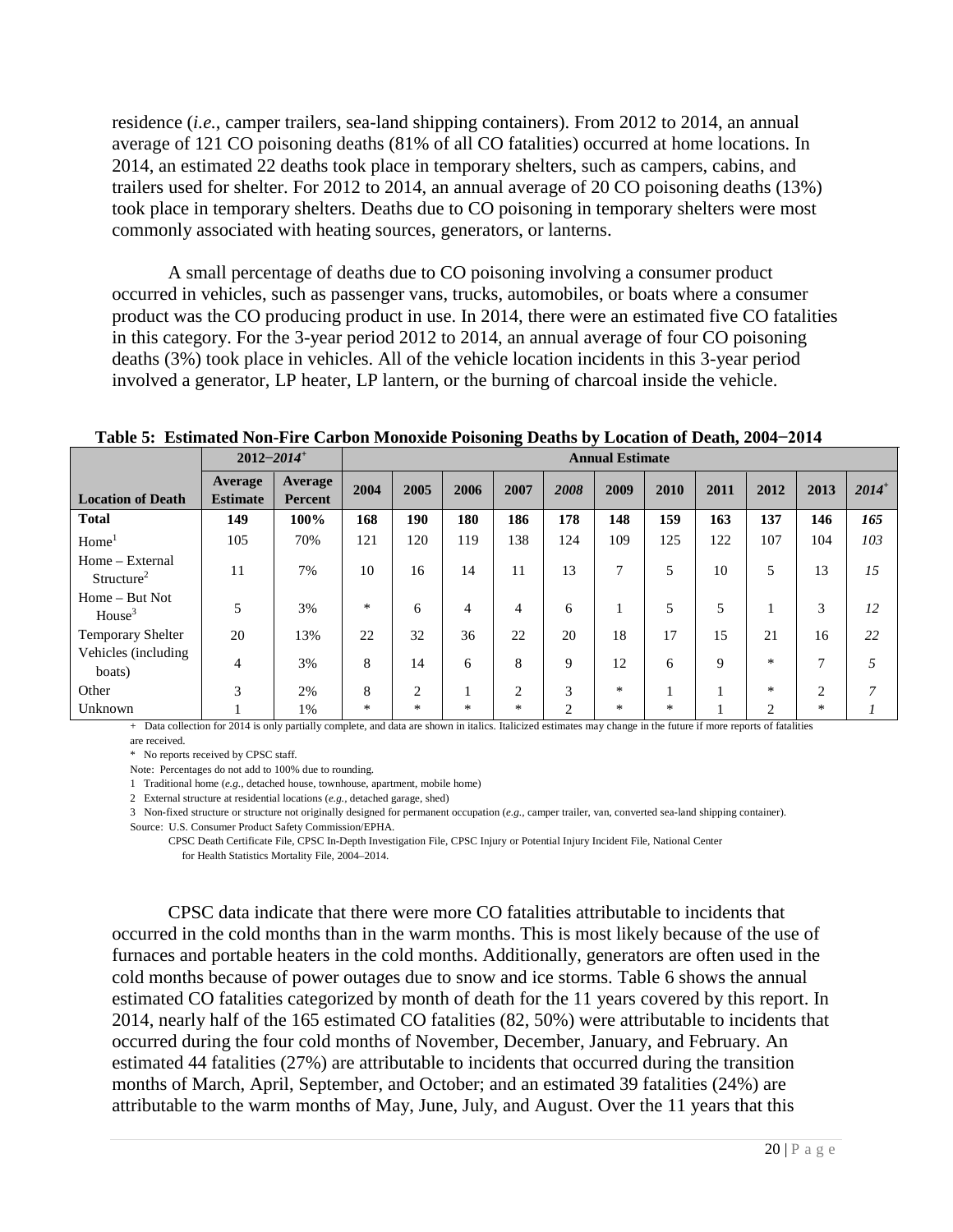report spans, an estimated 57 percent of CO fatalities are attributable to incidents that occurred during the cold months; an estimated 28 percent are attributable to incidents that occurred during the transition months; and an estimated 15 percent of fatalities occurred in the warm months.

| <b>Month of</b>                    | $2012 - 2014$ <sup>+</sup> |                           |      |                |                |      |                | <b>Annual Estimate</b> |                |                |                |      |                |
|------------------------------------|----------------------------|---------------------------|------|----------------|----------------|------|----------------|------------------------|----------------|----------------|----------------|------|----------------|
| <b>Death</b>                       | Average<br><b>Estimate</b> | Average<br><b>Percent</b> | 2004 | 2005           | 2006           | 2007 | 2008           | 2009                   | 2010           | 2011           | 2012           | 2013 | $2014^{+}$     |
| <b>Total</b>                       | 149                        | 100%                      | 168  | 190            | 180            | 186  | 178            | 148                    | 159            | 163            | 137            | 146  | 165            |
| <b>Cold Months</b>                 | 80                         | 54%                       | 107  | 98             | 95             | 109  | <b>110</b>     | 85                     | 109            | 85             | 75             | 82   | 82             |
| November                           | 20                         | 13%                       | 26   | 18             | 23             | 21   | 28             | 12                     | 18             | 34             | 26             | 16   | 19             |
| December                           | 24                         | 16%                       | 27   | 33             | 38             | 25   | 25             | 20                     | 38             | 20             | 25             | 28   | 19             |
| January                            | 20                         | 13%                       | 34   | 37             | 14             | 43   | 31             | 29                     | 38             | 24             | 10             | 22   | 27             |
| February                           | 16                         | 11%                       | 20   | 10             | 20             | 20   | 26             | 24                     | 15             | 8              | 14             | 16   | 17             |
| <b>Transition</b><br><b>Months</b> | 44                         | 30%                       | 41   | 62             | 56             | 49   | 34             | 41                     | 33             | 55             | 46             | 43   | 44             |
| March                              | $\overline{9}$             | 6%                        | 10   | 19             | 19             | 19   | 7              | 12                     | 22             | 9              | 6              | 12   | 10             |
| April                              | 12                         | 8%                        | 8    | 9              | 16             | 15   | 7              | 8                      | 6              | 11             | 14             | 6    | 15             |
| September                          | 6                          | 4%                        | 14   | 17             | 7              | 1    | $\overline{7}$ | 4                      | $\overline{c}$ | 13             | 6              | 5    | 6              |
| October                            | 18                         | 12%                       | 9    | 17             | 14             | 14   | 13             | 17                     | $\overline{c}$ | 23             | 20             | 21   | 13             |
| Warm<br><b>Months</b>              | 25                         | 17%                       | 19   | 31             | 29             | 29   | 32             | 21                     | 17             | 23             | 16             | 21   | 39             |
| May                                | $\,$ 8 $\,$                | 5%                        | 5    | $\overline{4}$ | 9              | 9    | 16             | 5                      | 8              | 8              | $\overline{c}$ | 4    | 17             |
| June                               | 5                          | 3%                        | 6    | 9              | 3              | 4    | 8              | 10                     | 5              | $\overline{c}$ | 5              | 6    | $\overline{4}$ |
| July                               | 9                          | 6%                        | 4    | 12             | $\overline{4}$ | 5    | 3              | 4                      | $\overline{c}$ | $\overline{4}$ | 7              | 7    | 13             |
| August                             | $\overline{4}$             | 3%                        | 4    | 6              | 13             | 11   | 5              | $\overline{c}$         |                | 8              | 1              | 5    | 5              |

<span id="page-20-0"></span>**Table 6: Estimated Non-Fire Carbon Monoxide Poisoning Deaths by Month and Year of the Fatality, 2004–2014**

+ Data collection for 2013 is only partially complete. Italicized estimates may change in the future if more reports of fatalities are received.

\* No reports received by CPSC staff.<br>Source: U.S. Consumer Product Sa

U.S. Consumer Product Safety Commission / EPHA.

CPSC Death Certificate File, CPSC In-Depth Investigation File, CPSC Injury or Potential Injury Incident File, National Center for Health Statistics Mortality File, 2004– 2014.

Note: Reported annual estimates and estimated averages and percentages may not add to subtotals or totals due to rounding.

Figure 2 graphically illustrates the relationship between the time of year and the estimated number of CO poisoning fatalities. The total estimated number of CO poisoning fatalities is presented on the radar graph by month of death. The shaded area represents the estimated total number of fatalities for 2004 through 2014, for each month. Notably, more CO deaths occur in the cold months, particularly, November, December, and January, than in warm months. Additionally, as the months after the summer get colder, the number of CO fatalities increases. Conversely, as the months after the winter get warmer, the number of fatalities decreases.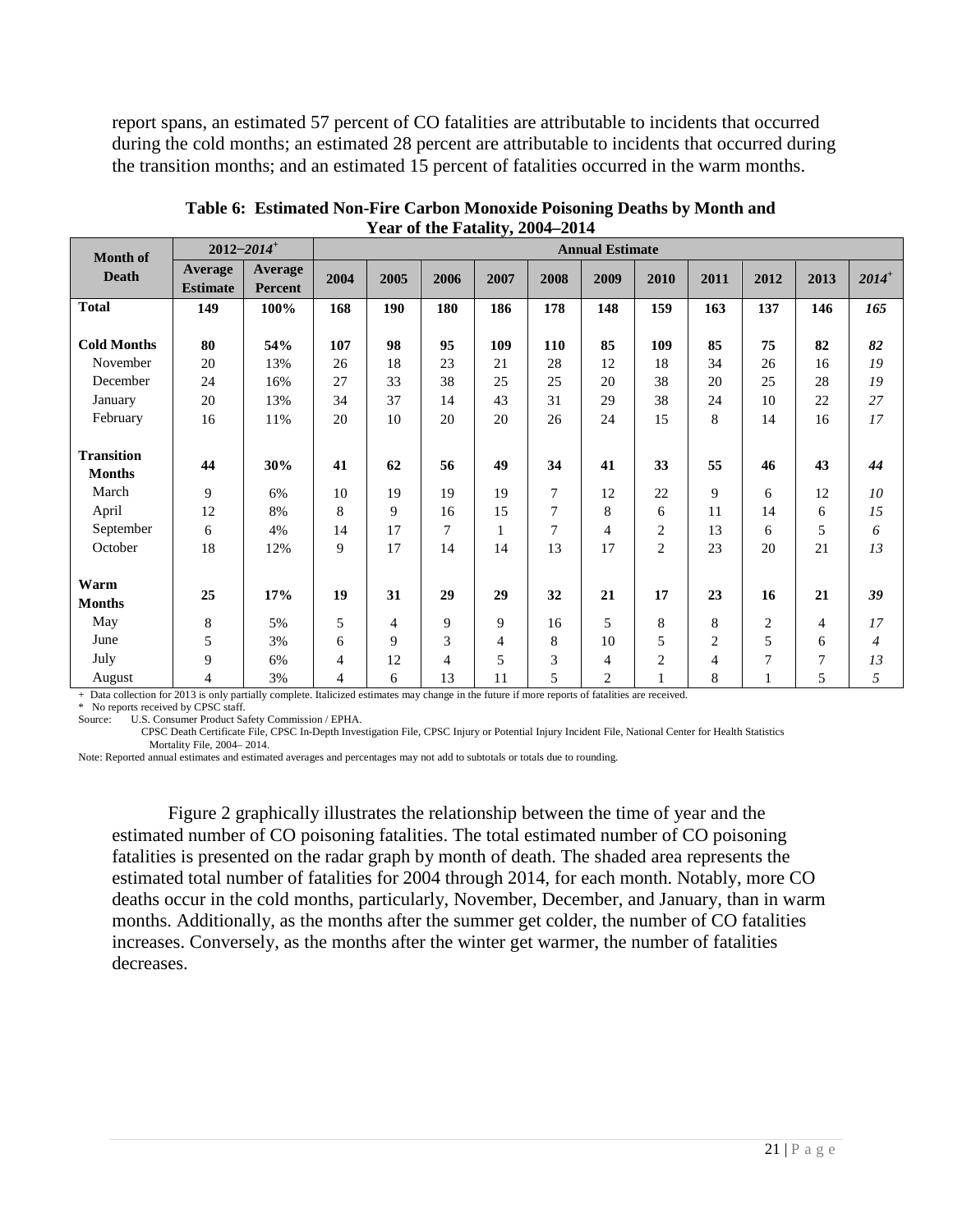<span id="page-21-0"></span>

**Figure 2: Estimated Number of Consumer Product-Related Carbon Monoxide Deaths by Month of Death, 2004–2014**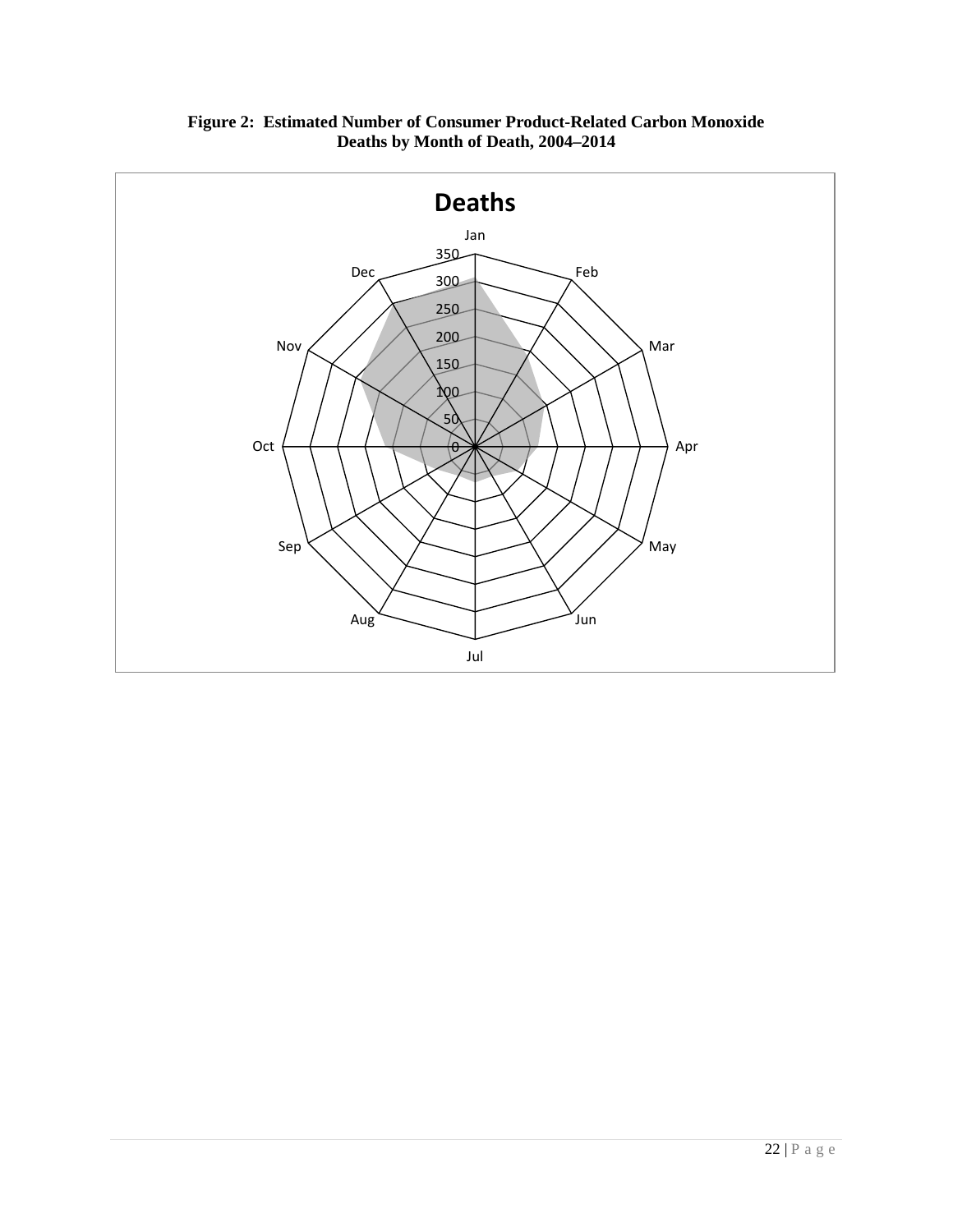## <span id="page-22-0"></span>**Demographics of Fatalities from Non-Fire Carbon Monoxide Poisoning Associated with the Use of Consumer Products**

Table 7 shows the estimated number of CO poisoning fatalities categorized by victim age for the 11 most recent years of data (2004–2014). From the data, it appears that consumer product-related CO fatalities are skewed toward older individuals. For the three most recent years (2012–2014), children younger than 15 years of age accounted for an annual average of 4 percent (an estimated 6 of 149) of the yearly CO poisoning deaths, while this age group represents an average of about 20 percent of the U.S. population. The annual average percentage of deaths represented by adults 45 years and older was 66 percent (98 of 149) in 2012 to 2014, while only about 39 percent of the U.S. population is over 45 years old. In 2012 to 2014, adults age 65 years and older accounted for an annual average percentage of 24 percent of CO poisoning fatalities, nearly double the age group's percentage of the U.S. population (13 percent).<sup>[7](#page-22-2)</sup> Chi-Square goodness-of-fit test results indicate that there is a statistically significant difference (p-value  $=$  < 0.0001) between the proportion of CO victims in each age group from that of the general U.S. population. Each age group was analyzed separately, versus the expected proportion of the respective age group, based on U.S. population figures (assuming there was no age group effect on the CO poisoning fatality rate), to determine which age group proportions were significantly different from expectation. For the Chi-Square statistical analysis, the two younger groups ("Under 5" and "5−14") were combined, due to their small estimated averages. Binomial tests indicate that all individual groups, with the exception of the "25−44" group, were found to be significantly different from what would be expected if there was no population group effect:

- 1. The "Under 15" group<sup>[8](#page-22-3)</sup> was significantly lower ( $< 0.0001$ );
- 2. The "15–24" group was significantly lower (0.0024);
- 3. The "45–64" group was significantly higher  $( $0.0001$ ); and$
- 4. The "65 and older" group was significantly higher  $( $0.0001$ ).$

<span id="page-22-1"></span>

|              | $2012 - 2014$ <sup>+</sup> |                    | <b>Estimated</b>                                 |      |        |        |      |      | <b>Annual Estimate</b> |      |        |      |      |            |
|--------------|----------------------------|--------------------|--------------------------------------------------|------|--------|--------|------|------|------------------------|------|--------|------|------|------------|
| Age          | Average<br><b>Estimate</b> | Average<br>Percent | Percentage<br>of U.S.<br>Population <sup>#</sup> | 2004 | 2005   | 2006   | 2007 | 2008 | 2009                   | 2010 | 2011   | 2012 | 2013 | $2014^{+}$ |
| <b>Total</b> | 149                        | 100%               | 100%                                             | 168  | 190    | 180    | 186  | 178  | 148                    | 159  | 163    | 137  | 146  | 165        |
| Under 5      |                            | 1%                 | 6%                                               |      | $\ast$ | $\sim$ | 8    | ◠    | ⌒                      |      | $\ast$ |      | *    |            |
| $5 - 14$     |                            | 3%                 | 13%                                              |      | −      | 4      | 6    | 8    | $\sim$                 |      |        | 4    |      |            |
| $15 - 24$    | 8                          | 5%                 | 14%                                              | 4    |        | 21     | 18   | 15   | 14                     | 12   | Q      | 6    |      | 8          |
| $25 - 44$    | 36                         | 24%                | 27%                                              | 43   | 46     | 59     | 34   | 54   | 43                     | 39   | 36     | 37   | 34   | 38         |
| $45 - 64$    | 62                         | 42%                | 26%                                              | 68   | 86     | 58     | 70   | 68   | 59                     | 69   | 63     | 56   | 62   | 68         |
| 65 and over  | 36                         | 24%                | 13%                                              | 39   | 34     | 36     | 49   | 30   | 27                     | 36   | 52     | 32   | 36   | 41         |

**Table 7: Estimated Non-Fire Carbon Monoxide Poisoning Deaths by Age of Victim, 2004–2014**

+ Data collection for 2014 is only partially complete. Italicized estimates may change in the future if more reports of fatalities are received.

\* No reports received by CPSC staff.

# Based on estimated U.S. population statistics for the 3- year average (2012-2014). U.S. Census Bureau, 2010-2014 American Community Survey 5-Year Estimates Source: U.S. Consumer Product Safety Commission/EPHA.

 CPSC Death Certificate File, CPSC In-Depth Investigation File, CPSC Injury or Potential Injury Incident File, National Center for Health Statistics Mortality File, 2004 - 2014.

U.S. Census Bureau, 2008-2012 American Community Survey 5-Year Estimates, Release Date: May 2013; U.S. Census Bureau, 2009-2013 American Community Survey 5-Year Estimates, Release Date: May 2014; U.S. Census Bureau, 2010-2014 American Community Survey 5-Year Estimates, Release Date: May 2015 Note: Reported annual estimates and estimated averages and percentages may not add to subtotals or totals due to rounding.

<span id="page-22-2"></span><sup>7</sup> Three-year average, 2012 to 2014 from June 2016 U.S. Census estimates of the U.S. population.  $8$  "Under 5" and "5–14" groups were combined due to small sample sizes.

<span id="page-22-3"></span>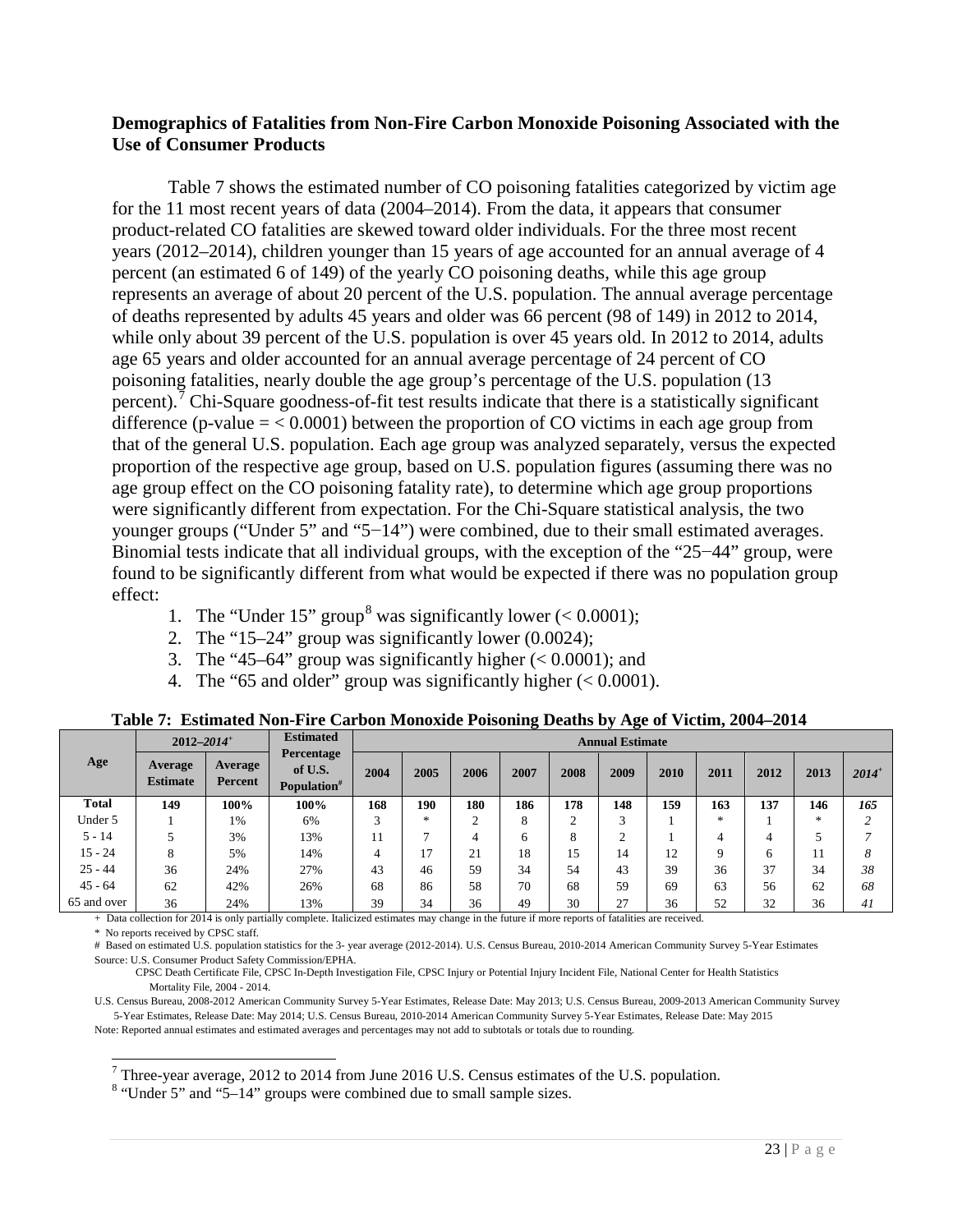Table 8 presents the distribution of estimated CO fatalities categorized by gender. In 2014, 77 percent of CO poisoning victims were males, and 23 percent were females. These percentages varied slightly from year to year over the 11 years of this report. However, every year there are many more male CO fatalities than female. Over the years, 2012 through 2014, the average percentage of male CO victims was also 77 percent, and the average percentage of female victims was 23 percent. By contrast, about 49 percent of the U.S. population is male, and 51 percent of the U.S. population is female.<sup>[9](#page-23-1)</sup> Chi-square goodness-of-fit test results indicate that there is a statistically significant difference (p-value  $=$  < 0.0001) between the proportion of CO victims by gender group and that of the general U.S. population.

<span id="page-23-0"></span> **Table 8: Estimated Non-Fire Carbon Monoxide Poisoning Deaths by Gender of Victim, 2004-2014**

|              |                            | $2012 - 2014$ <sup>+</sup> | <b>Estimated</b>                                     | <b>Annual Estimate</b> |      |      |      |      |      |      |      |      |                     |            |
|--------------|----------------------------|----------------------------|------------------------------------------------------|------------------------|------|------|------|------|------|------|------|------|---------------------|------------|
| Gender       | Average<br><b>Estimate</b> | Average<br>Percent         | Percentage of<br><b>U.S. Population</b> <sup>*</sup> | 2004                   | 2005 | 2006 | 2007 | 2008 | 2009 | 2010 | 2011 | 2012 | 2013                | $2014^{+}$ |
| <b>Total</b> | 149                        | 100%                       | 100%                                                 | 168                    | 190  | 180  | 186  | 178  | 148  | 159  | 163  | 137  | 146                 | 165        |
| Male         | 115                        | 77%                        | 49%                                                  | 123                    | 140  | 45   | 132  | 140  | 109  | .21  | 111  | 92   | 124                 | 128        |
| Female       | 35                         | 23%                        | 51%                                                  | 45                     | 50   | 36   | 53   | 36   | 39   | 38   | 52   | 45   | $\mathcal{D}$<br>∠∠ | 38         |

+ Data collection for 2014 is only partially complete. Italicized estimates may change in the future if more reports of fatalities are received.

# Based on estimated U.S. population statistics for the 3-year average (2012-2014).

Source: U.S. Consumer Product Safety Commission/EPHA.

 CPSC Death Certificate File, CPSC In-Depth Investigation File, CPSC Injury or Potential Injury Incident File, National Center for Health Statistics Mortality File, 2004–2014.

U.S. Census Bureau, 2008-2012 American Community Survey 5-Year Estimates, Release Date: May 2013; U.S. Census Bureau, 2009-2013 American Community Survey 5-Year Estimates, Release Date: May 2014; U.S. Census Bureau, 2010-2014 American Community Survey 5-Year Estimates, Release Date: May 2015 Note: Reported annual estimates and estimated averages and percentages may not add to subtotals or totals due to rounding.

Table 9 provides a summary of CO fatality victims characterized by race/ethnicity for the years 2004 through 2014. Because of the growing proportion of the U.S. population of Hispanic descent, Hispanic victims were categorized separately, irrespective of their race. Estimates of the percentage of the U.S. population categorized into the various race/ethnicity groupings were based on single-race characterizations, as represented in the U.S. Census Bureau reports. Individuals reported as multi-race are included in the *Unknown/Other* category.

The estimated percentage of the 2012–2014 annual average of non-Hispanic white CO fatalities closely mirrors the percentage of the U.S. population<sup>[10](#page-23-2)</sup> at 62 percent and 63 percent, respectively. However, there appears to be a disproportionate number of Black or African American victims of CO poisoning, comprising 21 percent of all CO poisoning fatalities, even though Blacks or African Americans represent only about 12 percent of the U.S. population. By contrast, the proportion of the CO poisoning fatality victims who were of Hispanic ethnicity (9%) is below the percentage of Hispanics in the U.S. population (17%). Chi-square goodnessof-fit test results indicate that there is a significant statistical difference (p-value  $= 0.0021$ ) between the proportion of CO victims categorized by race/ethnicity from that of the general U.S. population. Each race/ethnicity group was analyzed separately, versus the expected proportion of the respective race/ethnicity group based on U.S. population figures, assuming there was no

<span id="page-23-2"></span><span id="page-23-1"></span><sup>&</sup>lt;sup>9</sup> Three-year average, 2012 to 2014, from June 2016 U.S. Census estimates of the U.S. population. <sup>10</sup> The "percentage of the U.S. population" is defined here as the 3-year average, 2012 to 2014 of the June 2016 U.S. Census estimates of the U.S. population.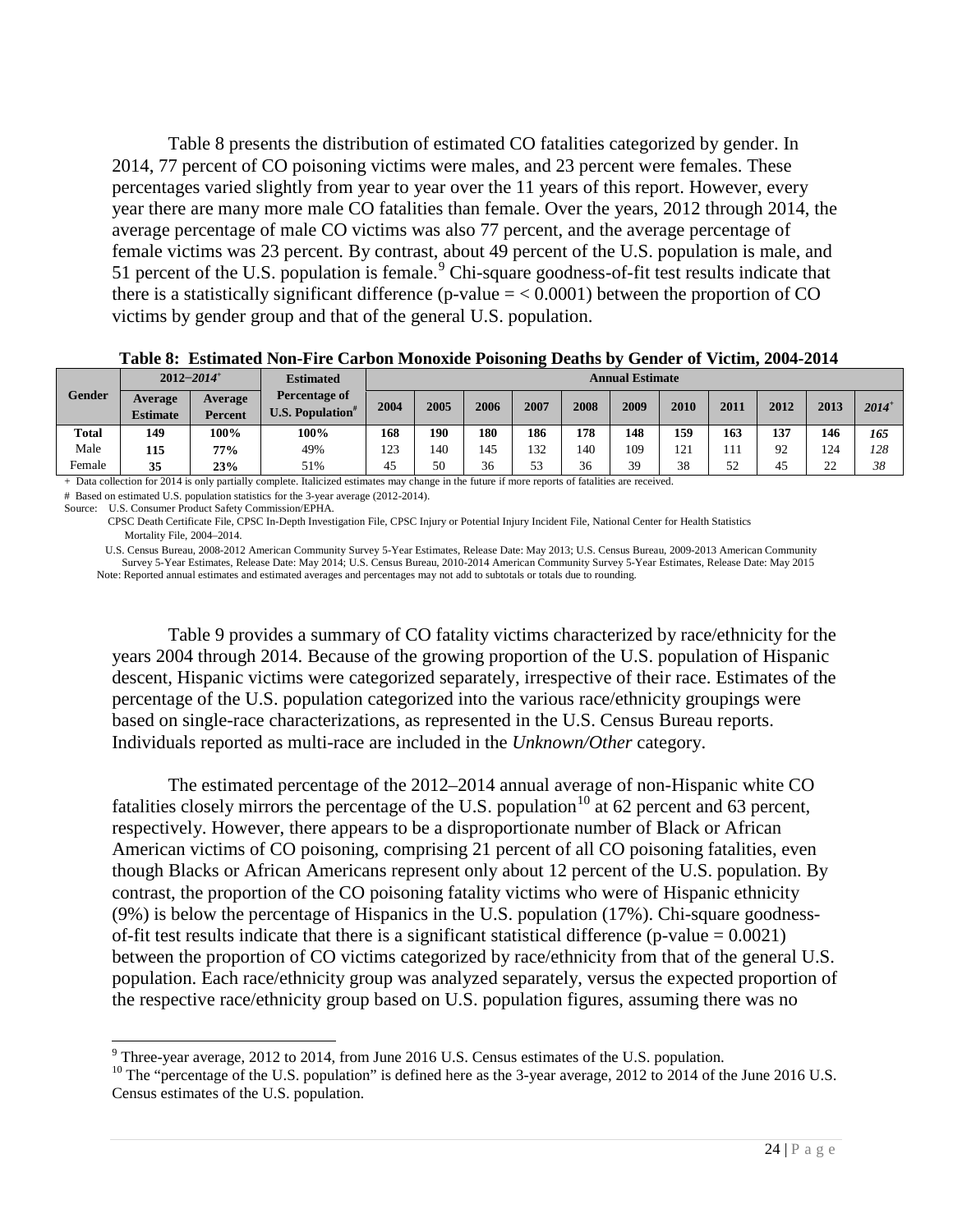race/ethnicity group effect on the CO poisoning fatality rate, to determine which race/ethnicity group proportions were significantly greater than or less than the expectation. For the Chi-Square statistical analysis, the three smaller groups ("Asian/Pacific," "American Indian," and "Unknown/Other/Mixed") were combined, due to their relative small proportion of the U.S. population. Binomial tests indicate that two race/ethnicity groups were statistically significantly different from the expected proportion based on the U.S. population. The observed proportion of Hispanic CO fatalities was significantly lower (p-value of 0.0135) than the proportion of Hispanics in the U.S. population. Additionally, the observed proportion of Black or African American CO fatalities was significantly higher (p-value  $= 0.0009$ ) than the proportion of Black or African Americans in the U.S. population.

| $2012 - 2014$ <sup>+</sup> |                                     | <b>Annual Estimate</b>            |        |      |        |      |      |      |             |                                   |      |            |
|----------------------------|-------------------------------------|-----------------------------------|--------|------|--------|------|------|------|-------------|-----------------------------------|------|------------|
| Average<br>Percent         | <b>U.S. Population</b> <sup>#</sup> | 2004                              | 2005   | 2006 | 2007   | 2008 | 2009 | 2010 | 2011        | 2012                              | 2013 | $2014^{+}$ |
| 100%                       | 100%                                | 168                               | 190    | 180  | 186    | 178  | 148  | 159  | 163         | 137                               | 146  | 165        |
| 62%                        | 63%                                 | l 16                              | 134    | 107  | 122    | 122  | 93   | 82   | 106         | 82                                | 86   | 108        |
| 21%                        | 12%                                 | 27                                | 36     | 36   | 35     | 30   | 20   | 43   | 38          | 31                                | 35   | 27         |
| 9%                         | 17%                                 | 20                                | 15     | 19   | 23     | 14   | 11   | 18   | $\mathbf Q$ | 11                                | 13   | 18         |
| 4%                         | 5%                                  | $\bigcap$<br>∸                    | ◠      | 13   | $\sim$ |      | 3    | 4    | 3           | 5                                 |      | ∩          |
| $1\%$                      | 1%                                  | $\frac{1}{2}$                     | $\ast$ | 6    |        |      |      |      |             | $\frac{d\mathbf{x}}{d\mathbf{x}}$ |      |            |
| 4%                         | 2%                                  | $\bigcirc$<br>∠                   | ◠      | *    | ◠      | 4    | 19   | 8    | 6           | 7                                 |      |            |
|                            |                                     | <b>Estimated</b><br>Percentage of |        |      |        |      |      |      |             |                                   |      |            |

#### <span id="page-24-0"></span>**Table 9: Estimated Non-Fire Carbon Monoxide Poisoning Deaths by Race/Ethnicity, 2004−2014**

+ Data collection for 2014 is only partially complete. Italicized estimates may change in the future if more reports of fatalities are received.

\* No reports received by CPSC staff.

# Based on estimated U.S. population statistics for the 3-year average (2012-2014).

1 Includes Asian, Pacific Islander, and Native Hawaiian

2 Includes American Indian, Native American, and Native Alaskan 3 Includes Unknown race, Other race, and Multiple races

Source: U.S. Consumer Product Safety Commission / EPHA.

 CPSC Death Certificate File, CPSC In-Depth Investigation File, CPSC Injury or Potential Injury Incident File, National Center for Health Statistics Mortality File, 2004–2014.

 U.S. Census Bureau, 2008-2012 American Community Survey 5-Year Estimates, Release Date: May 2013; U.S. Census Bureau, 2009-2013 American Community Survey 5-Year Estimates, Release Date: May 2014; U.S. Census Bureau, 2010-2014 American Community Survey 5-Year Estimates, Release Date: May 2015

Note: Reported annual estimates and estimated averages and percentages may not add to subtotals or totals due to rounding.

Table 10 provides a breakout of the CO poisoning fatalities characterized by population density of the incident location. The table is presented as three sections: (1) incidents occurring at all incident locations; (2) incidents occurring in locations identified as a permanent home (*e.g*., house, apartment, mobile home); and (3) incidents occurring only in non-home locations (*e.g*., camper trailer, tent, motel room). Please note that "Home Locations" and "Non-Home Locations" sum to "All Locations."

All fatal incidents were designated as occurring in one of four rural/urban categories based on the Rural-Urban Commuting Area (RUCA) codes developed by the Economic Research Service (ERS) of the U.S. Department of Agriculture (USDA) in conjunction with the Center for Rural Health, School of Medicine and Health Sciences, University of North Dakota. The categories are based on theoretical concepts used by the U.S. Office of Management and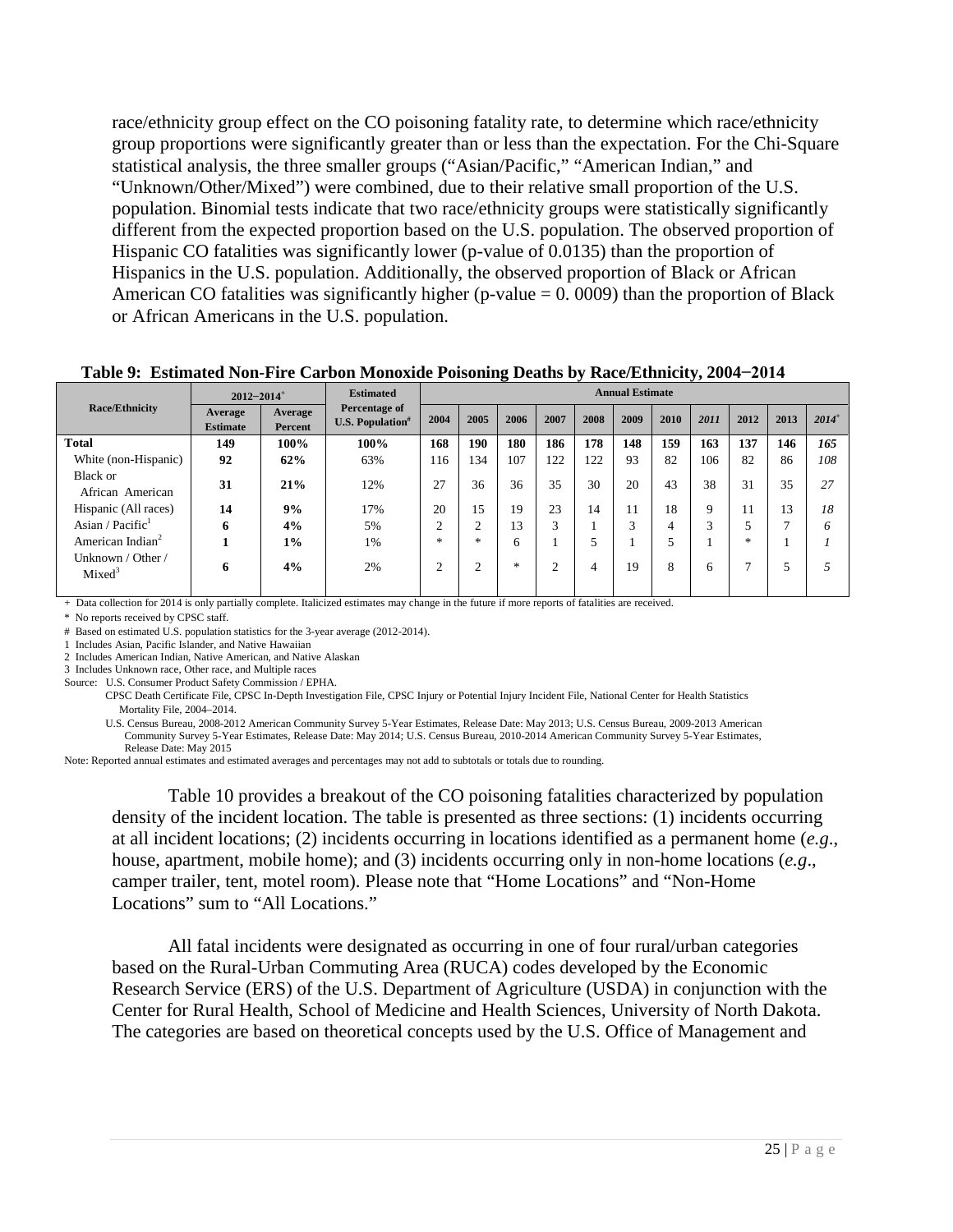Budget (OMB) to define county-level metropolitan and micropolitan areas.<sup>[11](#page-25-0)</sup> This 21-category classification system is based on measures of population density, urbanization, and daily commuting. The OMB methodology is based on a county-level delineation. ERS refined the methodology by applying it to smaller census tracts. ERS further delineated the characterization by cross-referencing each zip code in the United States to its RUCA code classification.<sup>[12](#page-25-1)</sup> The development of the new update of the RUCAs to version 3.1 was developed by Center for Rural Health, School of Medicine and Health Sciences, University of North Dakota and ERS and is funded by the HHS/HRSA Office of Rural Health Policy and the USDA Economic Research Service. The zip code cross-reference was used to characterize each of the CO fatalities into one of four broad categories: Urban Core, Sub-Urban, Large Rural Town, and Small Town/Rural Isolated.

Table 10 also includes the estimated percentage of the U.S. population, per population density designation category. As can be seen in the *All Locations* section, the estimated average percentage of CO fatalities during the 3-year period 2012 through 2014, in urban locations (53%), is smaller than the percentage of the U.S. population living in urban core locations (73%). The difference is offset by the larger percentages in the other three categories: sub-urban locations (19% versus 15% of the U.S. population), large rural town locations (9% versus 6%), and small town/rural isolated locations (17% versus 5%). Additionally, due to lack of detail in some of the death certificates that CPSC receives, the exact location of a small number of incidents (3%) could not be ascertained. However, looking at the *Non-Home Locations* category may help to identify some of the disparity for each of the non-urban location categories. An average of 32 percent of all non-home CO fatalities occurred in small town/rural isolated locations, even though the U.S. population living in isolated locations is only 5 percent. In 2012 through 2014, an estimated average of 9 of 28 CO poisoning fatalities in non-home locations occurred in small town/rural isolated locations. Two factors may help to explain the relatively high proportion of small town/isolated rural location CO fatalities. Many non-home locations where CO fatalities occurred were tents, camper trailers, or cabins in isolated locations, used during hunting or camping activities, where no local power utility is available. In these cases, individuals often resort to generators for power and use portable LP heaters, lanterns, and stoves.

 $\overline{a}$ 

<span id="page-25-0"></span><sup>&</sup>lt;sup>11</sup> OMB BULLETIN NO. 13-01: Revised Delineations of Metropolitan Statistical Areas, Micropolitan Statistical Areas, and Combined Statistical Areas, and Guidance on Uses of the Delineations of these Areas. February 28, 2013.

<span id="page-25-1"></span><sup>&</sup>lt;sup>12</sup> Version 3.10 of the ZIP code Rural-Urban Commuting Areas (RUCAs) geographic taxonomy, August 4, 2014. [http://ruralhealth.und.edu/ruca/final310.csv.](http://ruralhealth.und.edu/ruca/final310.csv)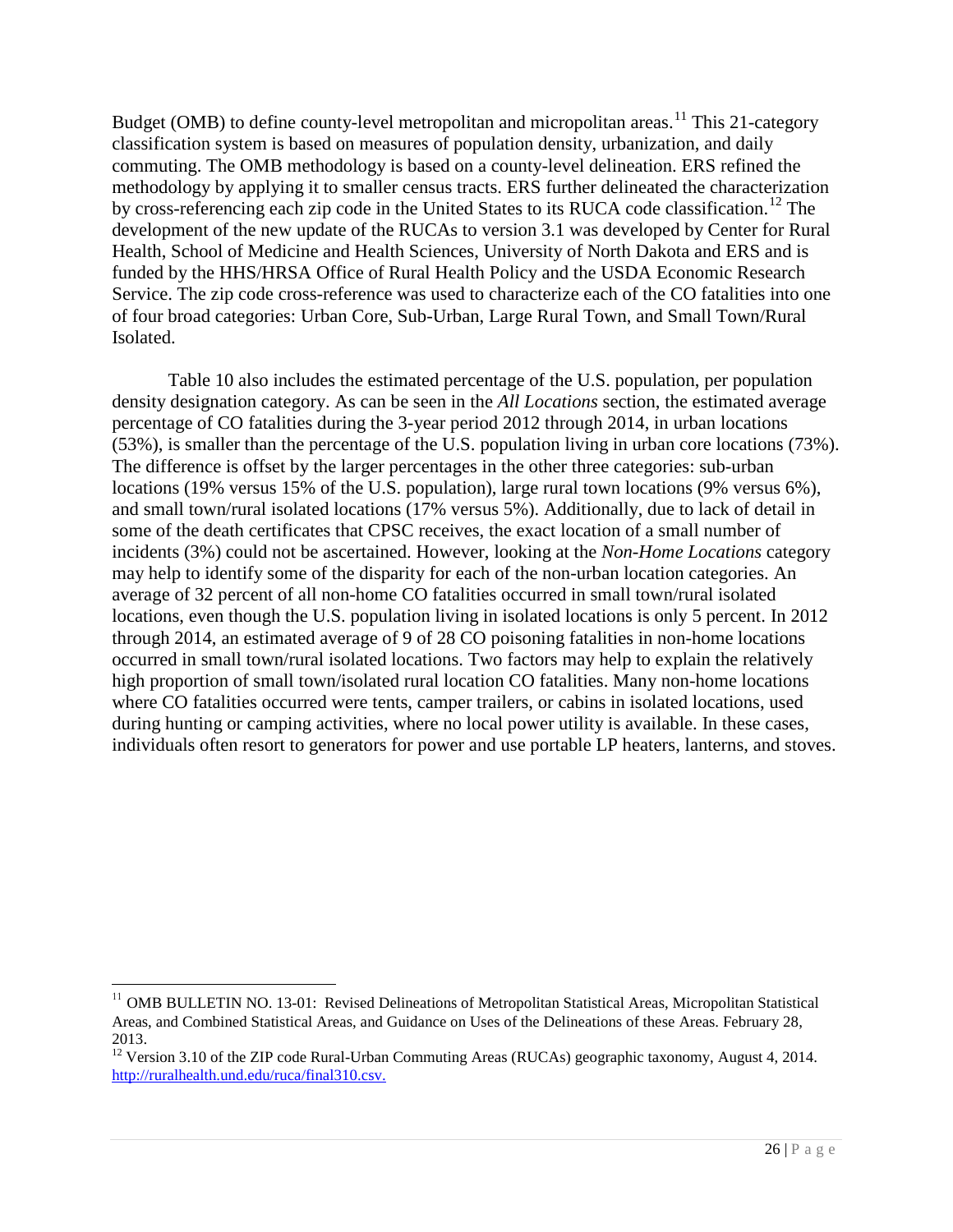<span id="page-26-0"></span>

|                                                      |                            | $2011 - 2013$ <sup>+</sup> | <b>Estimated</b>                                     |               |        | ---            |                |                | <b>Annual Estimate</b> |                |                |                |          |          |
|------------------------------------------------------|----------------------------|----------------------------|------------------------------------------------------|---------------|--------|----------------|----------------|----------------|------------------------|----------------|----------------|----------------|----------|----------|
| <b>RUCA Population</b><br><b>Density Designation</b> | Average<br><b>Estimate</b> | Average<br>Percent         | Percentage of<br><b>U.S. Population</b> <sup>#</sup> | 2004          | 2005   | 2006           | 2007           | 2008           | 2009                   | 2010           | 2011           | 2012           | 2013     | $2014^+$ |
| <b>All Locations</b>                                 | 149                        | 100%                       | 100%                                                 | 168           | 190    | 180            | 186            | 178            | 148                    | 159            | 163            | 137            | 146      | 165      |
| <b>Urban Core</b>                                    | 79                         | 53%                        | 73%                                                  | 95            | 91     | 112            | 114            | 105            | 78                     | 94             | 95             | 79             | 84       | 74       |
| Sub-Urban                                            | 28                         | 19%                        | 15%                                                  | 30            | 53     | 28             | 31             | 32             | 42                     | 33             | 33             | 25             | 27       | 33       |
| Large Rural Town                                     | 13                         | 9%                         | 6%                                                   | 20            | 15     | 17             | 12             | 23             | 10                     | 25             | 14             | $\mathbf Q$    | 12       | 19       |
| Small Town/<br><b>Rural Isolated</b>                 | 25                         | 17%                        | 5%                                                   | 23            | 31     | 23             | 28             | 17             | 18                     | $\overline{7}$ | 18             | 19             | 23       | 33       |
| <b>Unknown Location</b>                              | 4                          | 3%                         |                                                      | $\ast$        | $\ast$ | $\ast$         | $\ast$         | $\ast$         | $\ast$                 | $\ast$         | $\overline{2}$ | 6              |          | 6        |
| <b>Home Locations</b>                                | 121                        | 100%                       | 100%                                                 | 131           | 141    | 138            | 153            | 143            | 117                    | 135            | 137            | 113            | 121      | 130      |
| <b>Urban Core</b>                                    | 70                         | 58%                        | 73%                                                  | 79            | 74     | 99             | 96             | 89             | 66                     | 88             | 78             | 71             | 73       | 65       |
| Sub-Urban                                            | 24                         | 20%                        | 15%                                                  | 23            | 32     | 19             | 22             | 27             | 30                     | 24             | 28             | 20             | 24       | 28       |
| Large Rural Town                                     | 9                          | 7%                         | 6%                                                   | 16            | 14     | 13             | 11             | 16             | 10                     | 19             | 14             | 6              |          | 15       |
| Small Town/<br><b>Rural Isolated</b>                 | 16                         | 13%                        | 5%                                                   | 13            | 21     | $\overline{7}$ | 24             | 11             | 11                     | $\overline{4}$ | 15             | 11             | 15       | 22       |
| <b>Unknown Location</b>                              | $\overline{c}$             | 2%                         |                                                      | $\ast$        | $\ast$ | $\ast$         | $\ast$         | $\ast$         | $\ast$                 | $\ast$         | $\overline{2}$ | 5              |          |          |
| <b>Non-Home Locations</b>                            | 28                         | 100%                       | 100%                                                 | 37            | 49     | 42             | 32             | 34             | 30                     | 24             | 26             | 24             | 26       | 35       |
| <b>Urban Core</b>                                    | 9                          | 32%                        | 73%                                                  | 15            | 17     | 13             | 18             | 16             | 11                     | 6              | 18             | $\mathbf{r}$   | 11       | 8        |
| Sub-Urban                                            | 4                          | 14%                        | 15%                                                  | 8             | 21     | 9              | 9              | 5              | 12                     | 8              | 5              |                | $\Omega$ |          |
| Large Rural Town                                     | 4                          | 14%                        | 6%                                                   | 4             |        | 3              |                | $\overline{7}$ | sk.                    | 6              | sk.            | $\overline{2}$ | 5        |          |
| Small Town/<br>Rural Isolated                        | 9                          | 32%                        | 5%                                                   | 10            | 10     | 17             | $\overline{4}$ | 6              | $\overline{7}$         | $\overline{4}$ | 3              | $\overline{ }$ | 8        | 11       |
| <b>Unknown Location</b>                              | $\overline{c}$             | 7%                         |                                                      | $\frac{1}{2}$ | $\ast$ | $\ast$         | $\gg$          | $\ast$         | $\ast$                 | $\gg$          | $*$            |                | $\ast$   | 6        |

#### **Table 10: Estimated Non-Fire Carbon Monoxide Poisoning Deaths by Population Density of Place of Death, 2004–2014**

+ Data collection for 2014 is only partially complete. Italicized estimates may change in the future if more reports of fatalities are received.

\* No reports received by CPSC staff.

# Estimated 2010 U.S. population categorized by Rural Urban Commuting Area (RUCA 3.1) designation. U.S. population estimates by RUCA classification were determined by crossreferencing the Center for Rural Health, School of Medicine and Health Sciences, University of North Dakota/Economic Research Service, Department of Agriculture RUCA3.1 zip code table with the 2010 U.S. Census population estimates by zip code area.

Source: U.S. Consumer Product Safety Commission/EPHA.

 CPSC Death Certificate File, CPSC In-Depth Investigation File, CPSC Injury or Potential Injury Incident File, National Center for Health Statistics Mortality File, 2004–2014.

Center for Rural Health, University of North Dakota School of Medicine and Health Sciences, ZIP code RUCA Version 3.10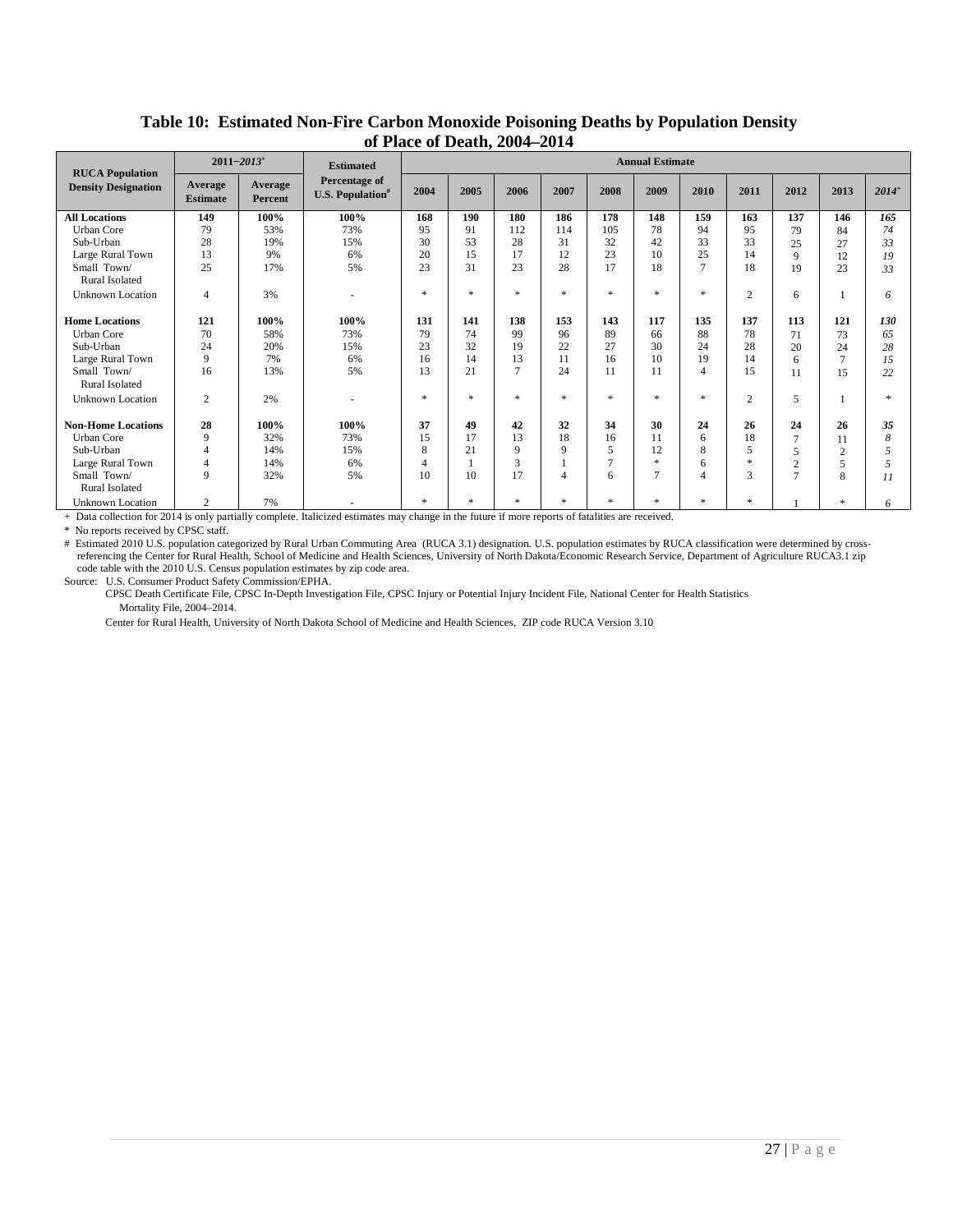Table 11 provides a breakout of the CO poisoning fatalities characterized by geographic region where the incident occurred. As can be seen in the table, for the most part, the percentage of CO fatalities in each of the regions reflects the percentage of the U.S. population living in these regions. This would indicate that geographic location has little effect on the likelihood of fatal CO poisoning incidents.

<span id="page-27-1"></span><span id="page-27-0"></span>

|                           | $2012 - 2014$ <sup>+</sup> |                    | <b>Estimated</b>                                   | <b>Annual Estimates</b> |                |      |      |      |      |      |      |               |            |            |
|---------------------------|----------------------------|--------------------|----------------------------------------------------|-------------------------|----------------|------|------|------|------|------|------|---------------|------------|------------|
| Region <sup>‡</sup>       | Average<br><b>Estimate</b> | Average<br>Percent | Percentage of<br><b>US</b> Population <sup>#</sup> | 2004                    | 2005           | 2006 | 2007 | 2008 | 2009 | 2010 | 2011 | 2012          | $2013^{+}$ | $2013^{+}$ |
| <b>Total</b>              | 149                        | 100%               | 100%                                               | 168                     | 190            | 180  | 186  | 178  | 148  | 159  | 163  | 137           | 146        | 165        |
| <b>Northeast</b>          | 31                         | 21%                | 18%                                                | 16                      | 33             | 24   | 44   | 28   | 14   | 23   | 43   | 25            | 34         | 34         |
| New England               | 8                          | 5%                 | 5%                                                 | $\tau$                  | $\overline{7}$ | 8    | 10   | 12   | 5    | 5    | 16   |               | 14         | 8          |
| Middle Atlantic           | 23                         | 15%                | 13%                                                | 10                      | 26             | 16   | 34   | 16   | 9    | 18   | 27   | 24            | 20         | 26         |
| South                     | 48                         | 32%                | 37%                                                | 58                      | 74             | 57   | 61   | 51   | 55   | 55   | 55   | 55            | 43         | 45         |
| <b>East South Central</b> | $\overline{7}$             | 5%                 | 6%                                                 | 16                      | $\mathbf Q$    | 10   | 9    | 10   | 19   | 12   | 13   | $\mathcal{L}$ | 3          | 10         |
| South Atlantic            | 24                         | 16%                | 20%                                                | 21                      | 41             | 26   | 25   | 21   | 13   | 26   | 23   | 31            | 20         | 22         |
| <b>West South Central</b> | 17                         | 11%                | 12%                                                | 21                      | 24             | 21   | 27   | 21   | 23   | 17   | 19   | 17            | 20         | 13         |
| <b>Midwest</b>            | 40                         | 27%                | 21%                                                | 49                      | 46             | 54   | 47   | 58   | 48   | 49   | 33   | 31            | 48         | 41         |
| <b>East North Central</b> | 25                         | 17%                | 15%                                                | 30                      | 31             | 40   | 25   | 39   | 28   | 40   | 27   | 26            | 27         | 23         |
| <b>West North Central</b> | 15                         | 10%                | 7%                                                 | 19                      | 15             | 14   | 22   | 18   | 20   | 10   | 6    | 5             | 21         | 18         |
| West                      | 31                         | 21%                | 24%                                                | 37                      | 33             | 46   | 33   | 40   | 31   | 31   | 32   | 25            | 23         | 45         |
| Mountain                  | 16                         | 11%                | 7%                                                 | 20                      | 18             | 21   | 17   | 25   | 16   |      | 9    | 13            | 9          | 27         |
| Pacific                   | 15                         | 10%                | 16%                                                | 16                      | 15             | 24   | 17   | 15   | 14   | 20   | 23   | 12            | 14         | 18         |

| <b>Table 11: Estimated Non-Fire Carbon Monoxide Poisoning Deaths</b> |
|----------------------------------------------------------------------|
| by Geographical Region of Incident, 2004–2014                        |

‡ Region designation is based on U.S. Census Bureau reporting practices. See Appendix C for identification of specific regional designation of state of occurrence.

+ Data collection for 2014 is only partially complete. Italicized estimates may change in the future if more reports of fatalities are received.

# Based on estimated U.S. population statistics for the three year average (2012-2014).

Source: U.S. Consumer Product Safety Commission/EPHA.

 CPSC Death Certificate File, CPSC In-Depth Investigation File, CPSC Injury or Potential Injury Incident File, National Center for Health Statistics Mortality File, 2004–2014.

 Annual Estimates of the Resident Population: April 1, 2010 to July 1, 2014, U.S. Census Bureau, Population Division, .Release Date: May 2015. Note: Reported annual estimates and estimated averages and percentages may not add to subtotals or totals due to rounding.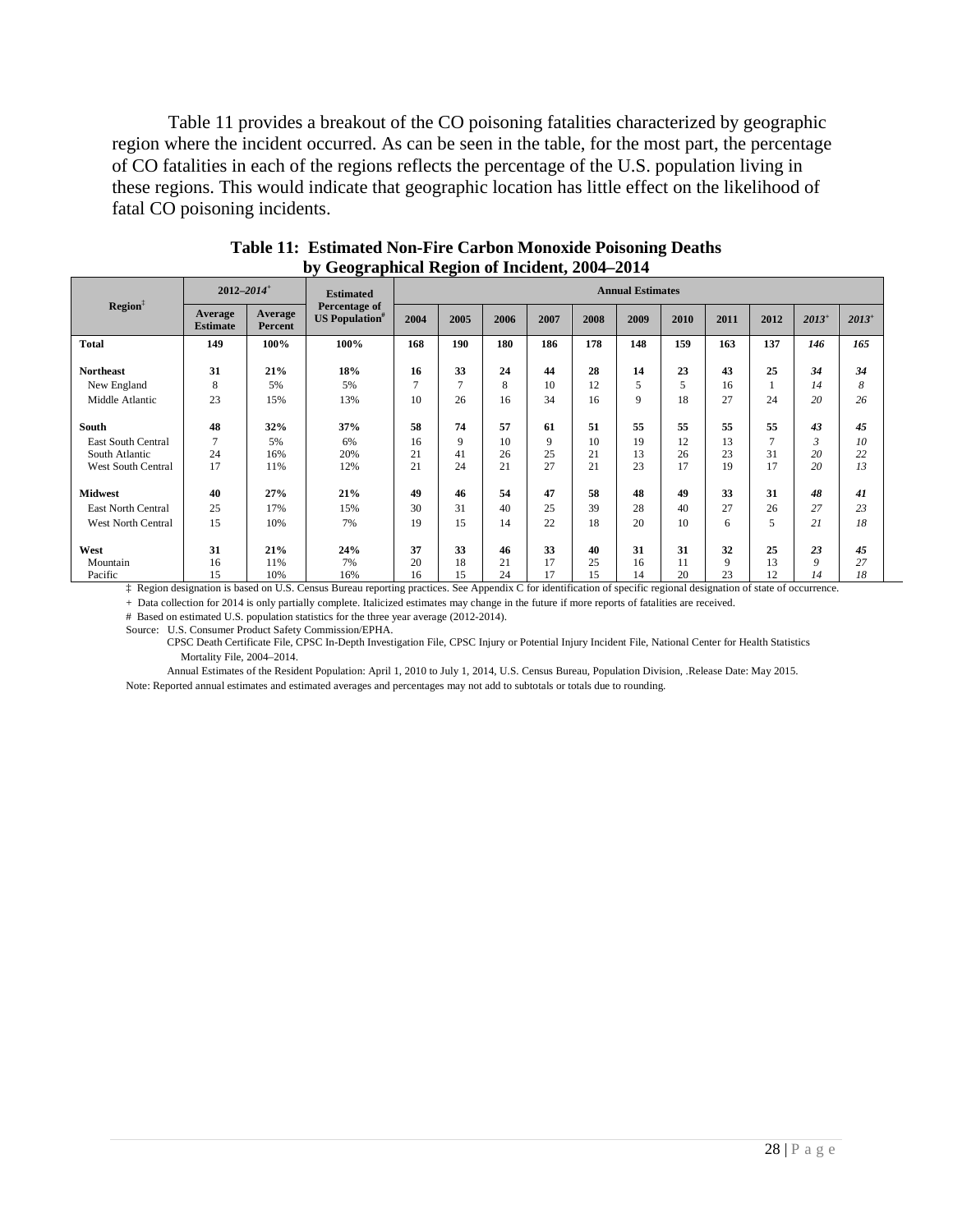## <span id="page-28-0"></span>**Appendix A: Methodology**

This appendix describes the data sources and methodology used to compute the national estimate of non-fire carbon monoxide (CO) poisoning deaths associated with the use of consumer products and the estimates by product, victim age, and incident location.

All death certificates filed in the United States are compiled by the National Center for Health Statistics (NCHS) into a multiple cause of mortality data file. The NCHS Mortality File contains demographic and geographic information, as well as the International Statistical Classification of Diseases and Related Health Problems codes for the underlying cause of death. Data are compiled in accordance with the World Health Organization instructions, which request that member nations classify causes of death by the current Manual of the International Statistical Classification of Diseases and Related Health Problems. The International Classification of Diseases, Tenth Revision (ICD-10) was implemented in 1999. Although the NCHS data contain cause of death codes that are helpful in identifying deaths due to CO poisoning, the records do not contain any narrative information that might indicate the involvement of a consumer product.

To complement the NCHS mortality data, CPSC staff purchases death certificates from the 50 states and the District of Columbia. Specifically, CPSC staff purchases death certificates with certain cause-of-death codes for which there is a high probability that consumer products are involved. In addition to the cause-of-death codes and demographic and geographic information, the death certificate contains information about the incident location and a brief narrative describing the incident. Any references to consumer products are usually found in these narratives. As resources allow, CPSC staff conducts follow-up In-Depth Investigations (IDIs) on selected deaths to confirm and expand upon the involvement of consumer products.

ICD-10 classifies deaths associated with CO poisoning with the codes listed below. The focus of this report is accidental CO poisoning deaths, and the report concentrates on deaths coded as X47 and Y17. Code X67, which records of intentional CO poisonings are excluded from this analysis.

## **ICD-10 Code Definition**

| X47 | Accidental–Poisoning by and exposure to other gases and vapors.                 |
|-----|---------------------------------------------------------------------------------|
|     | Includes: carbon monoxide, lacrimogenic gas, motor (vehicle) exhaust gas,       |
|     | nitrogen oxides, sulfur dioxide, utility gas.                                   |
| X67 | <b>Intentional</b> - Poisoning by and exposure to other gases and vapors.       |
|     | Includes: carbon monoxide, lacrimogenic gas, motor (vehicle) exhaust gas,       |
|     | nitrogen oxides, sulfur dioxide, utility gas.                                   |
| Y17 | <b>Undetermined intent–Poisoning by and exposure to other gases and vapors.</b> |
|     | Includes: carbon monoxide, lacrimogenic gas, motor (vehicle) exhaust gas,       |
|     | nitrogen oxides, sulfur dioxide, utility gas.                                   |

The first step in compiling the annual estimates is computing the total estimates of CO poisoning deaths associated with consumer products. The CPSC's Death Certificate (DTHS) File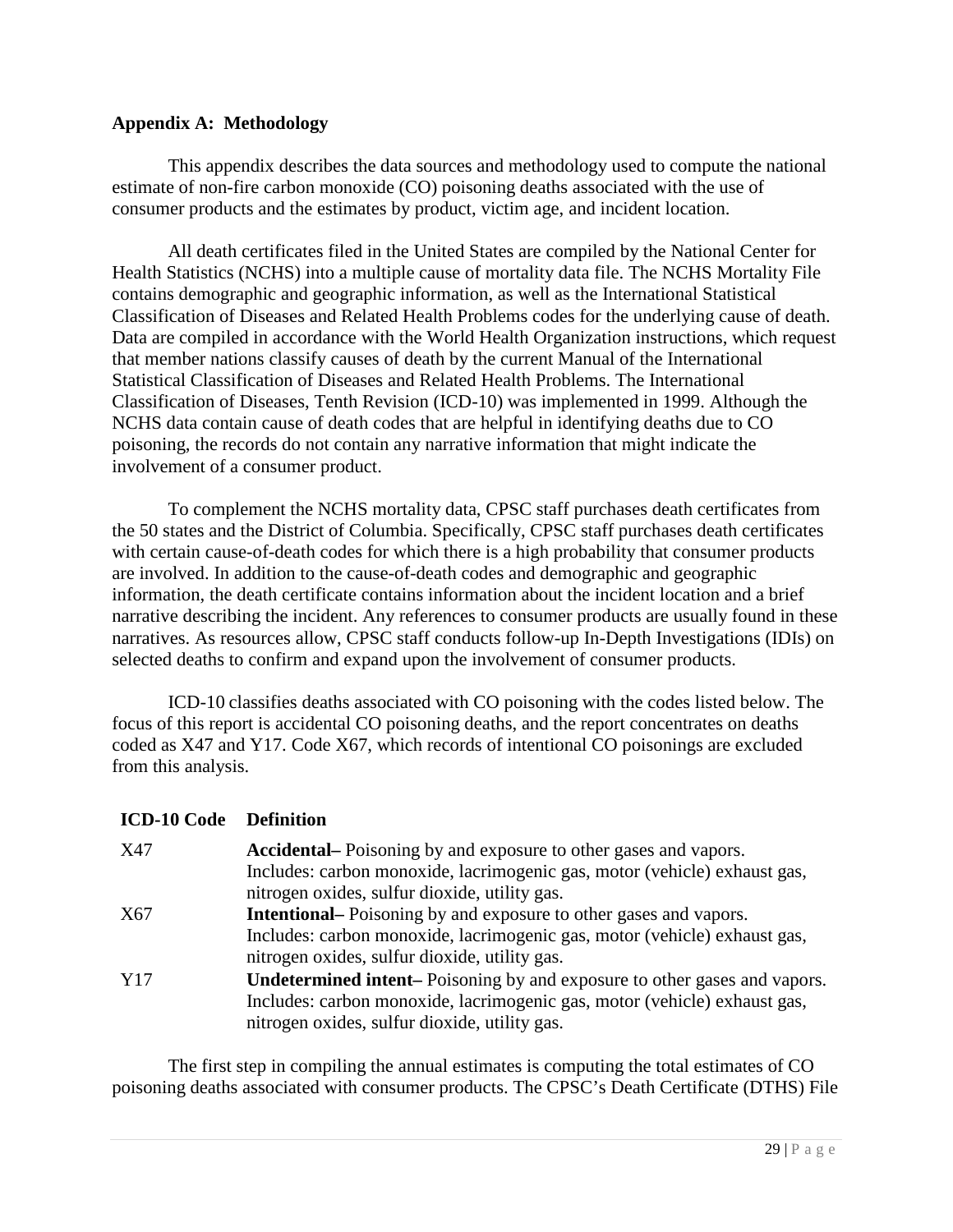and the CPSC's Abbreviated Death Certificate (ABDT) File were searched for cases associated with ICD-10 codes X47 and Y17.

Each death found in the CPSC's DTHS File and coded as X47 or Y17 was reviewed by an analyst and categorized as in scope, out of scope, or whether the source of the CO was unknown or questionable. In-scope cases are unintentional, non-fire CO poisoning deaths associated with a consumer product under the jurisdiction of the CPSC. Out-of-scope cases are cases that involve CO sources that are not under the jurisdiction of the CPSC (including motor vehicle exhaust cases), fire or smoke-related exposures, or intentional CO poisonings. Examples of out-of-scope cases include poisonings due to gases other than CO (*i.e*., natural gas, ammonia, butane); motor vehicle exhaust- or boat exhaust-related poisonings; and work-related exposures. The source of CO was classified as unknown or questionable in cases where a consumer product was possibly associated with the incident, but the exact source of CO was unknown.

Deaths found in the CPSC's ABDT File are categorized as out-of-scope cases. The ABDT File contains death certificates for CO poisonings (X47 and Y17) that involve motor vehicle exhaust, cases where the source of the CO is unknown, or where the death certificate does not mention a consumer product. Other examples of out-of-scope cases that may appear in the abbreviated file are cases associated with farm accidents, smoke inhalation from a structural fire, or other gas poisonings. Occasionally, newer information from CPSC IDIs may be matched with ABDT cases that were classified as having no known source or did not mention a consumer product. In the cases where the CPSC IDIs indicate the CO source was from a consumer product and should be considered in scope, it was assumed that the death certificate was misclassified, and the subject cases in the ABDT File were included with the DTHS database files.

In previous years, a small number of cases in the ABDT File were identified as in scope, based on further information collected during IDIs. For the 2003 data, there were seven reclassified in-scope cases in the ABDT File and five in 2004. For the 2005 data, one case from the ABDT File was reclassified as an in-scope case. For the 2006 data, three cases from the ABDT were reclassified. For 2007, three more cases were reclassified. For 2008, 2009, 2010, and 2011, no ABDT records were reclassified as in scope. For the three most recent years, eight cases were reclassified: three cases for 2012; one case for 2013; and four cases for 2014.

Since the release of the previous annual report, additional records have been entered into the CPSC databases; and therefore, the resulting initial categorization for 2013 through 2014 has been recalculated and is presented in Tables A.1.a through A.1.b.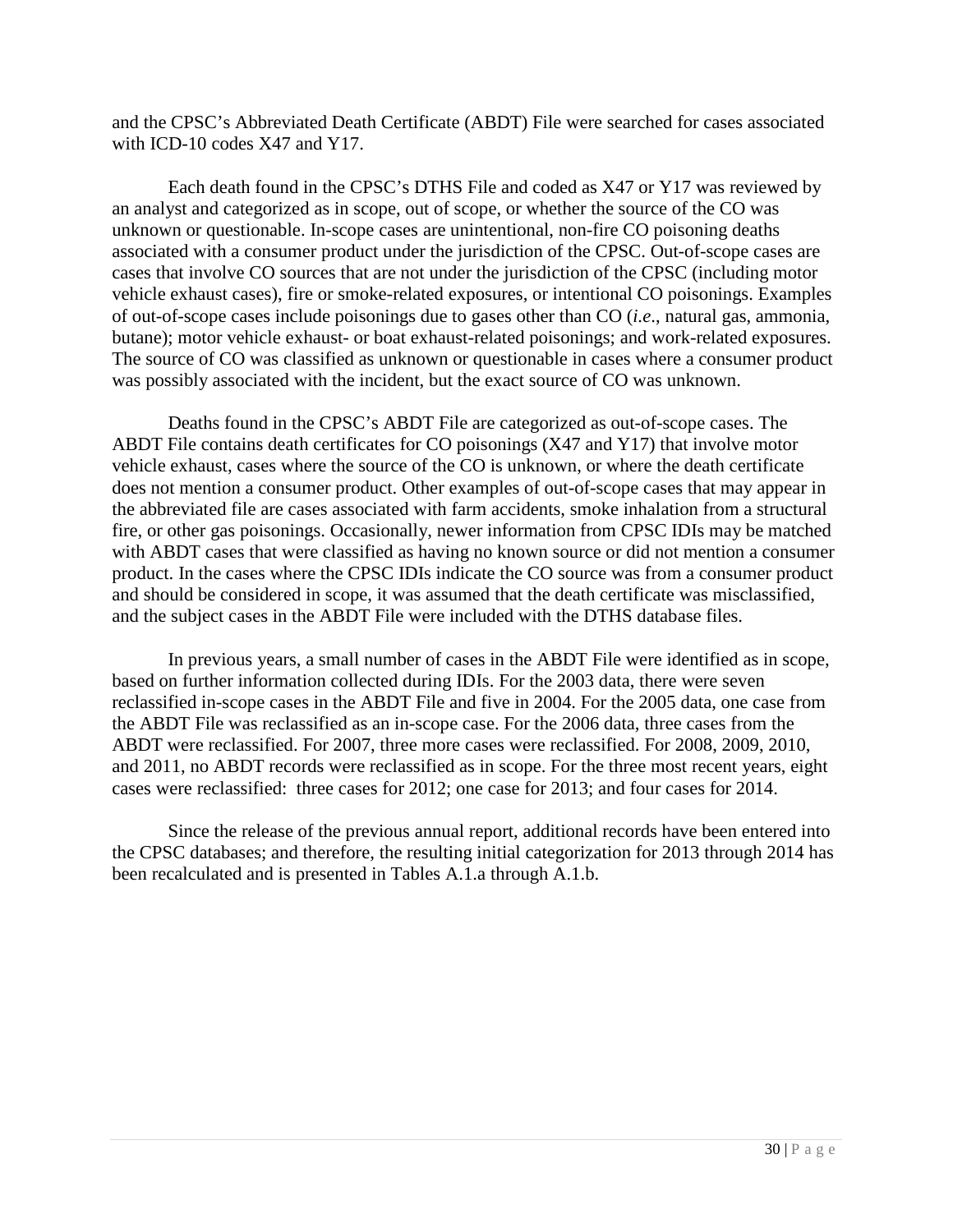<span id="page-30-0"></span>

| $ICD-10$<br>Code | <b>NCHS</b><br><b>Total</b> | <b>DTHS File &amp; ABDT File</b> | Number of<br><b>Cases to be</b> |                         |              |                      |  |  |  |
|------------------|-----------------------------|----------------------------------|---------------------------------|-------------------------|--------------|----------------------|--|--|--|
|                  |                             | <b>In-Scope</b>                  | <b>Unknown</b><br><b>Scope</b>  | Out-of-<br><b>Scope</b> | <b>Total</b> | Imputed <sup>1</sup> |  |  |  |
| X47              | 704                         | 123                              | 18                              | 485                     | 626          | 96                   |  |  |  |
| Y17              | 76                          | 3                                | 3                               | 57                      | 63           | 16                   |  |  |  |
| <b>Total</b>     | 780                         | 126                              | 21                              | 542                     | 689          | 112                  |  |  |  |

**Table A.1.a: Initial Categorization for 2013 Data**

<span id="page-30-1"></span>

| $ICD-10$     | <b>NCHS</b>  |                 | Number of<br><b>Cases to be</b> |                         |              |                      |  |
|--------------|--------------|-----------------|---------------------------------|-------------------------|--------------|----------------------|--|
| Code         | <b>Total</b> | <b>In-Scope</b> | <b>Unknown</b><br><b>Scope</b>  | Out-of-<br><b>Scope</b> | <b>Total</b> | Imputed <sup>2</sup> |  |
| X47          | 803          | 135             | 18                              | 528                     | 681          | 140                  |  |
| Y17          | 106          |                 | 10                              | 60                      | 71           | 45                   |  |
| <b>Total</b> | 909          | 136             | 28                              | 588                     | 752          | 185                  |  |

**Table A.1.b: Initial Categorization for 2014 Data**

1 "NCHS Total" cases, minus "Total in CPSC Database," plus "Unknown Scope" from DTHS.

Source: U.S. Consumer Product Safety Commission/EPHA.

CPSC Death Certificate File, CPSC In-Depth Investigation File, Abbreviated Death Certificate File, National Center for Health Statistics Mortality File, 2013–2014.

The proportion of death certificates found in the CPSC database associated with non-fire, unintentional X47 or Y17 deaths and associated with consumer products was applied to the NCHS totals to calculate the total estimated number of non-fire CO poisoning deaths associated with consumer products. In theory, the NCHS totals comprise all death certificates in the United States, and the same proportion of in-scope cases should exist in the death certificates that are missing from the combined CPSC Death Certificate and Abbreviated Death Certificate files or are from an unknown source. Applying the proportion of in-scope cases to the NCHS database totals, therefore, should provide an estimate of in-scope cases nationwide. This was done in the following way and was done for ICD-10 codes X47 and Y17, separately:

1. The number of in-scope deaths in the CPSC's two death certificate files coded as X47 or Y17 separately that were associated with an accidental non-fire CO poisoning and a consumer product were identified  $(n_1)$ .

2. The total number of deaths in the CPSC's Death Certificate File and the Abbreviated Death Certificate File coded as X47 or Y17 were summed separately, excluding cases with an unknown or highly questionable source  $(n_2)$ .

3. The total number of deaths in the NCHS data associated with X47 and Y17 was counted  $(n_3)$ .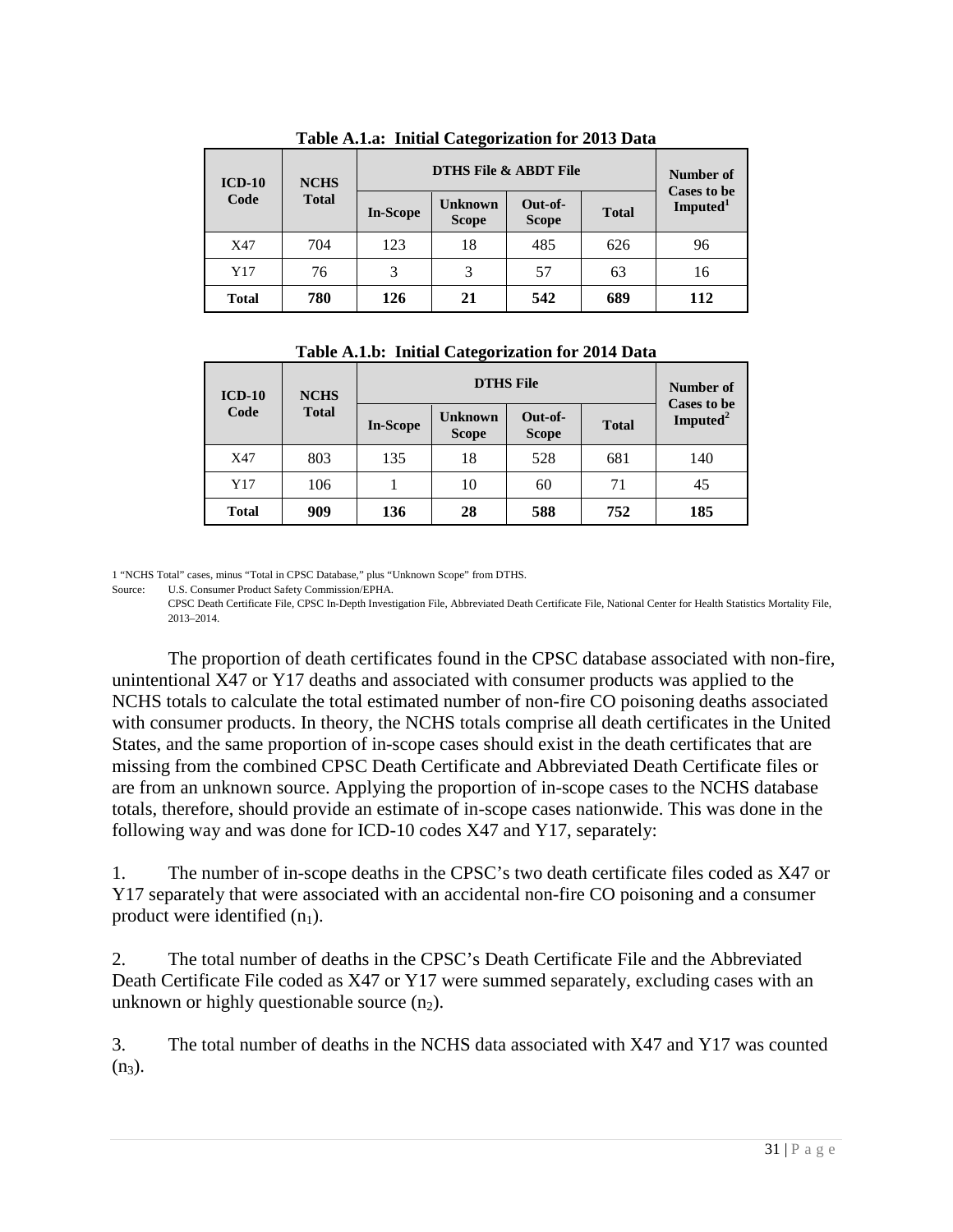4. The estimate of the number of non-fire CO poisoning deaths associated with consumer products in codes X47 and Y17 was calculated separately, using the formula:

$$
N\!\!=\!(n_1\,/\,n_2)\,\,{^*\,n_3}
$$

The proportion  $(n_1/n_2)$  represents the number of in-scope cases found in the CPSC's files, divided by the total of in-scope and out-of-scope cases.

5. The estimates of the number of non-fire CO poisoning deaths associated with consumer products in codes X47 and Y17 were summed to calculate the total estimate of non-fire CO poisoning deaths.

Total Estimate =  $N_{X47} + N_{Y17}$ 

The ratio  $(n_3/n_2)$  represents the weighting factor used to calculate the annual estimates. The CPSC's Death Certificate File does not contain death certificates for all deaths listed in the NCHS file; therefore, a weighting factor was calculated to account for death certificates that are missing. The weighting factor allows the computation of national estimates of CO deaths by consumer products and by other characteristics collected by CPSC about each death.

Table A.2 contains the values for the variables used in the calculation, as well as the final computed 2013 and 2014 estimates of CO poisoning deaths.

### <span id="page-31-0"></span>**Table A.2.a: Calculation Detail of the Final Computed 2013 Estimate of Non-Fire CO Poisoning Deaths Associated with Consumer Products**

|                                     | <b>ICD-10 Code</b>                        |               |  |  |  |
|-------------------------------------|-------------------------------------------|---------------|--|--|--|
| Variable                            | X47                                       | Y17           |  |  |  |
| $n_1$                               | 123                                       |               |  |  |  |
| $\mathbf{n}_2$                      | $626 - 18 = 608$                          | $63 - 3 = 60$ |  |  |  |
| $\mathbf{n}_3$                      | 704                                       | 76            |  |  |  |
| <b>Weighting Factor</b> $(n_3/n_2)$ | 1.1579                                    | 1.2667        |  |  |  |
|                                     | 142.4211                                  | 3.8000        |  |  |  |
| <b>Total Estimate</b>               | ${142.4211 + 3.8000 = 146.2211 \sim 146}$ |               |  |  |  |

Source: U.S. Consumer Product Safety Commission/EPHA. CPSC Death Certificate File, CPSC In-Depth Investigation File, Abbreviated Death Certificate File, National Center for Health Statistics Mortality File, 2013-2014.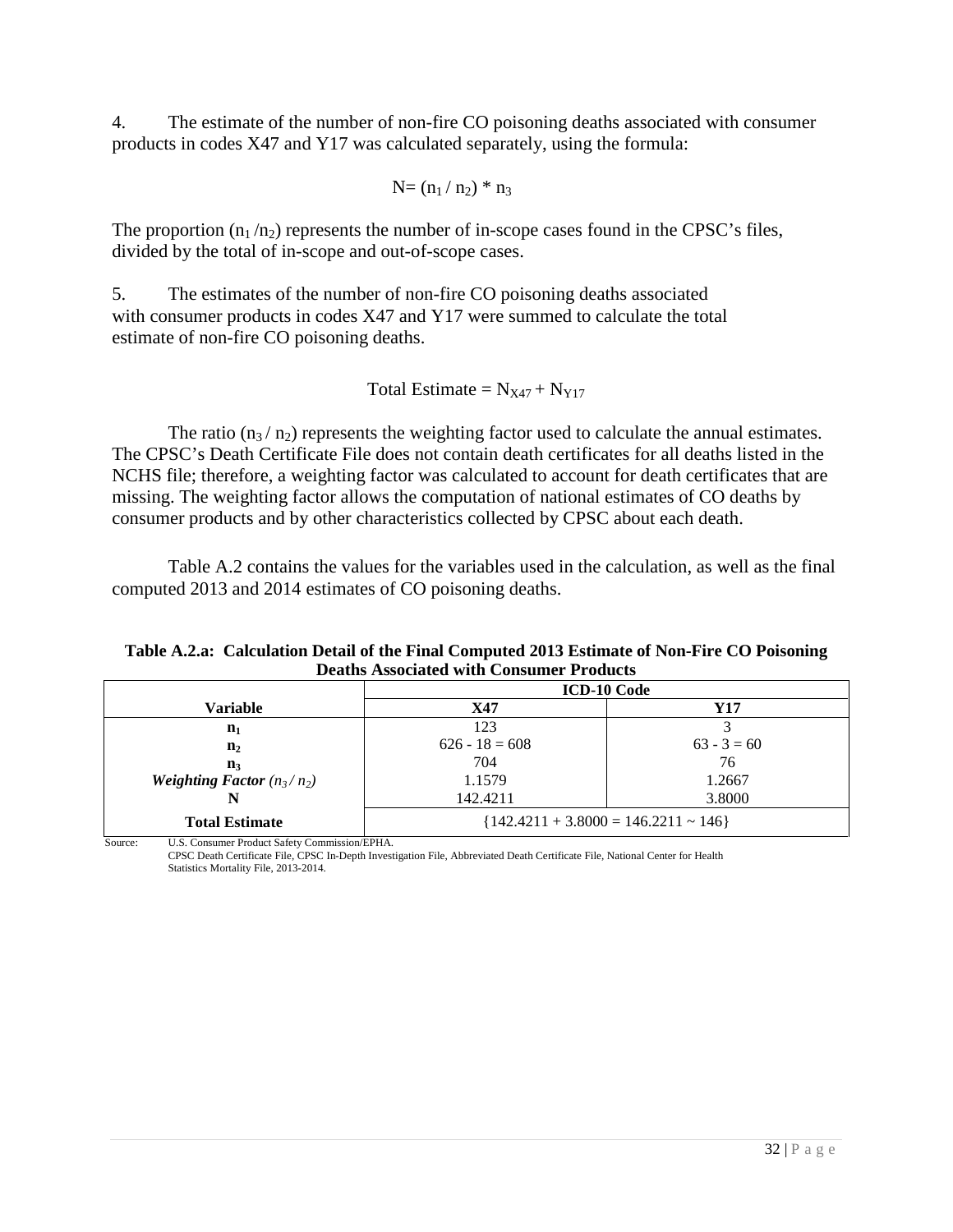|                                     | рсаніз Аззосіанся міні сопзанісі і годасіз   |                |  |  |  |  |
|-------------------------------------|----------------------------------------------|----------------|--|--|--|--|
|                                     | <b>ICD-10 Code</b>                           |                |  |  |  |  |
| Variable                            | X47                                          | Y17            |  |  |  |  |
| $n_1$                               | 135                                          |                |  |  |  |  |
| $\mathbf{n}_2$                      | $681 - 18 = 663$                             | $71 - 10 = 61$ |  |  |  |  |
| $\mathbf{n}_3$                      | 803                                          | 106            |  |  |  |  |
| <b>Weighting Factor</b> $(n_3/n_2)$ | 1.2112                                       | 1.7377         |  |  |  |  |
|                                     | 163.5068                                     | 1.7377         |  |  |  |  |
| <b>Total Estimate</b>               | ${163.5068 + 1.7377 = 165.2445 \approx 165}$ |                |  |  |  |  |

<span id="page-32-0"></span>**Table A.2.b: Calculation Detail of the Final Computed 2014 Estimate of Non-Fire CO Poisoning Deaths Associated with Consumer Products**

Source: U.S. Consumer Product Safety Commission/EPHA.

CPSC Death Certificate File, CPSC In-Depth Investigation File, Abbreviated Death Certificate File, National Center for Health Statistics Mortality File, 2013-2014.

Death certificates received by NCHS are routinely checked for accuracy of state personnel-identified ICD-10 coding. On occasion, NCHS staff will correct codes before entering the data into their databases. CPSC staff has no way of correcting CPSC records to mesh with NCHS records. CPSC receives death certificate facsimiles or electronic death certificates directly from the states, and those death certificates have not been corrected per NCHS procedures. As a consequence, there may be slight discrepancies between final NCHS counts and CPSC records, because CPSC records do not reflect NCHS changes in ICD-10 codes on death certificates. For this report, CPSC staff has made the assumption that, over time, the number of death certificates with ICD-10 codes changed by NCHS staff to the codes of interest (X47 and Y17), would approximately equal those changed to codes other than X47 or Y17 thereby having little longterm effect on the estimates.

Table A.3 shows the weighting factors used to calculate the estimates for the years 2004– 2014, based on the information available to CPSC staff.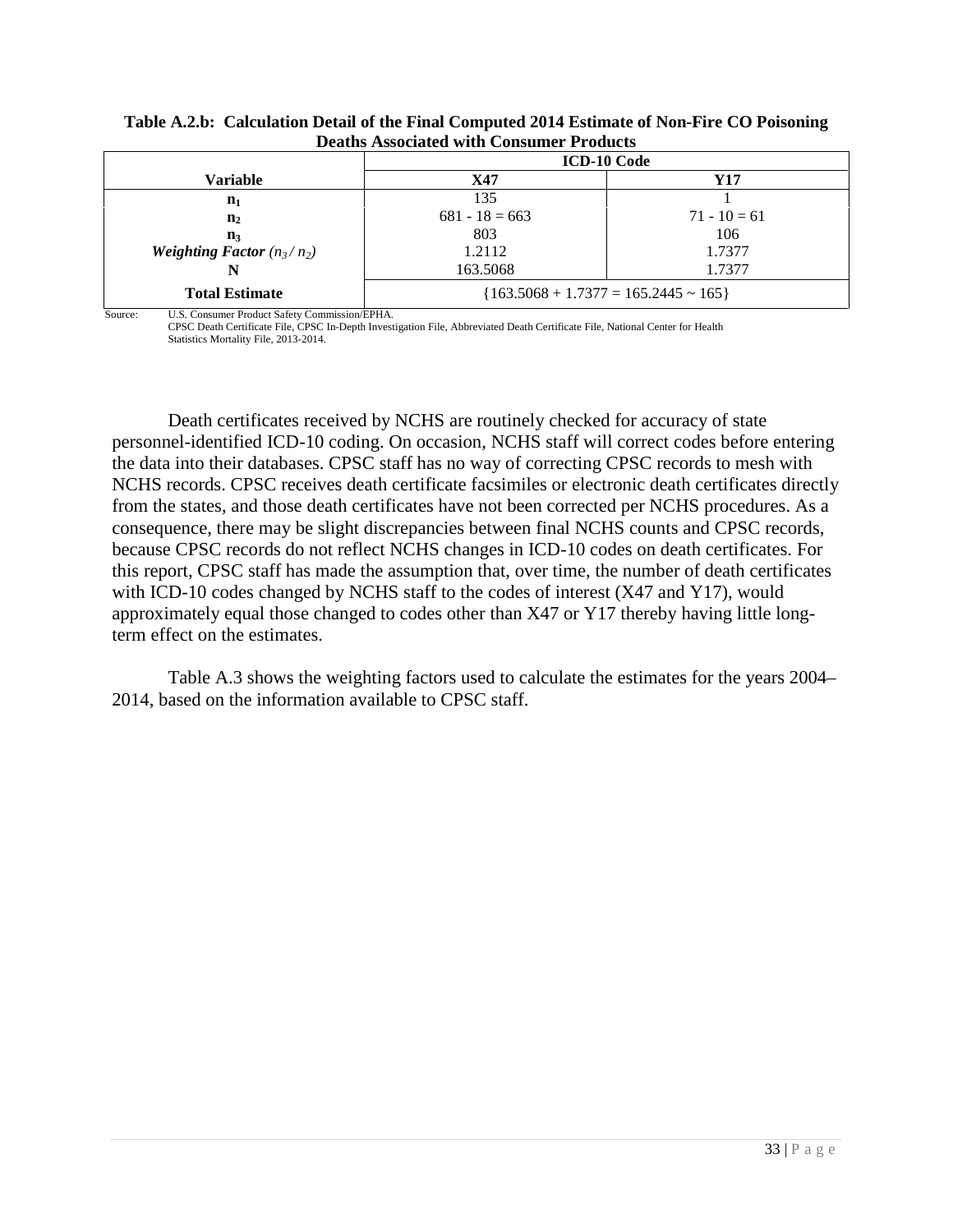|      |                   |                 | ESUIDATES TOT THE T EATS $2004-2014$ |                         |
|------|-------------------|-----------------|--------------------------------------|-------------------------|
|      |                   | <b>Total in</b> |                                      |                         |
|      |                   | <b>CPSC</b>     | <b>In-Scope</b>                      |                         |
| Year | <b>NCHS</b> Total | Databases*      | $\text{Cases}^+$                     | <b>Weighting Factor</b> |
| 2004 |                   |                 |                                      |                         |
| X47  | 566               | 527             | 154                                  | 1.0740                  |
| Y17  | 86                | $72\,$          | $\sqrt{2}$                           | 1.1944                  |
| 2005 |                   |                 |                                      |                         |
| X47  | 650               | 590             | 171                                  | 1.1017                  |
| Y17  | 92                | 70              | $\,1$                                | 1.3143                  |
| 2006 |                   |                 |                                      |                         |
| X47  | 585               | 527             | 161                                  | 1.1101                  |
| Y17  | 74                | 53              | $\,1$                                | 1.3962                  |
| 2007 |                   |                 |                                      |                         |
| X47  | 605               | 580             | 173                                  | 1.0431                  |
| Y17  | 89                | 68              | $\overline{4}$                       | 1.3088                  |
| 2008 |                   |                 |                                      |                         |
| X47  | 677               | 660             | 166                                  | 1.0258                  |
| Y17  | 68                | 54              | 6                                    | 1.2593                  |
| 2009 |                   |                 |                                      |                         |
| X47  | 734               | 769             | 145                                  | 1.0000                  |
| Y17  | 72                | 52              | $\overline{c}$                       | 1.3846                  |
| 2010 |                   |                 |                                      |                         |
| X47  | 675               | 567             | 125                                  | 1.1905                  |
| Y17  | 98                | 68              | $\overline{7}$                       | 1.4412                  |
| 2011 |                   |                 |                                      |                         |
| X47  | 786               | 730             | 143                                  | 1.0767                  |
| Y17  | 89                | 76              | $\,8\,$                              | 1.1711                  |
| 2012 |                   |                 |                                      |                         |
| X47  | 736               | 591             | 109                                  | 1.2453                  |
| Y17  | 114               | 84              | $\,1\,$                              | 1.3571                  |
| 2013 |                   |                 |                                      |                         |
| X47  | 704               | 608             | 123                                  | 1.1579                  |
| Y17  | 76                | 60              | $\mathfrak{Z}$                       | 1.2667                  |
| 2014 |                   |                 |                                      |                         |
| X47  | 803               | 663             | 135                                  | 1.2112                  |
| Y17  | 106               | 61              | $\,1\,$                              | 1.7377                  |

<span id="page-33-0"></span>**Table A.3: CO Fatality Cases and Weighting Factors Used to Calculate the Estimates for the Years 2004–2014**

+ For some years, the number of in-scope cases has changed slightly from the previous report, due to either newly obtained information or a recharacterization of a few cases.

\* This is the total number of deaths in the Death Certificate File and Abbreviated Death Certificate File, excluding deaths associated with an unknown

or questionable source of CO.

Source: U.S. Consumer Product Safety Commission/EPHA.

CPSC Death Certificate File, CPSC In-Depth Investigation File, Abbreviated Death Certificate File, National Center for Health Statistics Mortality File, 2004–2014.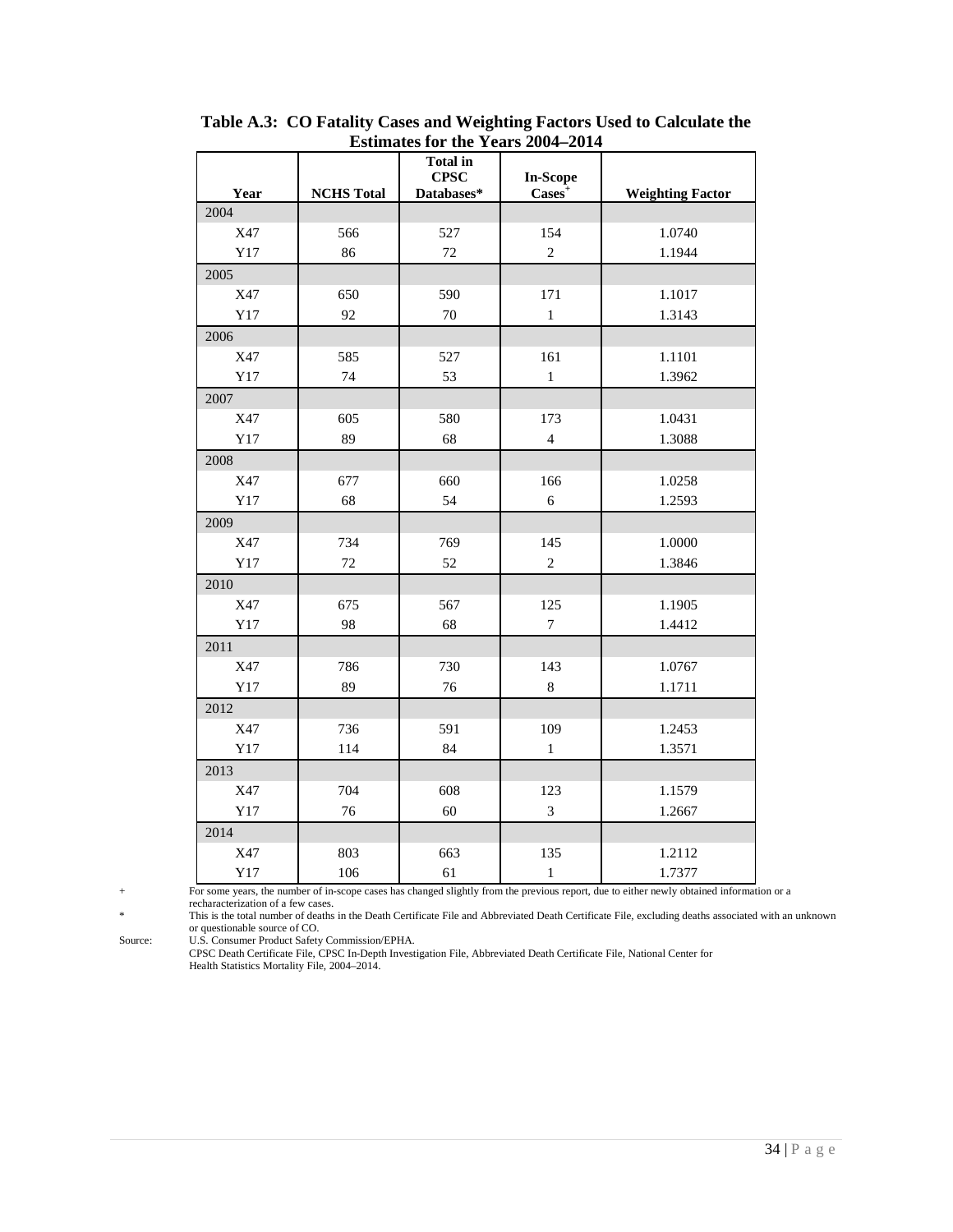Incidents with unknown or highly questionable CO sources were excluded from the denominator (the number of fatalities in the CPSC databases) of the weighting factor. The group of cases with unknown or highly questionable sources was assumed to contain the same proportion of cases associated with a consumer product as the group of cases within the CPSC database with known CO sources (this is the same assumption that is made for those cases where the death certificate is missing). To include these cases within the denominator assumes that these cases can be classified as in-scope or out-of-scope cases, when actually their scope status is unknown. Therefore, for weighting purposes, cases where the source was unknown, or highly questionable, were treated in the same way as missing cases were treated.

In-scope cases were examined further to determine which product was associated with the incident. Further information on the CO deaths was obtained from review of the CPSC's IDI File.

Reports of non-fire CO poisoning deaths were retrieved from the DTHS and ABDT files based on the following criteria: date of death between 1/1/2004 and 12/31/2014, and ICD-10 code of X47 or Y17. Death certificates entered into the CPSC's database before August 1, 2017, were included in this analysis. Whenever possible, each CO death was reviewed and coded by the author, according to the consumer product and type of fuel involved, incident location, and whether multiple deaths resulted in the same incident. If information about the product's condition, venting system, or installation environment was provided in the IDI report, then this information was coded for informational purposes.

In Table 1 of this report, the *Heating Systems* category includes CO poisoning fatalities from subcategories for furnaces and boilers (combined under the heading of *Furnaces*), vented floor and wall heaters, unvented room/space heaters, unvented portable heaters, and other miscellaneous heating systems. Each subcategory is further delineated by fuel type used. Deaths associated with charcoal being burned alone and in the absence of an appliance (*e.g*., in a pail or in the sink) were presented with *Charcoal Grills*, even though this practice usually was done for heating purposes. Examples of products historically included in the *Other Products* category include LP gas refrigerators and gas pool heaters. LP gas grill, LP fish cooker, and other LP gas portable cooking appliance incidents are classified in the *Grills, Camp Stoves* category. Deaths where multiple fuel-burning products were used simultaneously, such that a single source of the fatal CO could not be determined, were classified under *Multiple Products*. *Engine-Driven Tools* included generators and power gardening equipment, such as power lawn mowers, garden tractors, concrete cutters, gasoline-powered water pumps, and snow blowers. Generators that were original equipment installed on a recreational vehicle (RV), trailer, camper, or boat were considered out of scope because they are outside the jurisdiction of the CPSC.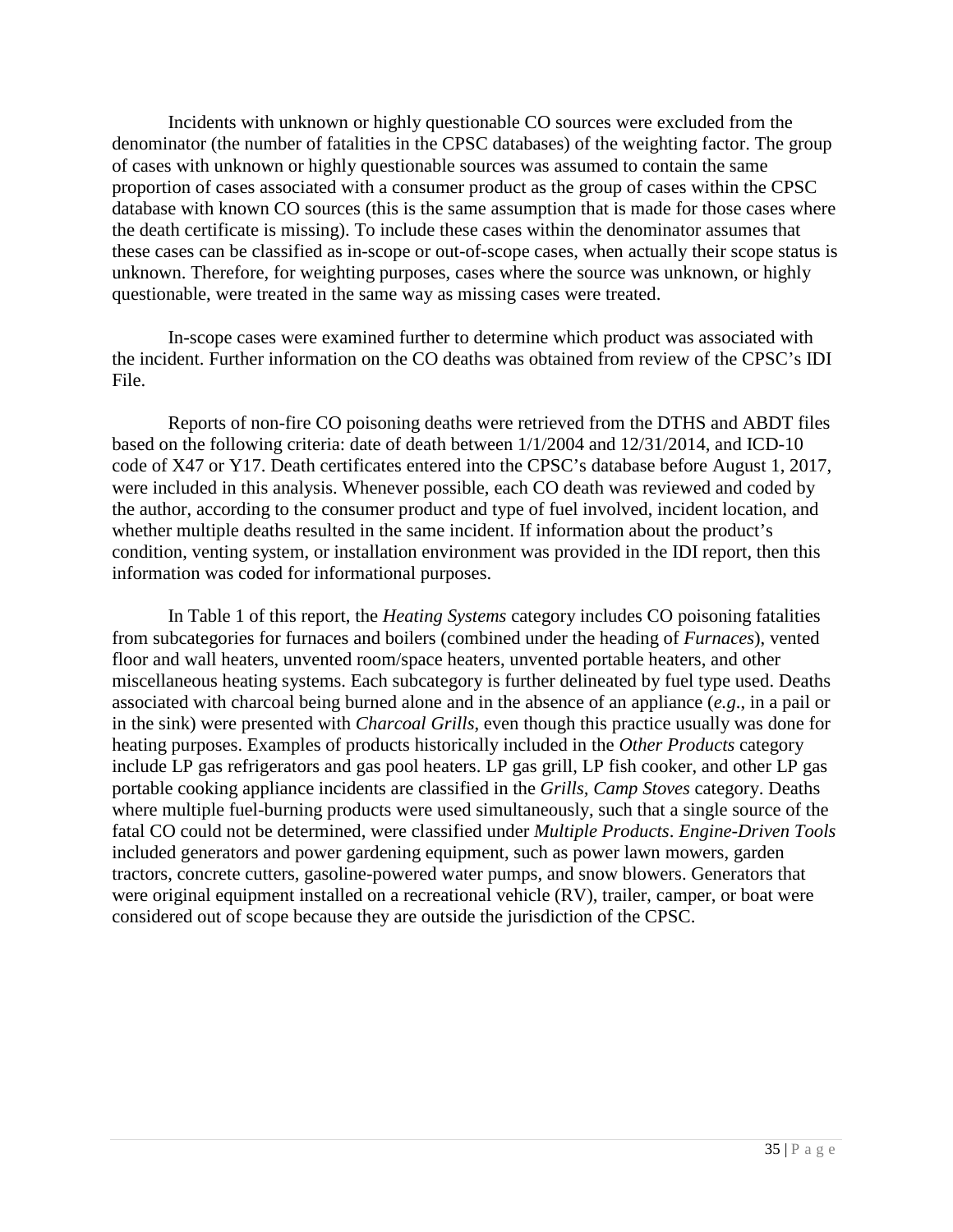## <span id="page-35-0"></span>**Appendix B: National Estimates of Consumer Product-Related CO Poisoning Deaths, 1980 to 2014**

Figure B.1 below graphically suggests a trend of the estimated CO fatalities from 1980 to 2014. Before the implementation of the ICD-10 coding in 1999, the estimated number of nonfire, consumer product-related CO poisoning deaths decreased from the early 1980s to the late 1990s, from a high of 340 in 1982, to a low of 180 in both 1997 and 1998. In 1999, there were an estimated 108 consumer product-related CO fatalities, well below the estimated 180 deaths in each of the two previous years. The difference may be due, in part, to the change from ICD-9 coding to ICD-10 coding, where product identification could be assessed more accurately.

<span id="page-35-1"></span>



\* Implementation of ICD-10.

Table B.1 presents the annual estimates from 1980 to 2014, and the 3-year average mortality rates associated with each year, where three years of data were available. The 3-year average mortality rate is presented in the table for the mid-point year. The estimated 3-year average mortality rate decreased from the 1982 high of 14.02 per 10 million population to a 3 year average rate of 4.34 per 10 million in 2000, a reduction of 69 percent. Subsequently, the 3 year average rate increased annually through 2006, to a rate of 6.21. Since 2006, the rate has been slowly dropping to the current 2013 estimate of 4.72. The year 2013 is the last year for which data are available to calculate a 3-year average.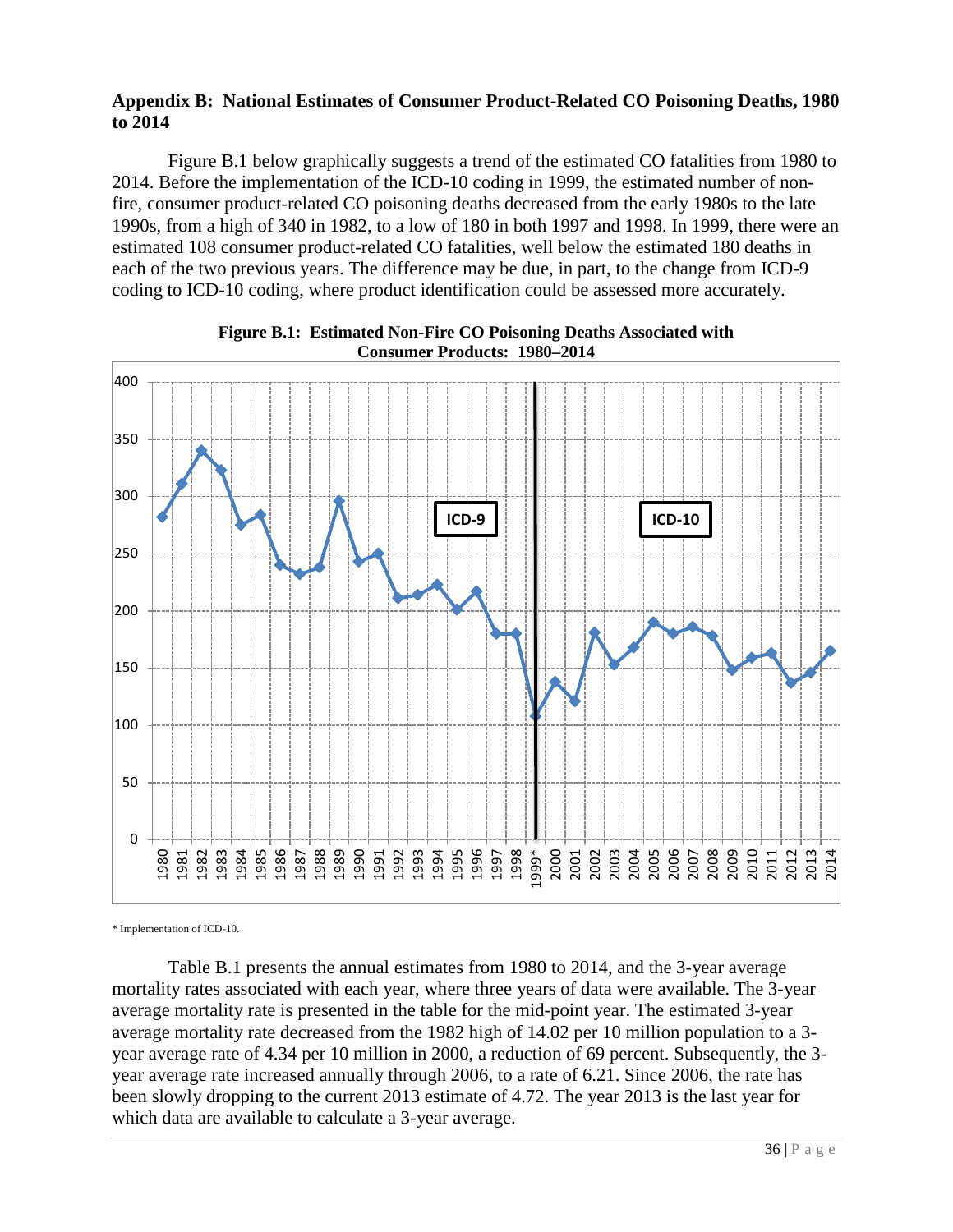| Year  | Estimate | U.S. Population<br>Estimates (thousands) | 3-Year Average<br>Mortality Rate per 10<br><b>Million Population</b> |
|-------|----------|------------------------------------------|----------------------------------------------------------------------|
| 1980  | 282      | 227,225                                  |                                                                      |
| 1981  | 311      | 229,466                                  | 13.55                                                                |
| 1982  | 340      | 231,664                                  | 14.02                                                                |
| 1983  | 323      | 233,792                                  | 13.38                                                                |
| 1984  | 275      | 235,825                                  | 12.47                                                                |
| 1985  | 284      | 237,924                                  | 11.19                                                                |
| 1986  | 240      | 240,133                                  | 10.49                                                                |
| 1987  | 232      | 242,289                                  | 9.77                                                                 |
| 1988  | 238      | 244,499                                  | 10.44                                                                |
| 1989  | 296      | 246,819                                  | 10.49                                                                |
| 1990  | 243      | 249,623                                  | 10.53                                                                |
| 1991  | 250      | 252,981                                  | 9.27                                                                 |
| 1992  | 211      | 256,514                                  | 8.77                                                                 |
| 1993  | 214      | 259,919                                  | 8.31                                                                 |
| 1994  | 223      | 263,126                                  | 8.08                                                                 |
| 1995  | 201      | 266,278                                  | 8.02                                                                 |
| 1996  | 217      | 269,394                                  | 7.40                                                                 |
| 1997  | 180      | 272,647                                  | 7.05                                                                 |
| 1998  | 180      | 275,854                                  | 5.66                                                                 |
| 1999* | 108      | 279,040                                  | 5.09                                                                 |
| 2000  | 138      | 282,172                                  | 4.34                                                                 |
| 2001  | 121      | 285,082                                  | 5.15                                                                 |
| 2002  | 181      | 287,804                                  | 5.27                                                                 |
| 2003  | 153      | 290,326                                  | 5.76                                                                 |
| 2004  | 168      | 293,046                                  | 5.81                                                                 |
| 2005  | 190      | 295,753                                  | 6.06                                                                 |
| 2006  | 180      | 298,593                                  | 6.21                                                                 |
| 2007  | 186      | 301,580                                  | 6.01                                                                 |
| 2008  | 178      | 304,375                                  | 5.61                                                                 |
| 2009  | 148      | 307,007                                  | 5.27                                                                 |
| 2010  | 159      | 309,347                                  | 5.06                                                                 |
| 2011  | 163      | 311,722                                  | 4.91                                                                 |
| 2012  | 137      | 314,112                                  | 4.73                                                                 |
| 2013  | 146      | 316,498                                  | 4.72                                                                 |
| 2014  | 165      | 318,857                                  |                                                                      |

<span id="page-36-0"></span>**Table B.1: Estimated Non-Fire Carbon Monoxide Poisoning Deaths Associated with Consumer Products, 1980−2014**

Note: The 3-year average mortality rate is reported at the mid-point year.

\* The Tenth Revision of the International Statistical Classification of Diseases and Related Health Problems (ICD-10) was implemented. Source: U.S. Consumer Product Safety Commission/EPHA.

U.S. Census Bureau, Population Division. Annual Estimates of the Resident Population: April 1, 2010 to July 1, 2015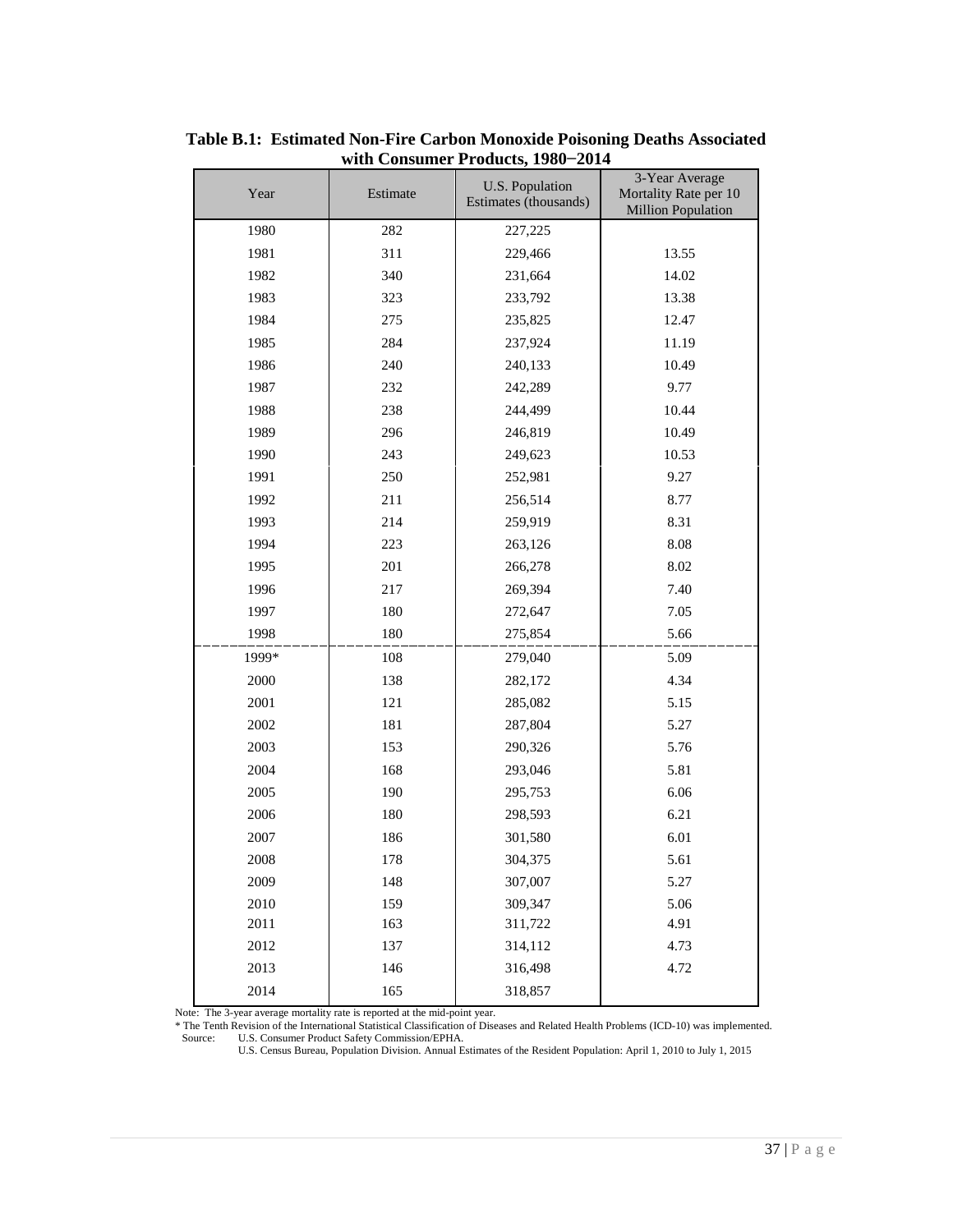Before implementation of ICD-10 in 1999, generating estimates for an important category of products--generators and other engine-driven tools--was not possible.<sup>[13](#page-37-1)</sup> With the advent of ICD-10 coding, generation of estimates of fatalities associated with generators and other engine-driven tools is now possible. Table B.2 presents a summary of the mortality rates associated with generators. This category rate steadily increased from 1999 through 2006, but has retracted somewhat from the 2006 high point. Since 2006, the 3-year average mortality rate decreased slowly to 2011 where the 3-year average mortality rate reached 1.74. However, the 3 year average mortality rate from 2010 to 2013 appears to be fluctuating between a 1.70 rate and a 1.90 rate. However, this 3-year average mortality rate range for generators alone is still more than three times greater than for the 2000, 3-year average rate (0.54).

| Year | Estimate | U.S. Population<br>(thousands) | 3-Year Average<br>Mortality Rate per 10<br><b>Million Population</b> |
|------|----------|--------------------------------|----------------------------------------------------------------------|
| 1999 | 7        | 279,040                        |                                                                      |
| 2000 | 19       | 282,172                        | 0.54                                                                 |
| 2001 | 20       | 285,082                        | 0.95                                                                 |
| 2002 | 42       | 287,804                        | 1.29                                                                 |
| 2003 | 49       | 290,326                        | 1.52                                                                 |
| 2004 | 41       | 293,046                        | 2.02                                                                 |
| 2005 | 88       | 295,753                        | 2.41                                                                 |
| 2006 | 85       | 298,593                        | 2.69                                                                 |
| 2007 | 68       | 301,580                        | 2.53                                                                 |
| 2008 | 76       | 304,375                        | 2.28                                                                 |
| 2009 | 64       | 307,007                        | 1.98                                                                 |
| 2010 | 42       | 309,347                        | 1.83                                                                 |
| 2011 | 64       | 311,722                        | 1.74                                                                 |
| 2012 | 57       | 314,112                        | 1.88                                                                 |
| 2013 | 56       | 316,498                        | 1.77                                                                 |
| 2014 | 55       | 318,857                        |                                                                      |

<span id="page-37-0"></span>**Table B.2: Estimated Non-Fire Carbon Monoxide Poisoning Deaths Associated with Generators\*, 1999−2014**

\* Estimates are based on single source product incidents as multiple source incidents could be included in multiple categories.

+ Estimates in this table do not include multiple product-related deaths because a generator was not the sole product associated with the fatality.

Note 1: The 3-year average mortality rate is reported at the mid-year population estimates.

Note 2: Mortality rate changes from last year's report are due to changes in CPSC CO death estimates and changes in U.S. Census population estimates.

<span id="page-37-1"></span><sup>&</sup>lt;sup>13</sup> See Appendix B of Mah (2001) for details.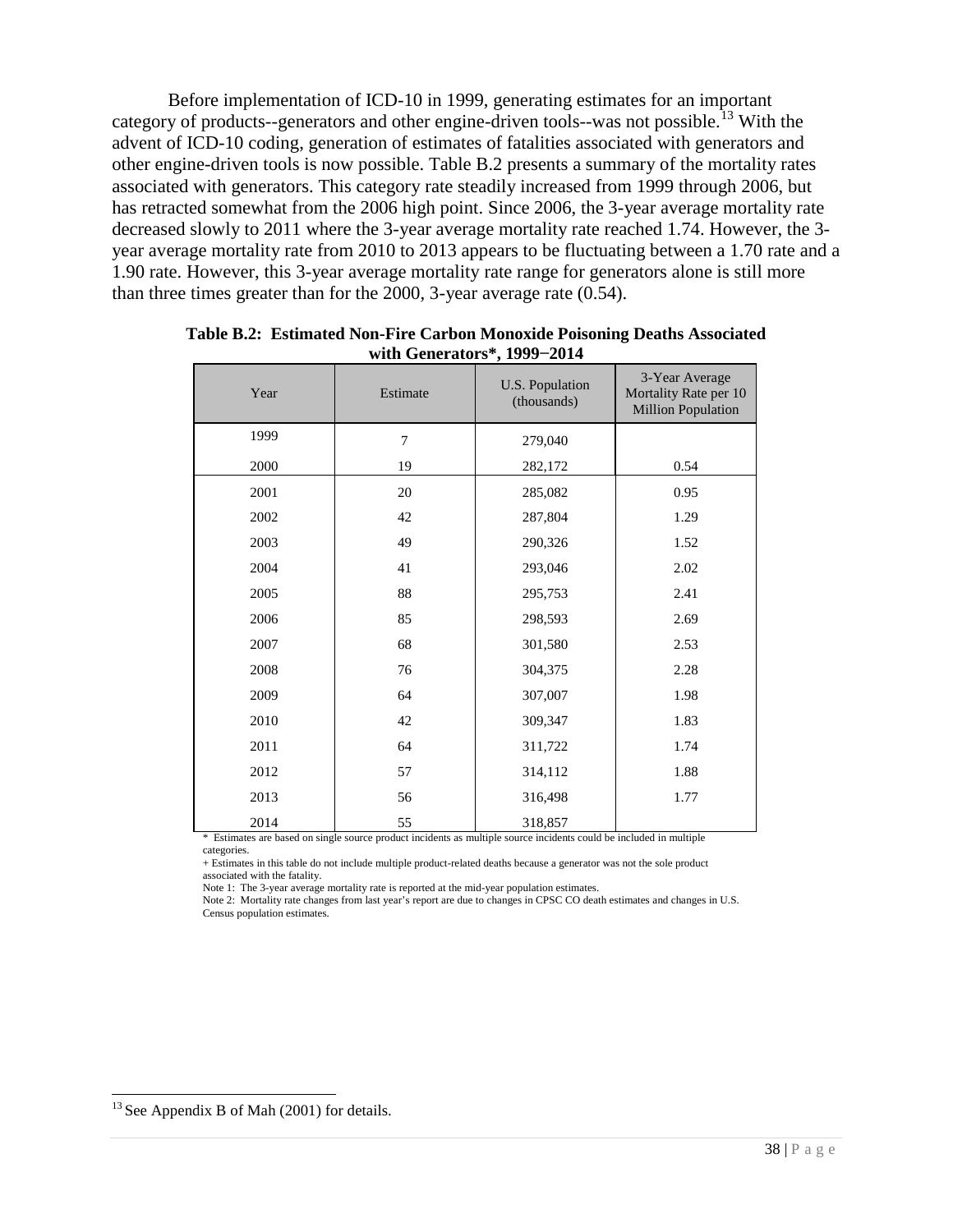Table B.3 shows the CO poisoning mortality rates associated with all consumer products, excluding generators. The data indicate that, when generators are excluded, there does not appear to be a trend in the mortality rate for consumer products. The 2000, 3-year annual average mortality rate was 3.60. The 2013, 3-year average mortality rate was 2.77, a decrease of 23 percent. From 2008 through 2011, the 3-year averages did not change much, hovering in the 2.86 to 2.88 range after dropping from a 2003 high of 3.93. In 2012, the non-generator consumer product CO fatality rate dropped to 2.66 per 10 million, the lowest rate over the period of this report. However, the 2013 rate increased 2.77 per 10 million population.

| Year | Estimate | U.S. Population<br>(thousands) | 3-Year Average<br>Mortality Rate per 10<br><b>Million Population</b> |
|------|----------|--------------------------------|----------------------------------------------------------------------|
| 1999 | 95       | 279,040                        |                                                                      |
| 2000 | 117      | 282,172                        | 3.60                                                                 |
| 2001 | 93       | 285,082                        | 3.93                                                                 |
| 2002 | 126      | 287,804                        | 3.65                                                                 |
| 2003 | 96       | 290,326                        | 3.93                                                                 |
| 2004 | 120      | 293,046                        | 3.48                                                                 |
| 2005 | 90       | 295,753                        | 3.35                                                                 |
| 2006 | 87       | 298,593                        | 3.07                                                                 |
| 2007 | 98       | 301,580                        | 3.04                                                                 |
| 2008 | 90       | 304,375                        | 2.86                                                                 |
| 2009 | 73       | 307,007                        | 2.88                                                                 |
| 2010 | 102      | 309,347                        | 2.87                                                                 |
| 2011 | 91       | 311,722                        | 2.87                                                                 |
| 2012 | 75       | 314,112                        | 2.66                                                                 |
| 2013 | 85       | 316,498                        | 2.77                                                                 |
| 2014 | 103      | 318,857                        |                                                                      |

<span id="page-38-0"></span>**Table B.3: Estimated Non-Fire Carbon Monoxide Poisoning Deaths Associated with Consumer Products, 1999–2014 (Excluding Generator-Related Deaths)\***

\* Estimates are based on single source product incidents as multiple source incidents could be included in multiple categories.

+ Excludes estimates of deaths associated with a generator only.

Note 1: The 3-year average mortality rate is reported at the mid-year population estimates.

Note 2: Mortality rate changes from last year's report are due to changes in CPSC CO death estimates and changes in U.S. Census population estimates.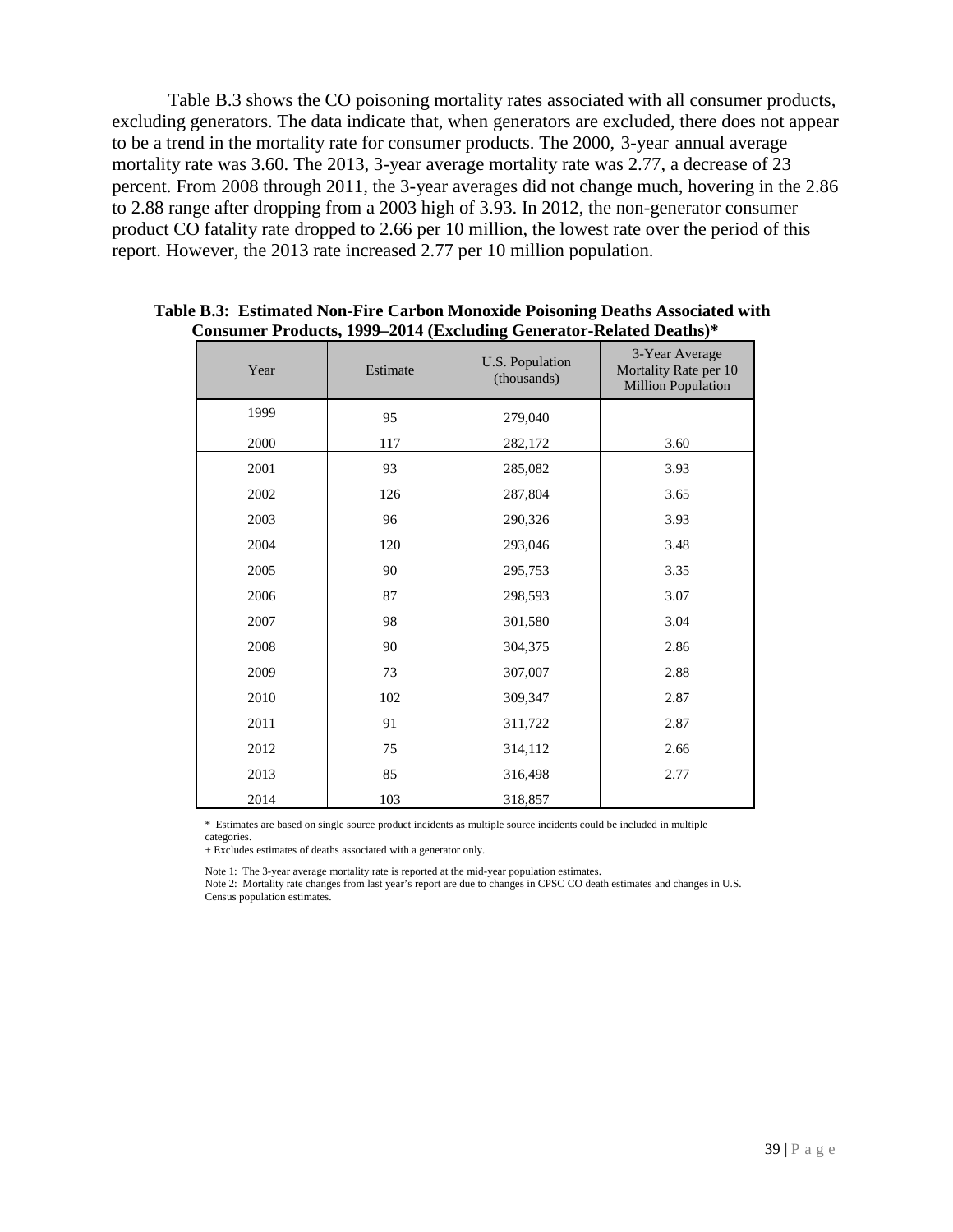Table B.4 shows the 3-year average mortality rates of all engine-driven tools, including generators, through 2012. Though the average mortality rates for 2007 through 2011 have dropped slightly since the 2006 high (3.18), in 2012 there was a slight uptick from 2011 (2.06) to 2.15. The rate stayed the same in 2013. The table shows that the average mortality rate tripled from the 2000 3-year average rate (0.72), to the average rate for 2013 (2.15).

| Year | Estimate | U.S. Population<br>(thousands) | 3-Year Average<br>Mortality Rate per 10<br><b>Million Population</b> |
|------|----------|--------------------------------|----------------------------------------------------------------------|
| 1999 | 13       | 279,040                        |                                                                      |
| 2000 | 26       | 282,172                        | 0.72                                                                 |
| 2001 | 22       | 285,082                        | 1.17                                                                 |
| 2002 | 52       | 287,804                        | 1.51                                                                 |
| 2003 | 56       | 290,326                        | 1.88                                                                 |
| 2004 | 56       | 293,046                        | 2.43                                                                 |
| 2005 | 102      | 295,753                        | 2.95                                                                 |
| 2006 | 104      | 298,593                        | 3.18                                                                 |
| 2007 | 79       | 301,580                        | 2.93                                                                 |
| 2008 | 82       | 304,375                        | 2.60                                                                 |
| 2009 | 76       | 307,007                        | 2.32                                                                 |
| 2010 | 56       | 309,347                        | 2.21                                                                 |
| 2011 | 73       | 311,722                        | 2.06                                                                 |
| 2012 | 64       | 314,112                        | 2.15                                                                 |
| 2013 | 68       | 316,498                        | 2.15                                                                 |
| 2014 | 62       | 318,857                        |                                                                      |

<span id="page-39-0"></span>**Table B.4: Estimated Non-Fire Carbon Monoxide Poisoning Deaths Associated with Generators and Other Engine-Driven Tools, 1999–2014\***

\* Estimates are based on single source product incidents as multiple source incidents could be included in multiple categories.

+ Estimates in this table do not include multiple product-related deaths because an EDT was not the sole product associated with the fatality. The one exception to this is the 2001 estimate that includes one estimated death associated with a generator and another EDT.

Note 1: The 3-year average mortality rate is reported at the mid-year population estimates.

Note 2: Mortality rate changes from last year's report are due to changes in CPSC CO death estimates and changes in U.S. Census population estimates.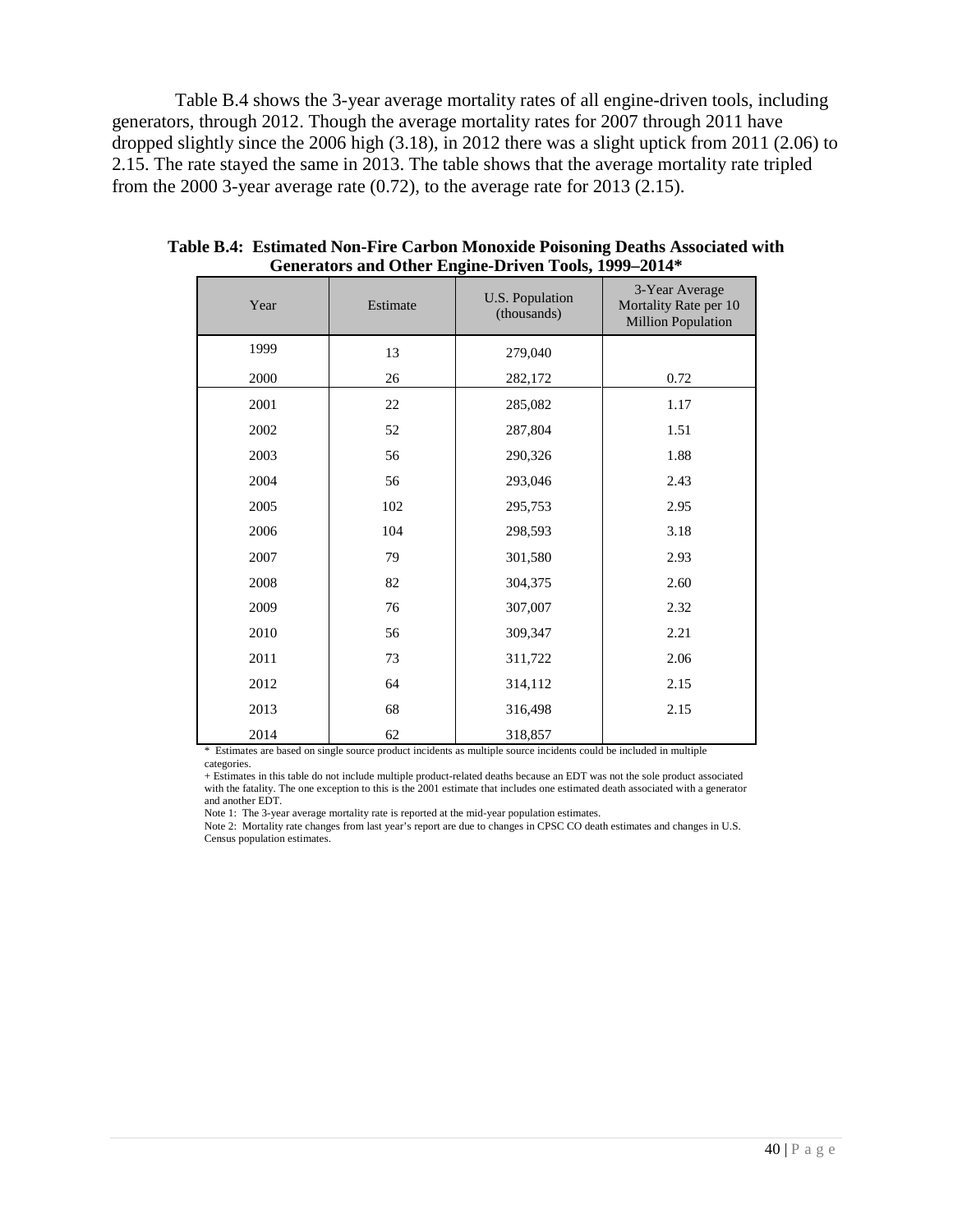Table B.5 shows the CO mortality rates associated with all consumer products, excluding generators and other engine-driven tools. The data indicate that the annual average, 3-year mortality rate decreased by 27 percent of non-engine-driven tool consumer products (*i.e.*, excluding generator and other engine-driven tools), with the 2000 average mortality rate of 3.44 and 2.50 in 2013.

| Year | Estimate | U.S. Population<br>(thousands) | 3-Year Average<br>Mortality Rate per 10<br><b>Million Population</b> |
|------|----------|--------------------------------|----------------------------------------------------------------------|
| 1999 | 89       | 279,040                        |                                                                      |
| 2000 | 110      | 282,172                        | 3.44                                                                 |
| 2001 | 92       | 285,082                        | 3.72                                                                 |
| 2002 | 116      | 287,804                        | 3.44                                                                 |
| 2003 | 89       | 290,326                        | 3.56                                                                 |
| 2004 | 105      | 293,046                        | 3.07                                                                 |
| 2005 | 76       | 295,753                        | 2.81                                                                 |
| 2006 | 68       | 298,593                        | 2.58                                                                 |
| 2007 | 87       | 301,580                        | 2.64                                                                 |
| 2008 | 84       | 304,375                        | 2.54                                                                 |
| 2009 | 61       | 307,007                        | 2.53                                                                 |
| 2010 | 88       | 309,347                        | 2.49                                                                 |
| 2011 | 82       | 311,722                        | 2.54                                                                 |
| 2012 | 68       | 314,112                        | 2.37                                                                 |
| 2013 | 73       | 316,498                        | 2.50                                                                 |
| 2014 | 96       | 318,857                        |                                                                      |

<span id="page-40-0"></span>**Table B.5: Estimated Non-Fire Carbon Monoxide Poisoning Deaths Associated with Consumer Products, 1999−2014\* (Excluding Generator- and Other Engine-Driven Tool-Related Deaths)**

\* Estimates are based on single source product incidents as multiple source incidents could be included in multiple categories.

+ Excludes estimates of deaths associated with EDTs only. Multiproduct-associated incidents are included here because an EDT could not be identified as the only product involved. The one exception to this is the 2001 estimate, which excludes one estimated death associated with a generator and another EDT.

Note 1: The 3-year average mortality rate is reported at the mid-year population estimates.

Note 2: Mortality rate changes from last year's report are due to changes in CPSC CO death estimates and changes to U.S. Census estimates.

Summary: When all consumer products are included, there has been a 9 percent increase in the CO mortality rate from the 2000 average rate, increasing from 3-year average mortality rate of 4.34 in 2000, to 4.72 in 2013, as shown in Table B.1. Engine-driven tools and generators, in particular, have had a substantial impact on the CO poisoning mortality rate involving consumer products.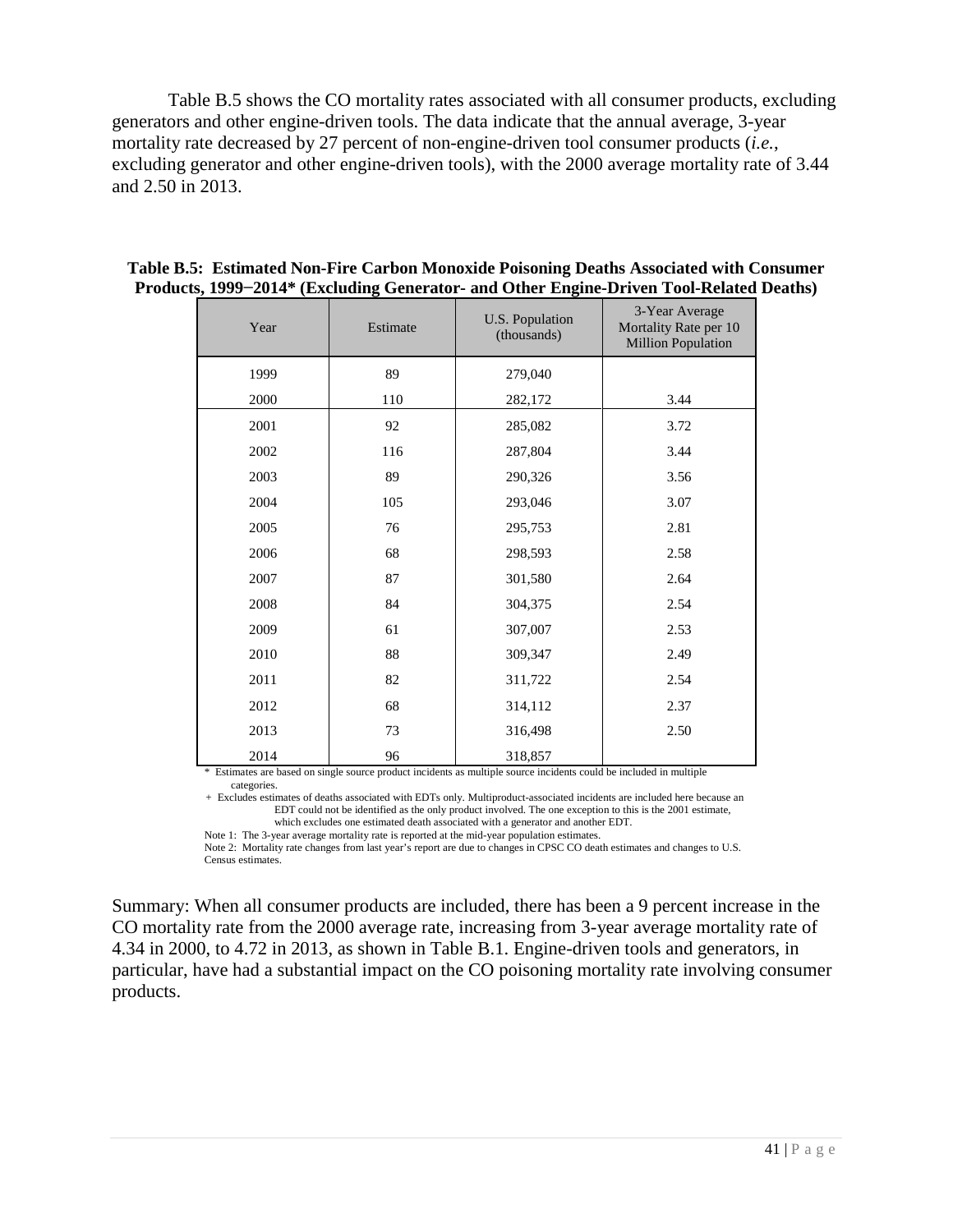## <span id="page-41-0"></span>**Appendix C: Regional Definitions**

- **1)** Northeast comprises New England and Middle Atlantic states.
	- **a)** New England: Maine, New Hampshire, Vermont, Massachusetts, Rhode Island, and Connecticut.
	- **b)** Middle Atlantic: New York, New Jersey, and Pennsylvania.
- **2)** Midwest comprises East North Central and West North Central states.
	- **a)** East North Central: Ohio, Indiana, Illinois, Michigan, and Wisconsin.
	- **b**) West North Central: Minnesota, Iowa, Missouri, North Dakota, South Dakota, Nebraska, and Kansas.
- **3)** South comprises South Atlantic, East South Central and West South Central states.
	- **a)** South Atlantic: Delaware, Maryland, District of Columbia, Virginia, West Virginia, North Carolina, South Carolina, Georgia, and Florida.
	- **b)** East South Central: Kentucky, Tennessee, Alabama, and Mississippi.
	- **c)** West South Central: Arkansas, Louisiana, Oklahoma, and Texas.
- **4)** West comprises Mountain and Pacific states.
	- **a)** Mountain: Montana, Idaho, Wyoming, Colorado, New Mexico, Arizona, Utah, and Nevada.
	- **b)** Pacific: Washington, Oregon, California, Alaska, and Hawaii

Source: U.S. Census Bureau 2012 Statistical Abstract

<http://www.census.gov/compendia/statab/cats/population.html>